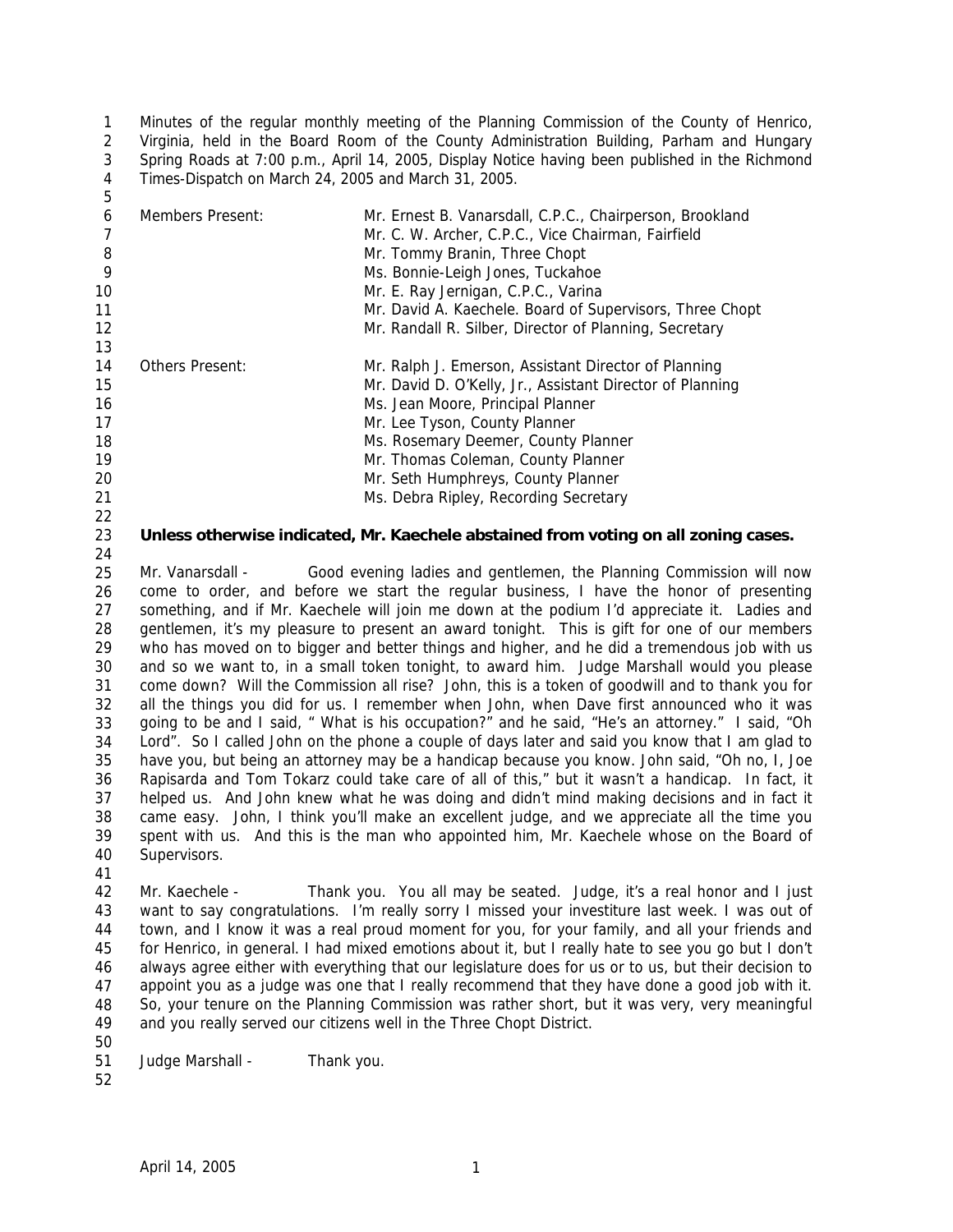53 54 55 56 57 58 59 Mr. Kaechele - We've had some proud Commissioners, Planning Commissioners from the Three Chopt District over the years. Mary Wade, who was here for 20 some years and Al Taylor for four years, and your short term, but we've asked Mr. Brannin here to sign a longer term contract. So, I think he's in it for the long term. Right? Future, or whatever. Anyway, John, I just want to say thank you for all the people in Three Chopt and the County for the great job that you did and I know your're going to be a great judge. I hope to see you a lot in the future, but not in the courtroom.

61 62 63 64 65 66 67 68 69 70 71 Judge Marshall - Well I really enjoyed my time on the Planning Commission. I don't know that what I'm doing is higher from the standpoint of serving the citizens. It's a different role in serving the citizenry, but you guys I think have one of the utmost and highest responsibilities in the things that you do. I didn't know that until I came. Mr. Kaechele basically asked me out of the blue. I never considered serving up here. But the decisions that you all make are very important. I will say that there are no harder working people that I know of from the standpoint of the staff. I don't know of any other County agency where you can come in at seven or eight o'clock and still see the lights on, and that is a regular occurrence from what I saw in the little over a year that I spent serving on the Planning Commission. And I laugh sometimes when they call what you all do as a part-time job, because, of course, Mr. Kaechele said, "Oh, it's only two meetings a month".

72 73

74

60

Mr. Vanarsdall - We've heard that before.

75 76 77 78 79 80 81 82 83 84 85 86 87 88 89 90 91 Judge Marshall - Right, right. And then you find out some weeks its five meetings, or you know those are just the meetings you have to go to. They don't tell you about all the other voluntary meetings that are not voluntary with the developers and so forth. But it's a very rewarding job. My only regret is that I didn't get to do it longer. But you know I had the opportunity to go next door and serve in a different capacity, but I will tell you all that when I went down to legislature for my final interview with the House and Senate Courts of Justice committee members, one of the senators that I did not know was quickly looking over my resume and what I had done and he looked a little startled and then he spoke up and said, "I see you served on the Planning Commission." He said, "I guess that will, in my opinion, I guess that gives you the temperament to be a judge." And I said, "Well, sir, yes I guess it should because when you're sitting up here and you have citizens that are angry and coming before you they don't have anything at stake from the standpoint of you all can't put them in jail or do anything to them." So the people that I see next door do act a little friendlier to me when they're talking to me anyway. But you guys taught me a lot. I learned a lot about making decisions. I'm sure Mr. Rapisarda is not necessarily happy to see me go, but I don't think he's that unhappy to see me go from the standpoint of challenging his legal issues. But I truly enjoyed it, and I'm going to miss being with you guys. Thank you. Thanks, now I can go get some legal reading material.

92

93 94 Mr. Vanarsdall - You might get that book, "Judging for Dummies." You know I was just thinking, TV has Judge Judy and we have Judge John.

95

96 97 98 99 100 101 Mr. Branin - Mr. Chairman, the Honorable Mr. Marshall, Judge Marshall now will be getting a payback at some time, because what you all don't know is when Mr. Marshall would work very late with you all, and it would be at 12:00 p.m. or 1:00 a.m.. Mr. Marshall would call me at home and wake me up to let me know how hard he was working for our County. And although I cannot discuss anything with the honorable Judge Marshall, he will be getting a phone call at the first 1:00 a.m. meeting.

102

103 104 105 Mr. Vanarsdall - Well, that reminds me of when I asked, I didn't want to ask John, I didn't know if he'd ever been in any trouble or anything, speeding tickets so I asked him, Have you ever been up before the judge?" and he said, " I don't know. What time does he get up?"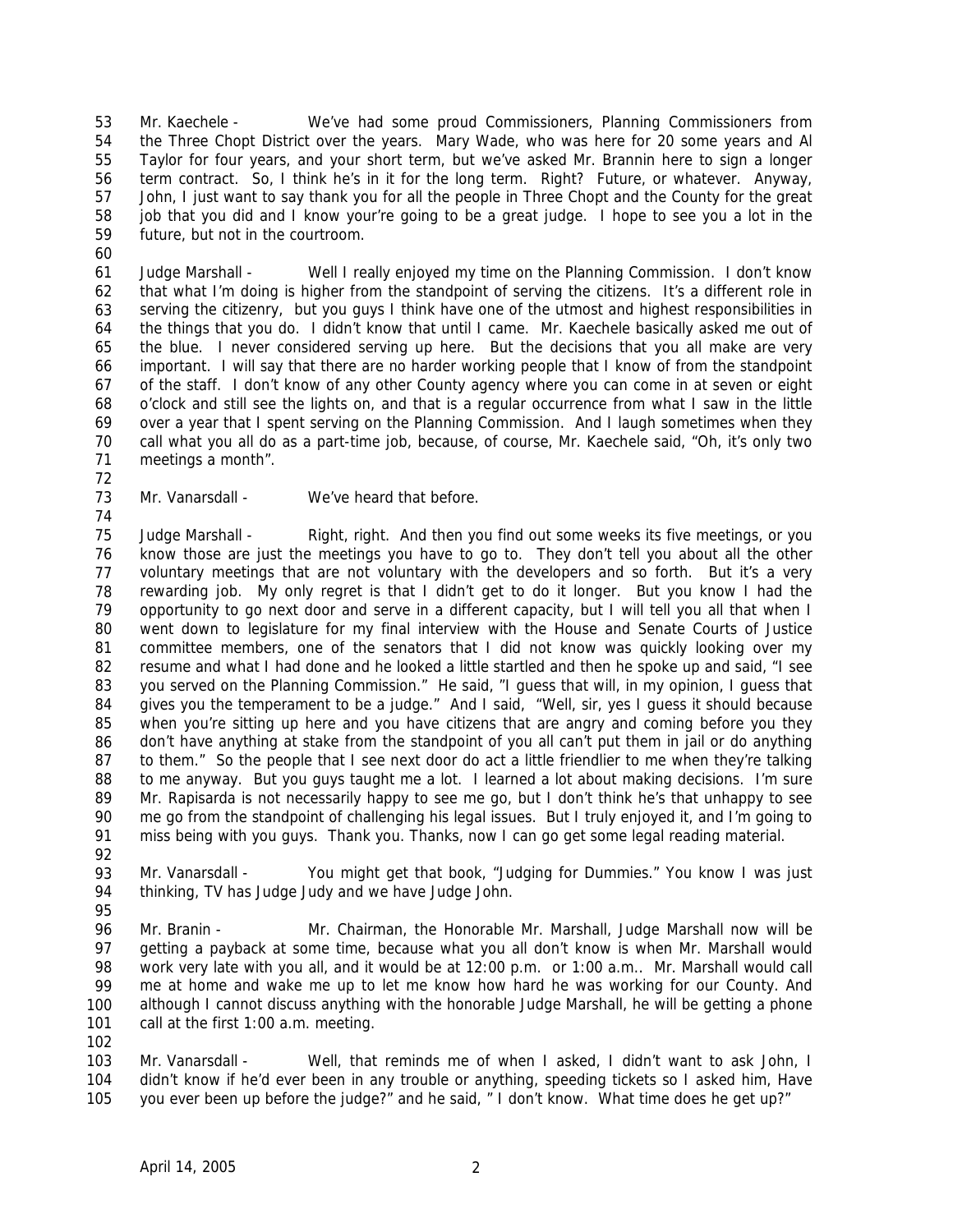- 106 107 108 109 110 111 Judge Marshall - Mr. Branin had quite an interest in what I was doing and I'm glad that he's a close friend. I'm glad that he gets to sit up there now, but he would often ask well what do you do, you know, how much time does it take, so I just decided that on my way home I would call him and let him know what time we were getting out of our meeting so he would know what he was getting in to.
- 113 Mr. Vanarsdall - That's good thank you. All right, Mr. Secretary.
- 115 116 117 Mr. Silber - Yes sir, Mr. Chairman, next on the agenda would be consideration of the withdrawals and deferrals. I'm not aware that we have any withdrawals, but there are a few deferrals. I'll review those please.
- 118

112

114

119 120 Ms. Moore - Thank you Mr. Secretary, we have four requests for deferrals. The first is in the Brookland District. It's on page 2 of your agenda.

121

131

133

137

139

142

145

147

# 122 **Deferred from the February 10, 2005 Meeting:**

123 124 125 126 127 128 129 130 **C-61C-04 Dominion Land & Development Partnership**: Request to conditionally rezone from A-1 Agricultural District to R-3C One Family Residence District (Conditional), Parcels 759-767- 5161, 759-767-2638, 759-767-6934, 759-767-6516 and 758-767-8413, containing approximately 14.2 acres, located on the west line of Francistown Road at Castle Point Road. The applicant proffers to develop no more than thirty (30) single-family units, an equivalent density of 2.1 units per acre. The R-3 District allows a minimum lot size of 11,000 square feet, an equivalent of 3.96 units per acre. The Land Use Plan recommends Suburban Residential 1, 1.0 to 2.4 units net density per acre, and Environmental Protection Area.

132 Ms. Moore - A deferral is requested to the May 12, 2005 meeting.

134 135 136 Mr. Vanarsdall - Anyone in the audience in opposition to the deferment of C-61C-04, Dominion Land, in the Brookland District? No opposition, I move that Case C-61C-04 be deferred until May 12, 2005 at the applicant's request.

138 Mr. Jernigan - Second.

140 141 Mr. Vanarsdall - We have a motion by Mr. Vanarsdall and a second by Mr. Jernigan. All in favor say yes. All opposed say no. The motion passes.

143 144 At the applicant's request, the Planning Commission deferred Case C-61C-04, Dominion Land and Development Partnership, to its meeting on May 12, 2005.

146 Ms. Moore - The next is in the Fairfield District. It is on Page 3 of your agenda.

# 148 **Deferred from the March 10, 2005 Meeting:**

149 150 151 152 153 154 155 **C-48C-04 Henry L. Wilton:** Request to conditionally rezone from A-1 Agricultural District to B-3C Business District (Conditional), Parcels 804-737-4084 and 804-737-1251, containing 4.83 acres, located on the east line of Mechanicsville Turnpike (U. S. Route 360) opposite Springdale Road. The applicant proposes business uses. The uses will be controlled by zoning ordinance regulations and proffered conditions. The Land Use Plan recommends Government and Urban Residential. The site is in the Airport Safety Overlay District.

156 157 158 Ms. Moore - The deferral is requested to the June 9, 2005 meeting, which is different than on your agenda. We did receive a new deferral request to June  $9<sup>th</sup>$ . This property is located on Mechanicsville Turnpike, opposite Springdale Road and the applicant proposes business uses.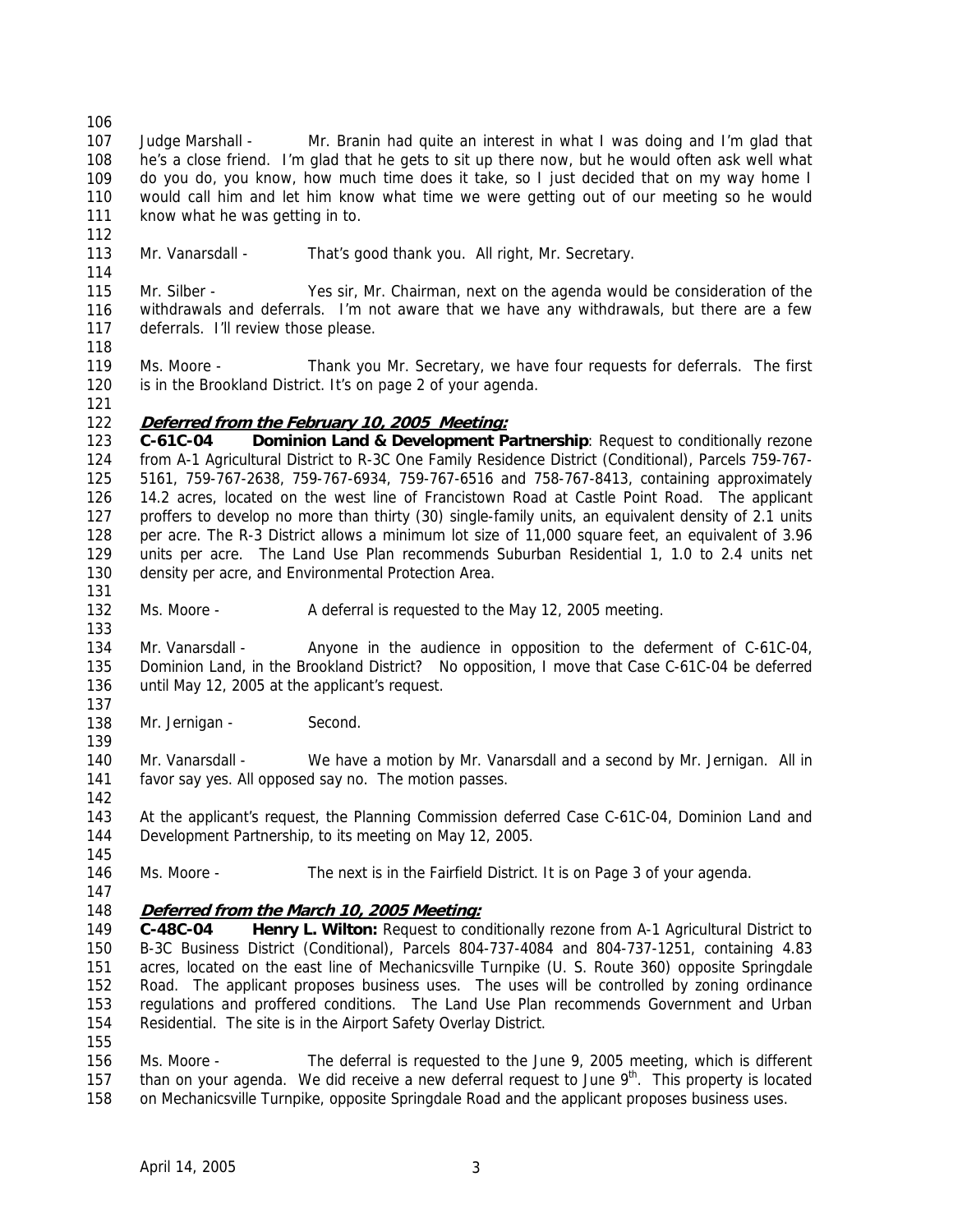159 160 161 162 163 164 165 166 167 168 169 170 171 172 173 174 175 176 177 178 179 180 181 182 183 184 185 186 187 188 189 190 191 192 193 194 195 196 197 198 199 200 201 202 Mr. Vanarsdall - In the Fairfield District, is anyone in opposition to the deferment of C48C-04, Henry L. Wilton. No opposition. Mr. Archer. Mr. Archer - Mr. Chairman, I move the deferral of C48C-04, Henry L. Wilton, until June 9, 2005 meeting at the applicant's request. Mr. Jernigan - Second. Mr. Vanarsdall - Motion made by Mr. Archer, seconded by Mr. Jernigan. All in favor say aye. All in favor say aye. All opposed say no. The motion passes. At the applicant's request, the Planning Commission deferred Case C-48C-04, Henry L. Wilton, to its meeting on June 9, 2005. Ms. Moore - Also in the Fairfield District on page 3 of your agenda is C-12C-05. **C-12C-05 Wilton Development Corp.:** Request to conditionally rezone from B-2C and B-3C Business Districts (Conditional) to R-3C One Family Residence District (Conditional) and B-3C Business District (Conditional), Parcel 804-736-0481, containing 10.77 acres, located at the northeast intersection of Mechanicsville Turnpike (U.S. Route 360) and Neale Street. A singlefamily residential subdivision (6.87 acres) and business uses (3.9 acres) are proposed. The R-3 District allows a minimum lot size of 11,000 square feet, the equivalent of 3.96 units per acre. The proposed Districts would be controlled by zoning ordinance regulations and proffered conditions. The Land Use Plan recommends Commercial Concentration. The site is in the Airport Safety Overlay District. Ms. Moore - We have received a new deferral request to June 9, 2005. Mr. Vanarsdall - Anyone in the audience in opposition to the deferment of this case? This is C-12C-05, also in the Fairfield District. No opposition. Mr. Archer - Mr. Chairman, I move the deferral of C-12C-05, Wilton Development Corporation to the June 9, 2005 meeting, at the applicant's request. Mr. Jernigan - Second. Mr. Vanarsdall - Motion made by Mr. Archer and seconded by Mr. Jernigan. All in favor say aye. All opposed say no. The motion passes. At the applicant's request, the Planning Commission deferred Case C-12C-05, Wilton Development Corporation, to its meeting on June 9, 2005. Ms. Moore - Next is on page 4 of your agenda. it's in the Tuckahoe District. 203 **Deferred from the February 10, 2005 Meeting:** 204 205 206 207 208 209 210 **C-27C-02 RFA Management, LLC:** Request to amend proffered conditions accepted with rezoning case C-32C-89, on Parcel 740-750-0178, containing 12.415 acres, located at the northeast intersection of Ridgefield Parkway and Glen Eagles Drive, the northwest intersection of Ridgefield Parkway and Eagles View Drive, and the southeast intersection of Eagles View Drive and Glen Eagles Drive. The amendment would change the maximum density allowed from 7,850 square feet per acre to 8,975 square feet per acre. The existing zoning is B-2C, Business District (Conditional). The Land Use Plan recommends Commercial Concentration.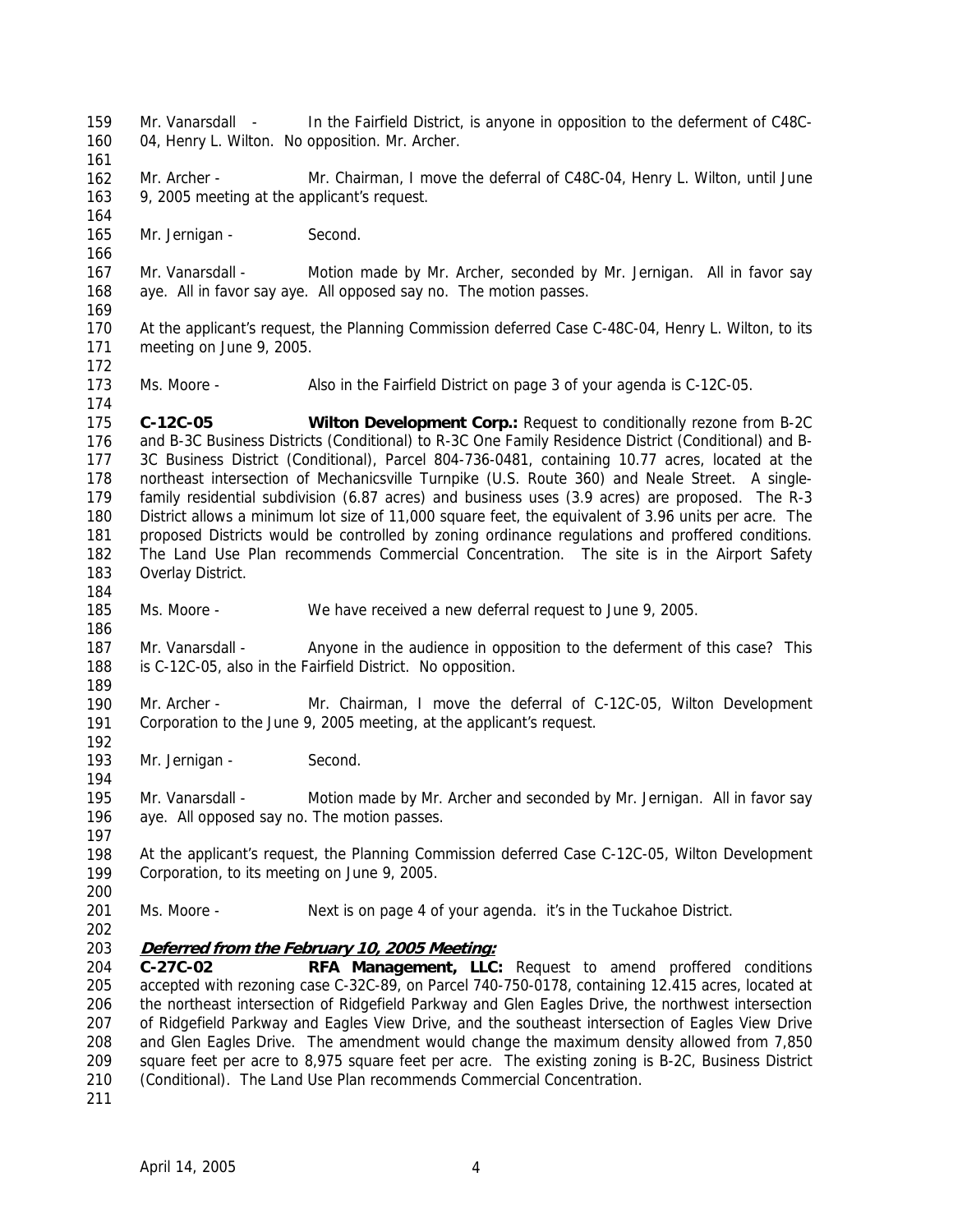212 Ms. Moore - The deferral is requested to the June 9, 2005 meeting.

214 215 Mr. Vanarsdall - Anyone in the audience in opposition to this case, C-27C-02, in the Tuckahoe District? Deferment? No opposition.

217 218 Mrs. Jones - Mr. Chairman, I move deferral of C-27C-02, RFA Management, LLC, to the June 9, 2005 meeting at the applicant's request.

220 Mr. Jernigan - Second.

213

216

219

221

224

227

230

232

250

253

255

257

259

- 222 223 Mr. Vanarsdall - Motion made by Mrs. Jones, seconded by Mr. Jernigan. All in favor say aye. All opposed say no. The motion passes.
- 225 226 At the applicant's request, the Planning Commission deferred Case C-27C-02, RFA Management, LLC, to its meeting on June 9, 2005.
- 228 229 Ms. Moore - That concludes our report for the deferrals unless there's any from the commissioner that would like to be voiced at this time.
- 231 Mr. Branin Mr. Chairman, I would like two additional deferrals.

233 234 235 236 237 238 239 240 241 **C-13C-05 Shawn Smith for The Estate of Madeline W. Smart and William D. Smart, Sr. and Mamie J. Smart:** Request to conditionally rezone from A-1 Agricultural District to R-2AC One Family Residence District (Conditional), part of Parcel 740-770-0883 and all of 740-770- 5728, containing 30.4 acres, located on the north line of Shady Grove Road approximately 1,100 feet east of Pouncey Tract Road (State Route 271). The applicant proposes a single-family residential subdivision with the maximum density not to exceed 2.0 lots per acre. The R-2A District allows a minimum lot size of 13,500 square feet, an equivalent of 3.23 units per acre. The Land Use Plan recommends Suburban Residential 1, 1.0 to 2.4 units net density per acre.

242 243 244 245 246 247 248 249 **C-14C-05 Shawn Smith for The Estate of Madeline W. Smart:** Request to conditionally rezone from A-1 Agricultural District to R-3C One Family Residence District (Conditional), part of Parcel 740-770-0883, containing 14.5 acres, located on the south line of Shady Grove Road approximately 1,100 feet east of Pouncey Tract Road (State Route 271). The applicant proposes a single-family residential subdivision with the maximum density not to exceed 2.0 lots per acre. The R-3 District allows a minimum lot size of 11,000 square feet, an equivalent of 3.96 units per acre. The Land Use Plan recommends Suburban Residential 2, 2.4 to 3.4 units net density per acre**.** 

251 252 Mr. Branin - All right, I would like to make a motion that we defer C-13C-05 and C-14C-05 to the May meeting please.

254 Mr. Vanarsdall - What page is that?

256 Mr. Silber - Page 3.

258 Mr. Vanarsdall - All right, go ahead.

260 261 262 Mr. Branin - I would like to make a motion that we defer Case C-13C-05 and Case C-14C-05, to the May 12, 2005 meeting, please. I haven't had a chance to meet with the applicant.

263 Ms. Moore - It is May 12, 2005.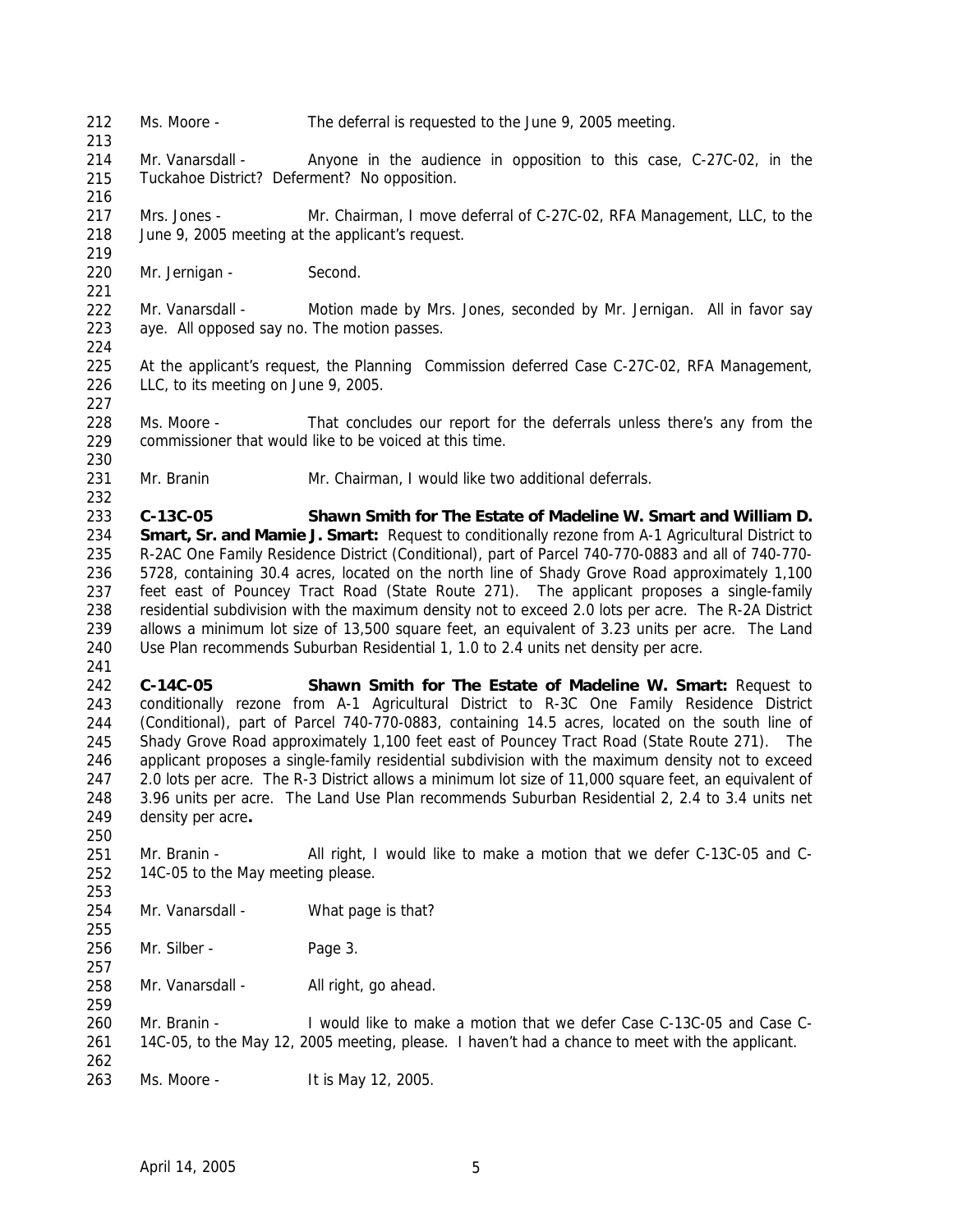264 265 266 267 268 269 270 271 272 273 274 275 276 277 278 279 280 281 282 283 284 285 286 287 288 289 290 291 292 293 294 295 296 297 298 **SUBDIVISION (DEFERRED FROM THE MARCH 10, 2005, MEETING)**  299 300 301 Mr. Silber -302 is stepping in to make the presentation on this subdivision. 303 304 Mr. Vanarsdall -305 Meadows? 306 307 Mr. Steel-308 309 Mr. Vanarsdall -Mr. Vanarsdall - All right, anyone in the audience in opposition to this deferral, C-13C-05, in the Three Chopt District? Mr. Kaechele - Are the applicants here tonight? Mr. Vanarsdall - Are you in opposition, sir? Did anyone second his motion? Mr. Archer - I will second it, Mr. Chair. Mr. Vanarsdall - Motion made by Mr. Branin and seconded by Mr. Archer. All in favor say aye. All opposed say no. The motion passes. The Planning Commission deferred Case C-13C-05**,** Shawn Smith for The Estate of Madeline W. Smart and William D. Smart, Sr. and Mamie J. Smart, to its meeting on May 12, 2005. Mr. Vanarsdall - Now we are going to have to take them separate. Mr. Branin - I move that Case C-14C-05 be deferred to the May 12, 2005 meeting. Mr. Jernigan - Second. Mr. Vanarsdall - Any opposition to this case, also? No opposition. Motion made by Mr. Branin and seconded by Mr. Jernigan. All in favor say aye. All opposed say no. The motion passes. The Planning Commission deferred Case C-14C-05, Shawn Smith for The Estate of Madeline W. Smart, to its meeting on May 12, 2005. Mr. Vanarsdall - Any one else on the Commission have a deferment? All right. Mr. Secretary. Mr. Silber - Yes, sir. We don't have any items on the expedited agenda tonight, so we can move in to the normal agenda. Majestic Meadows (February 2005 Plan) **Engineering Design Associates for Reginald H. Nelson, IV and Phyllis Marie Nelson:** The 180.94-acre site proposed for a subdivision of 130, single-family homes is located at 9421 Osborne Turnpike at the northeast corner of the intersection of Osborne Turnpike and Kingsland Road on parcel 808-672-3167. The zoning is A-1, Agricultural District. Individual well and septic tank/drainfield. **(Varina) 130 Lots**  Jim Strauss is not here. He has had a family emergency, so Dave O'Kelly Any opposition to this case? It is in the Varina District, Majestic I'm not opposed, but I would like a chance to comment. Okay, thank you. All right. Good evening, Mr. O'Kelly.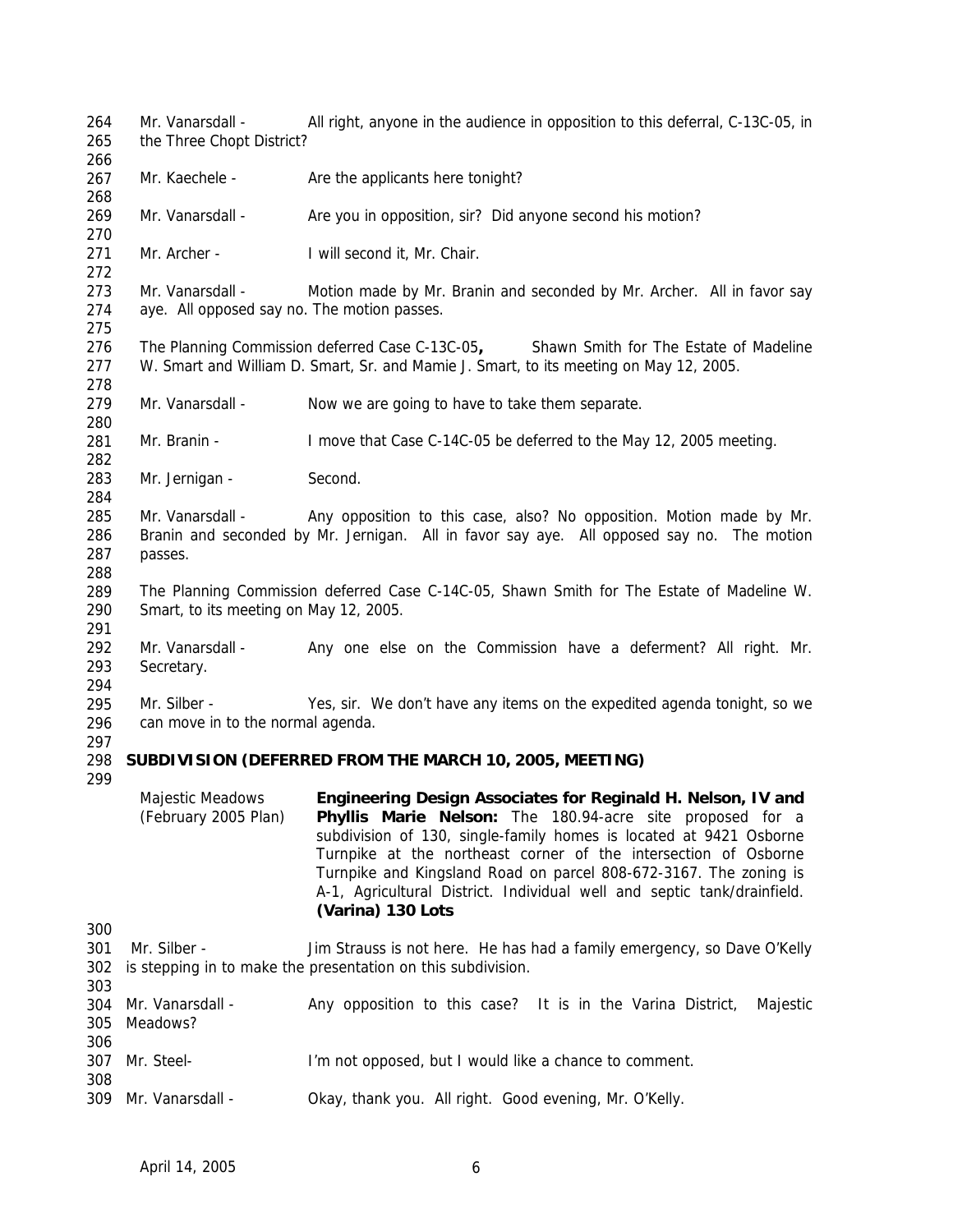311 Mr. O'Kelly - the Planning Commission. I would not have come here otherwise. I guess it's the luck of the Irish. We also have Mike Jennings, Assistant Traffic Engineer, present tonight. Thank you, Mr. Secretary. Good evening, Mr. Chairman and members of

 In the way of background, this subdivision was originally filed in September, 2004. It's an A-1, Agricultural Subdivision proposal with a minimum one-acre lot size on well and septic tanks. It would be located at the intersection of Osborne Turnpike and Kingsland Road. I think the agenda states that there are 130 lots. That was the original plan. The current plan before the Planning Commission is for 123 lots. The original plan had several issues. Both Kingsland and Osborne are shown on the current Major Thoroughfare Plan as minor collective roadways. Both of these roadways in the future will be widened, perhaps, to four lanes. That is the current County plan, and the staff would recommend with this proposed subdivision that the plan comply with the Major Thoroughfare Plan recommendations.

 The second major issue with the original plan was that it provided for reverse frontage lots on both Kingsland and Osborne, and the staff and the Department of Recreation and Parks and the neighbors preferred that the plan be redesigned with lots fronting on those major roadways, but with an adequate planting strip easement to prohibit ingress and egress from the individual lots and with private alleys for access to the lots. There have been several variations of plans developed since the original plan was filed and the staff has designed it's own plan, which I will get 331 to in just a very short moment. The most recent deferral was from the March 10<sup>th</sup> meeting, again to allow staff and the applicant to discuss alternatives. The applicant has revised the plan with a 40 mile per hour design speed for the intersection of Osborne and Kingsland Road, and has provided lots fronting, at the request of the staff, to these major roadways. They will be accessed with private alleys. Staff believes that since this plan, however, does not meet the design speed for the intersection in accordance with the Major Thoroughfare Plan recommendations, it does not meet the requirement of the Subdivision Ordinance. The Subdivision Ordinance requires in part that the design, alignment, grade and width of all streets shall correspond with the existing and County Code. planned streets shown on the adopted Major Thoroughfare Plan. This is in section 19-101 of the

 The staff has prepared a Concept plan, which first of all it does meet the requirement of the Major Thoroughfare Plan in that the intersection is designed at a 55 mile per hour speed limit. Secondly, the plan provides for lots fronting Kingsland and Osborne with private alleyways for access. The plan also increases the lot yield by one lot. So, we're able to get an additional lot with the staff plan and looking at some design changes. And lastly, this layout provides for more attractive entrance features. We're recommending a common area be provided at the entrance to the subdivision for the enjoyment of the neighborhood. Also, it acts as a buffer to the existing neighborhood in the area. I would be happy to answer any questions. There are a number of residents that may wish to address the Planning Commission. We do have information submitted from the Varina Beautification Committee that I think the Commission has before them, and Mr. Robbie Nelson is here to represent the applicant.

354 Mr. Vanarsdall -Any questions by Commission members for Mr. O'Kelly?

356 Mr. Silber -So Mr. O'Kelly, the plan that has been provided in the Planning

 Commissions' packet, as dated as April 14, shows a slight reconfiguration of the bend. That's different from what's on the screen now. What's on the screen now is a staff recommendation.

360 Mr. O'Kelly -That's correct. The applicant's plan is for a 40 mile per hour design

- speed for the intersection and the staff's plan is 55 miles an hour.
-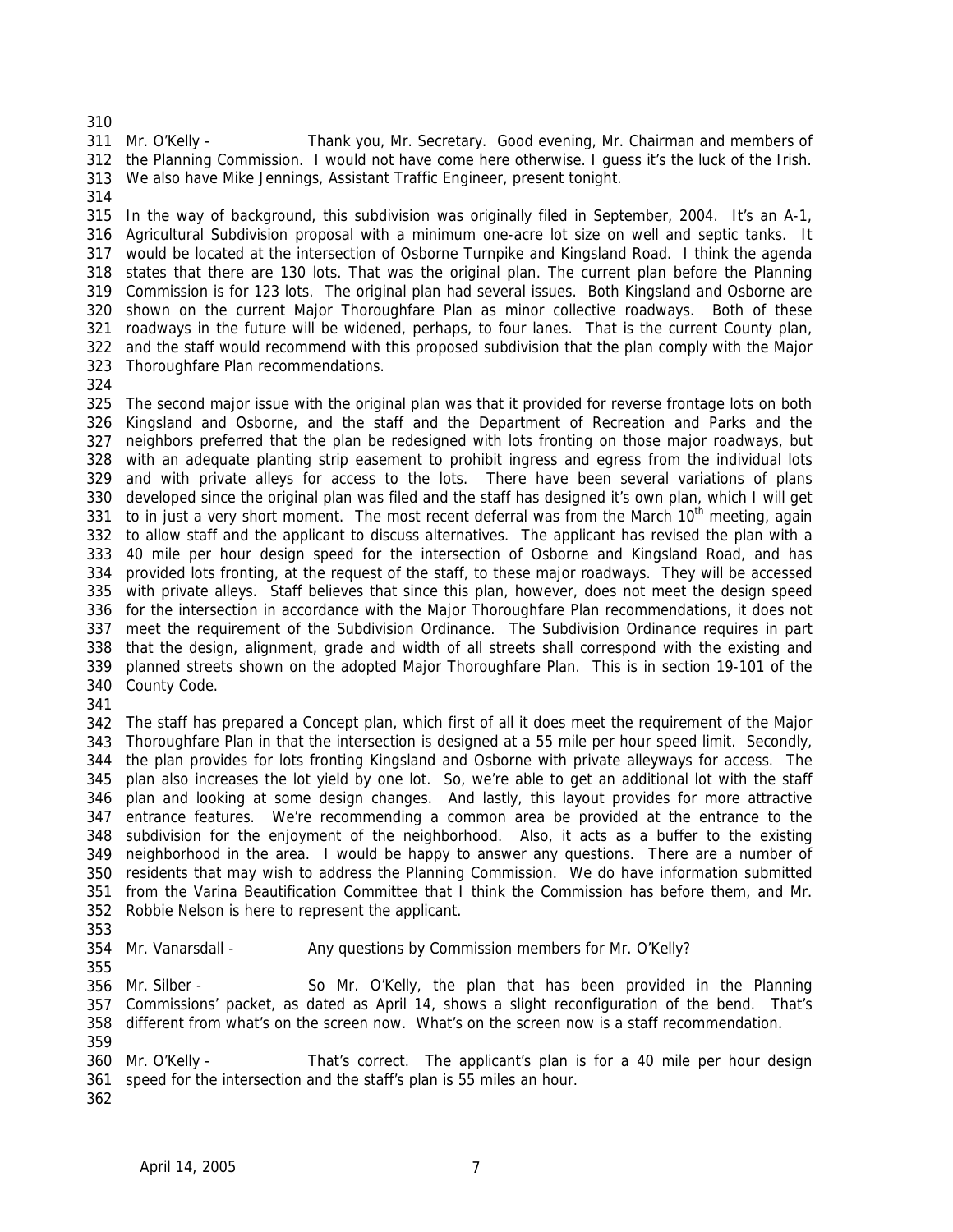363 Mr. Vanarsdall -364 365 Mr. Archer -366 that still remain a part of the subdivision? 367 368 Mr. O'Kelly -369 enjoyment of the residents. We'd hoped that it would be landscaped appropriately and be used for 370 open space. I would also like to comment, Mr. Chairman and members of the Commission, that 371 the staff is not recommending that the applicant build this roadway on this alignment at this time. 372 We are only asking for the right of way dedication to plan for the road in the future. 373 374 Mr. Vanarsdall -375 376 Mr. Jernigan -377 audience, the site distance from the Osborne Landing to the curve is 580 feet? 378 379 Mr. Jennings -380 381 Mr. Jernigan -382 383 Mr. Jennings -384 385 Mr. Silber -386 387 Mr. Jennings -388 Assistant Traffic Engineer with the County. Mr. Jernigan, as we looked at this plan before, the 389 required site distance at a posted speed of 45 is 530 feet. But when we looked at it before we 390 could get more than that out there. 391 392 Mr. Jernigan -393 measured off in there. 394 395 Mr. Jennings -396 397 Mr. Jernigan -398 399 Mr. Vanarsdall -400 401 Mr. Jernigan - Yes, sir. 402 403 Mr. Nelson -404 Nelson. I am with Engineering Design. 405 406 Mr. Jernigan -407 408 Mr. Nelson -409 before I get into the (unintelligible). I would like to bring to everybody's attention that my plan has 410 not been put up on the overhead. The original plan that I submitted in September is what was 411 shown and has been greatly revised in negotiating with the community and the Planning 412 Commission member. But first of all, Dave is correct. In September we submitted the plan. We 413 got seven months of deferrals and the main issue we have with the staff is the realignment of this 414 curve at the end of Osborne and at the end of Kingsland. The community and applicant don't feel 415 that what the staff is proposing is a safe condition, #1, due to the fact that the pubic boat landing Any more questions? Mr. O'Kelly, the green portion that shows at the lower left corner, does Yes, sir, that would be the common area for the common use and the Any more questions for Mr. O'Kelly? Mr. O'Kelly, you probably know and I see Mike Jennings sitting in the It requires 530. Five hundred thirty and the... But it's more than that out there. Mr. Jennings, will you come up to the microphone, please. Good evening, Planning Commission members. I am Michael Jennings, It was around 580 feet of site distance. I believe that's what we Well, at one point when we looked at 800 with that 1190 radius. Okay, thank you. Mr. Jernigan, you want to hear from the applicant, don't you? Mr. Chairman, members of the Planning Commission, my name is Robbie Hi Robbie, how are you? Fine, thank you. I would like to address a couple of things Dave said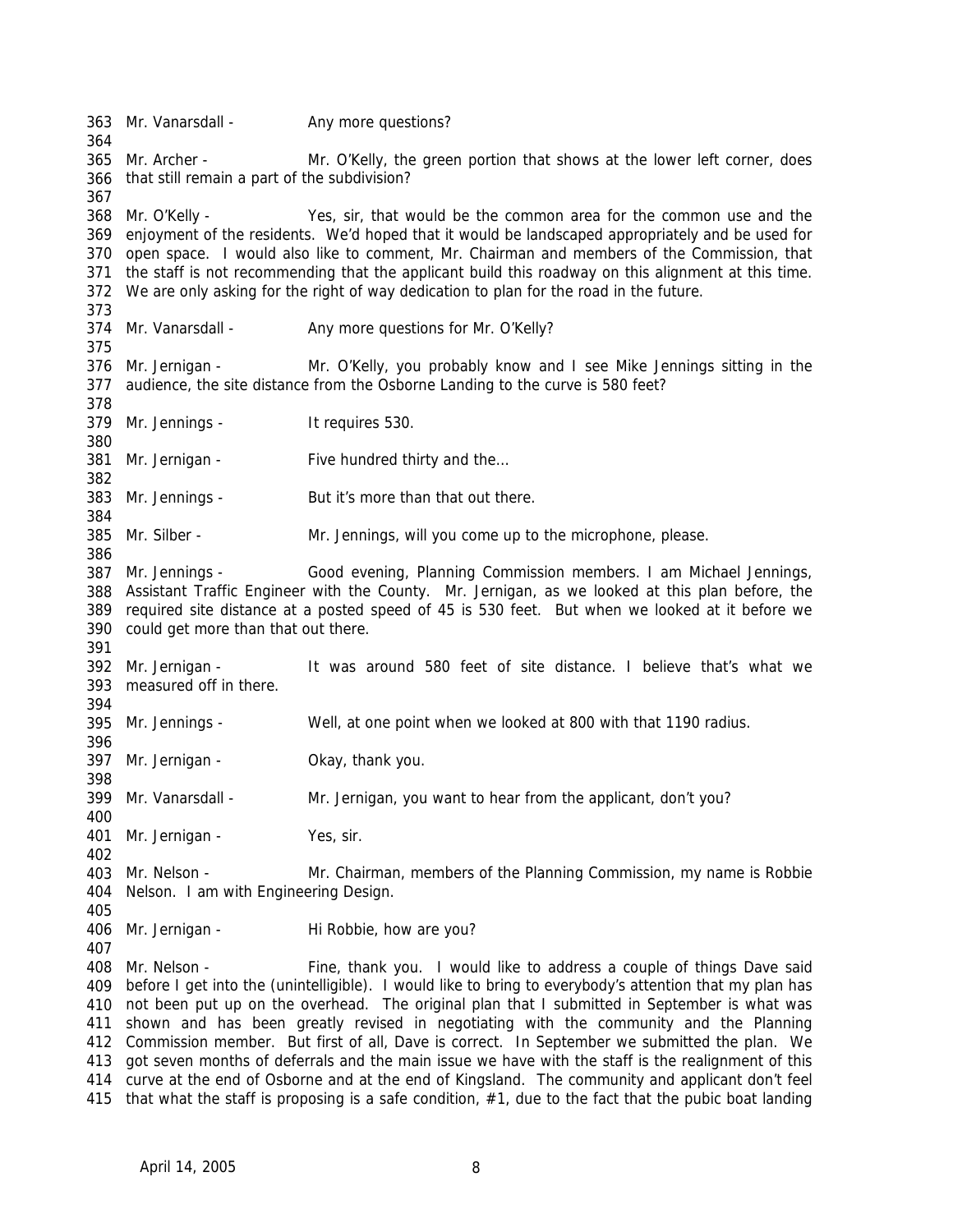is right there. and if anyone's been at that boat landing, you know that you come up about 20 percent slope. You know, I own a boat. I know I can't pull out in front of this traffic that's going to be running 45, 50, 55 miles an hour without getting hit. Secondly, we've addressed every issue that the staff has had, every issue that the community has had. We've turned these houses around. We have faced the streets. We supplied alleys. We're proposing a pretty aggressive landscaping plan that we're working with the Varina Beautification committee with, and I believe that we've about beat this thing to death, and I would, respectfully, ask the plan that I submitted be approved and the relocation of this curve be approved as I submitted at 40 miles an hour. I don't believe that we need to increase the speed. If anything, we need to slow the speed down. I would also like to address a couple of conditions that are listed. Condition No. 13, it's basically talking about the landscaping, and they've asked us to provide a decorative fence. We've spoken with the community, and the applicant and I, and the community would like to see the decorative fence stricken from that condition. We proposed a 25-foot landscaping strip that we are going to work with the Beautification Committee to get good landscaping detail there. I would also like to modify Condition No. 19. We agreed to the majority of it that this piece of right away that's dedicated by the applicant for the new realignment as I have shown on the plan that it will be maintained by the lot owners, but I'd like the last sentence to read, I guess the main sentence, that "The owners of the lots fronting on the right-of-way until such time as Osborne Turnpike Realigned is constructed" I would like to add "by the County". And we would dedicate the 66-foot right of way as shown on the Thoroughfare Plan where we have no intention of building this road. The applicant and myself are here to answer any questions you may have. 440 Mr. Vanarsdall - Did you all think that over? 443 Mr. Nelson - The fences look nice one or two years after their built. Ten years after they are built they're pretty much of an eye sore. 447 Mr. Vanarsdall - 449 Mr. Nelson -450 Mr. Jernigan - said anything about putting a fence up. We're getting a 25-foot landscaping strip. 453 Mr. Nelson - 455 Mr. Jernigan - everybody wants a fence in their front yard. And plus that's something else you'd have to weed eat around. So they're willing to do a 25-foot nice landscaping strip and these houses are fronting Kingsland and Osborne. And that's what I'm happy with. 460 Mr. Vanarsdall - fence. 463 Mr. Jernigan - weren't going to build, they weren't asking you to build it anyway. 466 Mr. Nelson - 468 Mr. Jernigan -Robbie, what was the reason that you don't want the decorative fence? Mainly because it's going to be in the front yards of peoples' homes. That's a wooden fence, not a decorative fence. Well, I just... Well, it says a decorative fence, but Ernie, in negotiations on this I never I'm giving more that what the staff has requested already. Well, when the fence came in, I didn't want that anyway, because not Well, all you have to do is just when you get to your motion, delete that Right, and as far as the No. 19, I guess we can put that in because you They would never ask us to build that. They just want the 66-foot right away.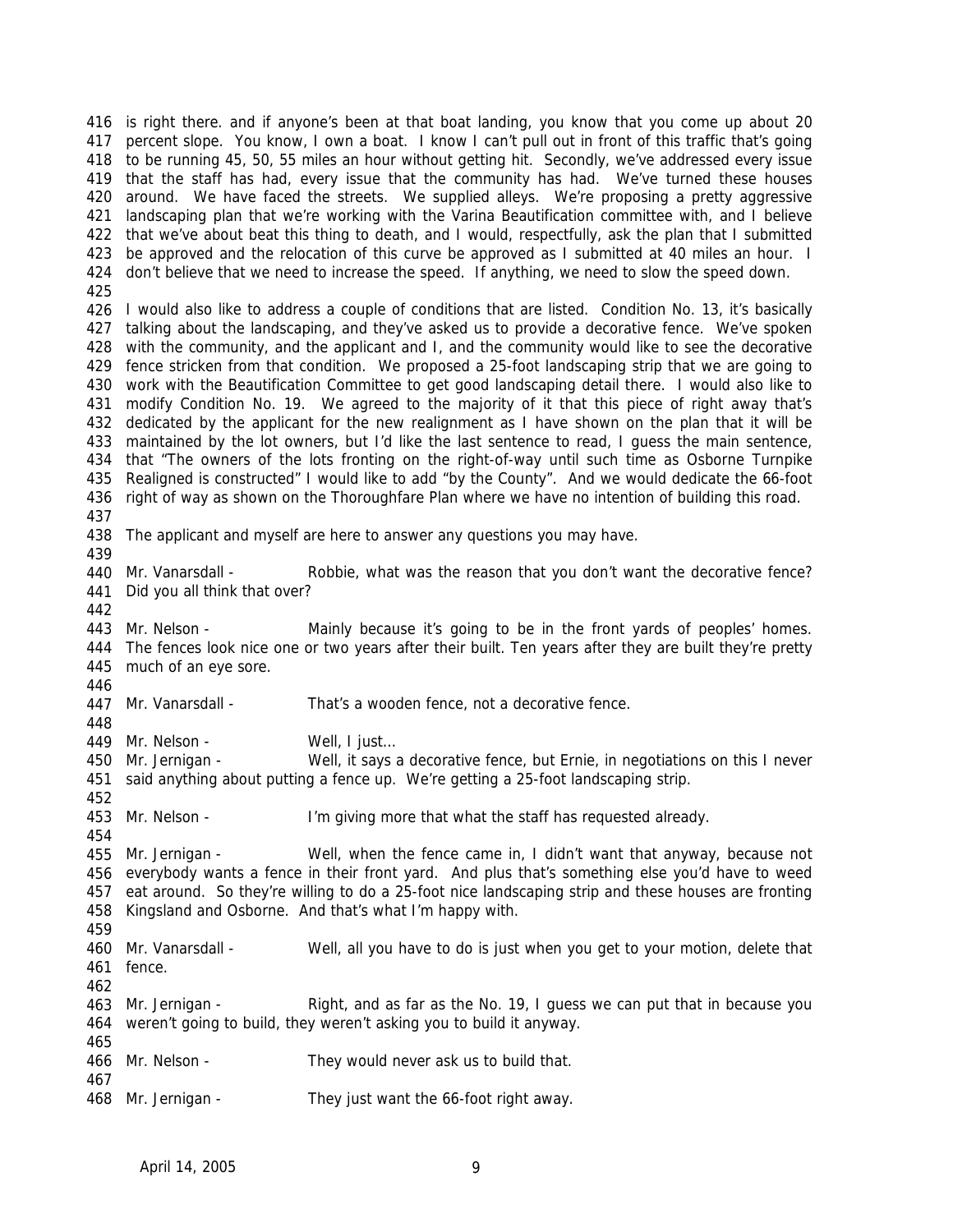470 Mr Nelson - knowledge, meets all of the design criteria for a 40 mile an hour design curve. 473 Mr. Silber - recommendation the safety issues associated with the boats pulling out of the boat ramp? 476 Mr. Nelson - the community. We've met numerous times with the community, community organizations, the Planning Commission member, the Supervisor, and to my knowledge, there is only one person here that wants that curve. And that's, we don't want to give the curve up if we don't have to give the curve. Yes, and the curve that we have given meets all of the, to my Mr. Nelson, is the purpose of your concerns with the staff It's several reasons. That's one, that's the main safety reason. Two is Mr. Silber - So there's other reasons besides just the boat ramp? Mr. Nelson - Yes. Mr. Silber - How far will the houses be set back from the right of way, the houses that front on Kingsland and Osborne Turnpike? Mr. Nelson - Their getting... Mr. Silber - You're giving a 25 foot landscape strip? Mr. Nelson - Plus your 50 front yard setback would be a minimum of 75. Mr. Silber - So they would be setback at least 75 feet. Mr. Nelson - Yes. Mr. Silber - Is that contained anywhere in these conditions? Mr. Nelson - That's by County Ordinance. Mr. Jernigan - That's the Ordinance. Mr. Silber - No. The Ordinance says 50 feet. Does this say in addition to the setback? Mr. Nelson - Your setback comes off your landscaping strip. It's not…the landscaping strip isn't inclusive in the setback. Mr. Silber - Maybe that needs to be clear. I don't see it in the conditions unless I missed it, that there would be a 25-foot planting strip easement. It says 20 feet here, doesn't it? Mr. Jernigan - Yes. No, he is increasing it to 25. Mr. Nelson - My plan proposes 25 foot. Mr. Silber - We need to change that in the condition. Mr. Nelson - That's fine.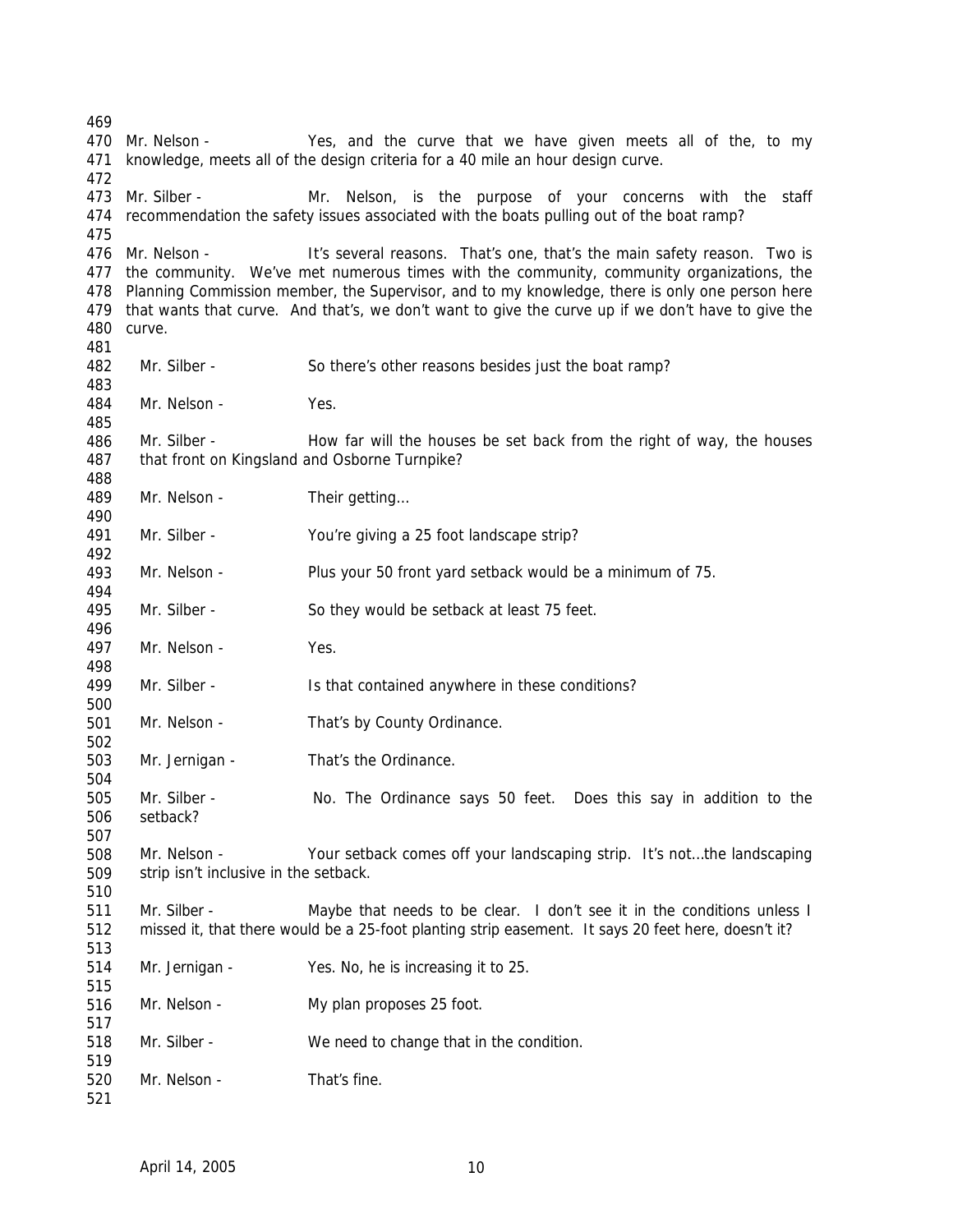522 523 524 525 526 527 528 529 530 531 532 533 534 535 536 537 538 539 540 541 542 543 544 545 546 547 548 549 550 551 552 553 554 555 556 557 558 559 560 561 562 563 564 565 566 567 568 569 570 Mr. Silber - I think we also need to say that that would be in addition to the front yard setback. Mr. Nelson - That's fine. Mr. Jernigan - Yes, we'll put the plus 50-foot setback. I don't have any other questions. Mr. Vanarsdall - You have more questions, Ray? Mr. Jernigan - No. Mr. Vanarsdall - Any more questions by the Commission members? Thank you. Mr. Vanarsdall - Mr. Chairman, if we could take a few minutes and hear from some of the neighbors. Mr. Vanarsdall - All right. If that's what you want to do. Good evening. Mr. Steel - Good evening Mr. Chairman, members of the Commission, my name is John Steel and I live at 9700 Osborne Turnpike, and I have a concern which I'm hoping you can help clarify for me, although I want to be clear that I do not oppose what you are planning to do. They say a picture is worth a thousand words so if you'll bear with me… Mr. Jernigan - John, I'm familiar, if they can put that on the camera and show it. Mr. Steel - Thank you. As you can see from the survey of my property, on the right there, Osborne Turnpike is in front of my property, and my property fronts about 350 feet on Osborne Turnpike at the point where Osborne comes into the intersection with Osborne Landing. And I've lived in that house since 1978 and I want to further reemphasize the value of realigning the curve as been proposed, because of the safety issues that I have seen there in my front yard since the time I've lived there. Since I have been in that house, at least five cars had to be towed out because they were so far into my yard that they couldn't drive out. There have been countless near misses which you can tell because of road signs knocked down or there are skid marks or tracks in the berm. A motorcycle lost it in my yard and a fuel oil truck rolled over in the yard and the oil tank completely came off of the truck, and the driver went through the windshield and ended up out in the road. And most recently the VEPCO pole, in the photograph of my house, you can see… let me get my little pointer to work. There's a utility poll right there next to that big tall tree. That utility poll was knocked down last October, which not only affects me but affected the region down there, if you will. People several miles away lost power as a result of that and that's the second time that pole has been knocked down since I have lived there. So, and I don't mind the inconvenience, it's pretty quiet down in Varina, so I'm not upset about people tearing up the yard. It's kind of exciting to see this kind of stuff until you go out there and find people unconscious or otherwise hurt because that curve is deceptive, and when you're into it plays tricks on you and you don't have the wiggle room that you thought. So my point is that I think that it's prudent to realign the curve. If an agreement has been reached with the developer on which curve it is, that's great. If not, I hope you all will work that out sooner rather than later. But my point is now that if you agree on realigning the curve, and the road, the pavement in front of my house becomes unnecessary, I just don't want to be in a situation a few years from now where the curve has been realigned and there is this abandoned piece of County roadway in front of my house.

573 574 road and the new road, I presume that would belong to Mr. Nelson. I would imagine that it would. But I can't just put a driveway across that to get out to Osborne Turnpike without his consent. So,

571 572

Also my access to the new Osborne Turnpike would have to be, I guess, worked through with an easement with the owner of the property, because if that little sliver that's created between the old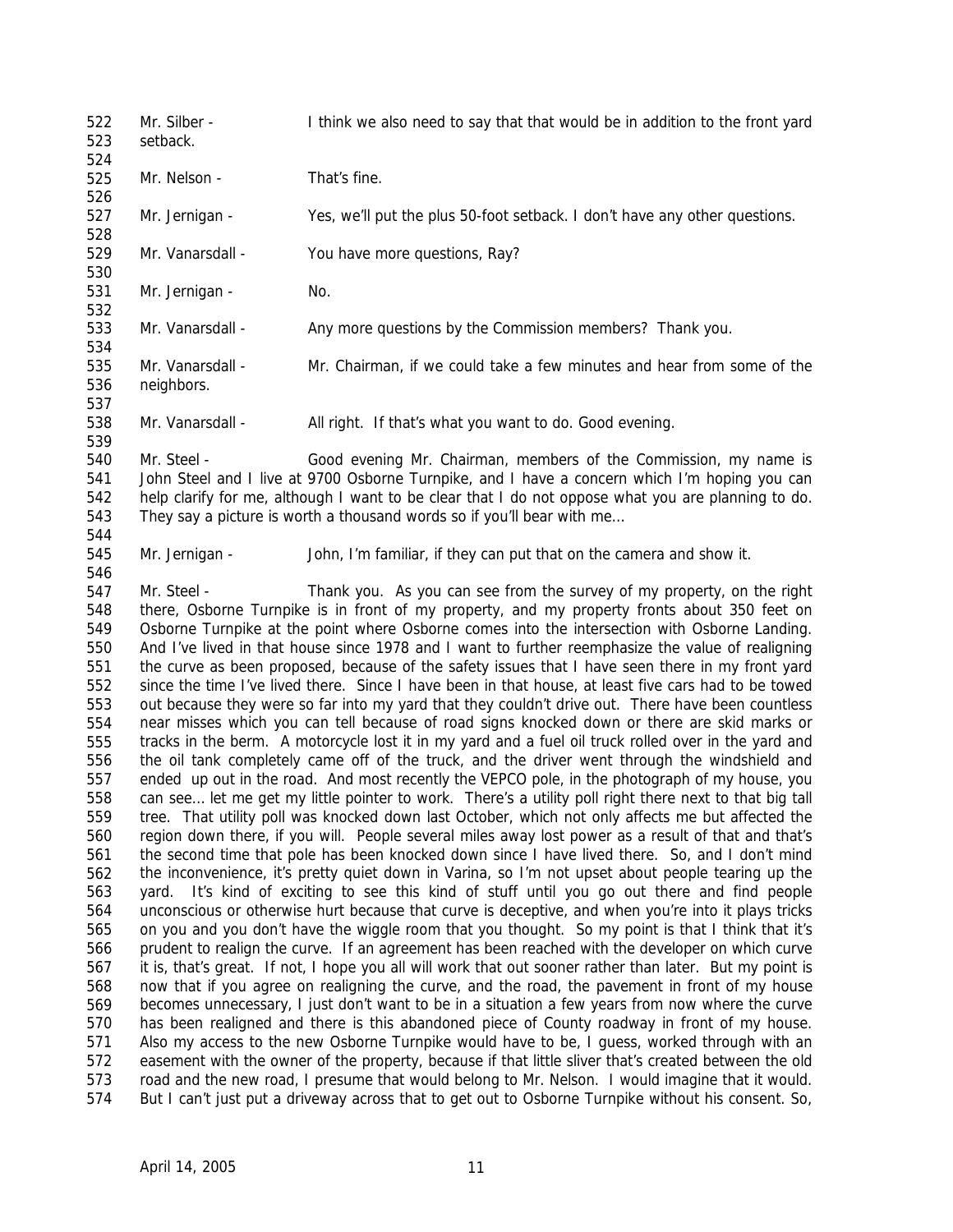575 576 577 578 579 580 as I say, I'm not here to oppose Majestic Meadows, but I just hope that the Commission can guide me on how I can be protected in the future so that if and when the new curve is built down the road someone doesn't say, "We don't have any money in the budget to take up the old pavement, we're sorry as we can be, and this and that and one thing and the other". So I don't know if the Planning Commission is the place to raise that question now, or if you can guide me on how to pursue that.

581

591

593

582 583 584 Mr. Jernigan - Well John, it's in the records now, but that'll be a Public Works issue. That's not something that's decided by us, but Public Works will handle that. Mr. Jennings.

585 586 587 588 589 590 Mr. Silber - Mr. Steel, I would agree with that. I think that that would be determined at some later date. If the road is built to this new realignment, then the existing pavement would be scarified. It would be removed. It would be planted. The right-of -way for that would be abandoned and you would be provided access to the new road. We would not provide any type of strip that would keep you from accessing the roads. So that would be determined at the time which that new road is built.

592 Mr. Steel - I appreciate your clarifying that for me. Thank you.

594 Mr. Jernigan - Thank you, John.

595 596 597 598 599 600 601 602 603 604 605 606 Mr. Upshur- Good evening, my name is Henry Upshur, and I'm representing Kinglsand Reach Marina. And to pick up from where Mr. Steel was talking, our entrance is right next to his property. When I say our entrance, Mr. Nelson kind of brought up a good point about the coming up of, the boats coming up the Osborne Landing and getting on to that road. What bothers me is 55 miles an hour. It doesn't work in that area. They have got a little bit more of a run coming out of there to come on to the, coming up towards the bend, coming up to Kingsland Road. But in our situation, they come up in your car and you're looking like this, and you're hoping nobody's coming because your momentum going when you bring the boat up on to the roadway and continue on. I've got a great concern about how, how customers get up on to the road, and I don't really want to give up that access on the property to the road. Do you have any questions? Do you understand what I said?

607

609

611

613

- 608 Mr. Jernigan - I understand it. Thank you.
- 610 Mr. Upsher - Okay.
- 612 Mr. Vanarsdall - Thank you. Anyone else? Come on down.

614 615 616 617 Ms. Snyder - Good evening, Mr. Chairman, Commissioners. I'm Nelda Snyder, Varina Beautification Committee. I'm also representing R.O.O.T. tonight, an organization along Osborne Turnpike. We'd like a different plan than what is up here. It's a compromised plan. Is there a picture of that that will go up?

618

620

619 Mr. O'Kelly - The Planning commission has it, Ms. Snyder.

621 622 623 624 625 626 627 Ms. Snyder- If you have it that's fine. That's the plan that Varina Beautification Committee and ROOT supports. It is a gentler curve, 40 miles an hour. Hopefully, it will be posted at 30. We don't want the speed out there and this is along the river, all these boats from two different places, County park right next to the boat landing. We're going to have people, families, dogs and everything from the park and then on the curve, 55 mile an hour? Right next to all of this it is, with all deference to the staff, who is so good and you are in here, and your engineers who are so good, it might show up well on paper, but it doesn't fit when you get in the area. It is just 55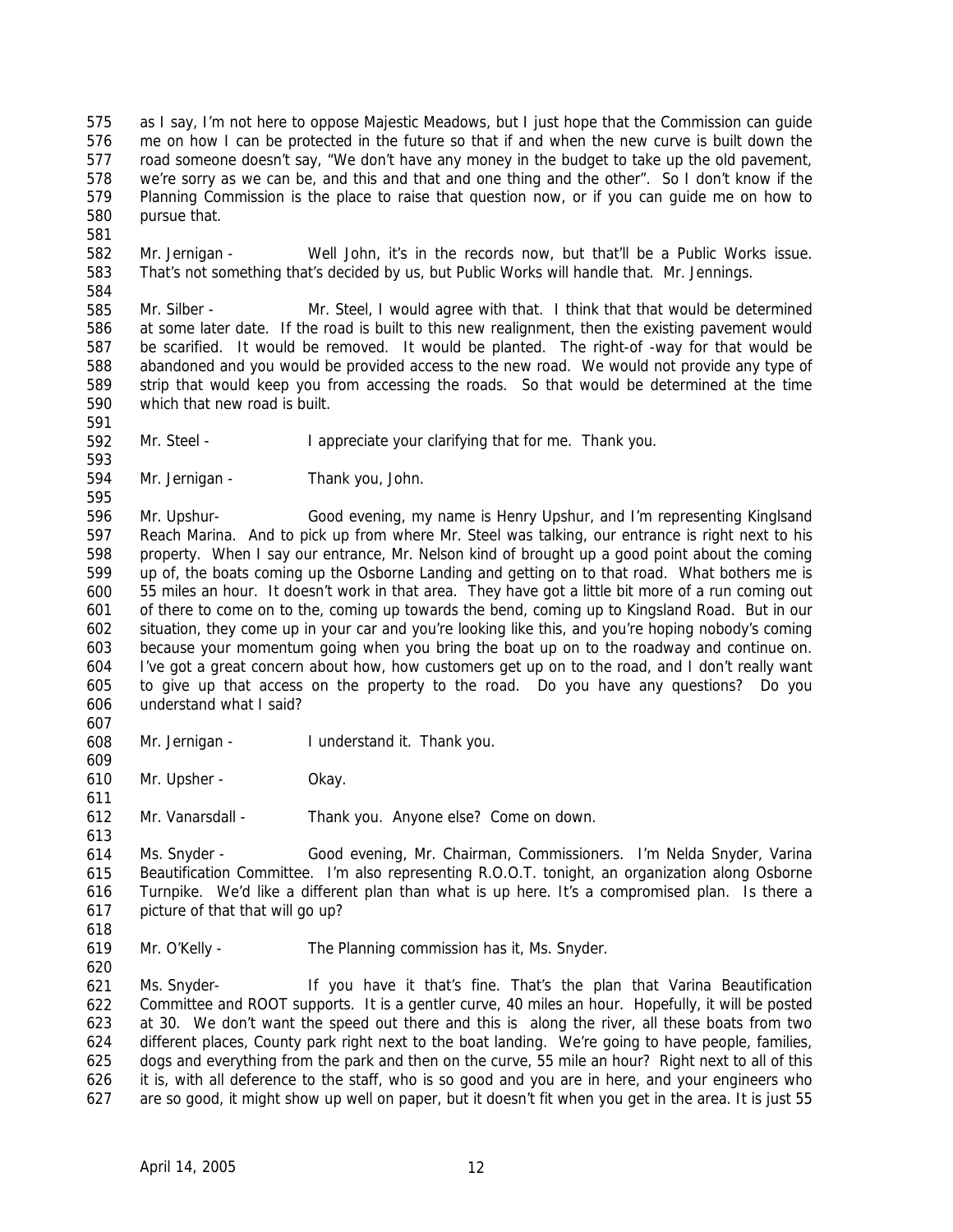628 629 630 631 632 633 634 635 mile an hour, and it just does not go. So we want a safe curve, but we feel like the alternative plan, the compromise plan is safe enough and slowing the speed down is what's important, not raising it. The community doesn't want any high speed roads anywhere in our area. We also were thinking that if that road, if the new curve is built now, maybe you could build two lanes of it. But two lanes closest to the subdivision and the other two could be built later at whatever time and if Osborne and Kingland, or either one are ever four-laned. That would give us a better, safer curve now and would protect John Steel and other neighbors on that curve. If that's something maybe the County could do now, maybe the expense wouldn't be too great.

636

637 638 639 640 The other thing, the plan that the staff put up, it looks nice with a meadow, but if that's not accepted by the developer, then he's going to put lots there. And then John Steel and all the other people on that curve are going to have backyards hanging in their front yards. And that's no way to do a neighborhood either. I think that's everything on the curve.

641

642 643 644 645 I did want to say that the developer, we were happy about having the houses along Kingsland and Osborne facing front. We're happy about the 25- foot landscape strip. Nobody particularly cared about a fence. We'd rather have them put the money in the better landscaping then a fence, but if they want a fence that's okay too, but they don't.

646

647 648 649 650 651 652 653 One last thing we wanted and I did not notice it as a condition, and I spoke to Robbie this morning. That extra space. the right-of-way space, we would like the developer to landscape or maintain it. It can be grass, it can be meadow, it can be whatever, but maintain that space until such time as a new curve is built, so it isn't just a pile of weeds. Now he mentioned the lot owners being responsible, but that's perhaps not good enough, and I don't know if legally they could be forced to do that, and why should they pull up that whole right-of-way strip? So, can we have something more definite on that?

654

655 656 657 658 659 Mr. Nelson - I think it's something we can work up out with the county whether we need the Homeowners Association to reestablish and maintain that little strip that's created or the lot owners legally. I don't know how it's done, because it will be ultimately County property. But I believe we can work that out, and the applicant will agree to try to work that out with the county.

660 661 Mr. Jernigan - Randy, even if they were to dedicate, I think, well let's see, the wanted to dedicate the 66 feet but the County doesn't require it until they build the road. Am I correct?

662 663 664 665 666 667 668 669 Mr. Silber - Well, it could be dedicated when they record the subdivision. It would be County property at that time. Ms. Snyder, I think that may be, instead of instead of having it a condition that would be binding, I think it may be best just to have them work that out with either the property owners or their Homeowners Association. It sounds like the Association would be willing to maintain it. Quite often people will maintain rights of way that's adjacent to their lots. We all do that because we all have about 7 feet between the front of our lots and the curb or street. So we all do that anyway. This would be a little larger if it becomes an issue...

670 671 Ms. Snyder - If it were a little bit larger, I'm not sure that anyone would want to maintain it. And we just don't want to have a patch of weeds.

673 Mr. Silber - Well, I think he said that the Association would be willing to do that.

675 676 677 678 679 Mr. Nelson - Yes, Randy I think her concern is how and it's addressed in condition No. 19 that basically says about maintaining that future right away. I think Nelda's concern is how that's enforced. You know, legally I don't know if that's an agreement between the County and the developer. You know, because once it's County right of way, if I lived there I would maintain it, but some people do not. It might be conditions we can put on those lots.

680

672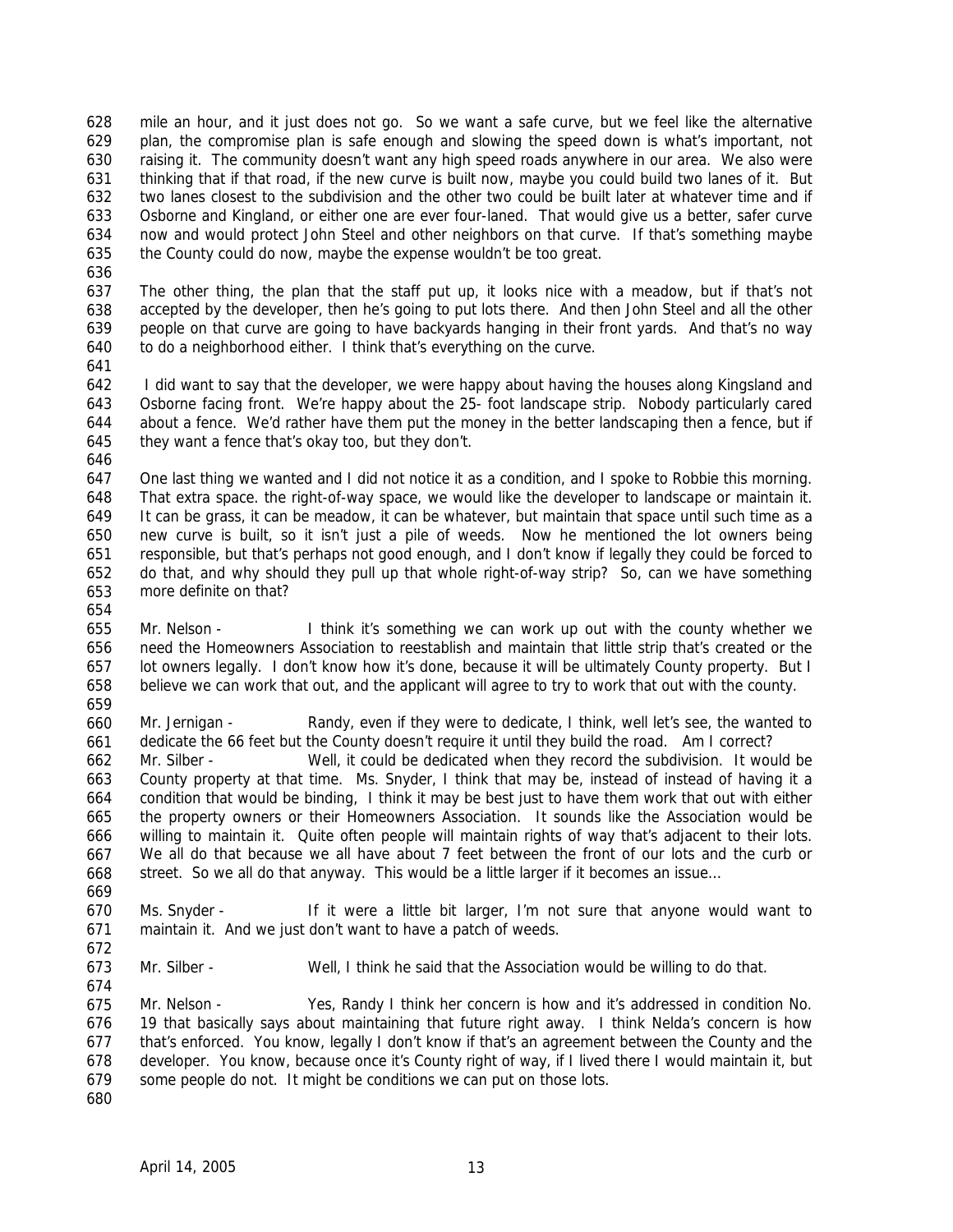Mr. Silber - Yes, now that I see where it is, that is somewhat of a concern because we are putting in a condition of the subdivision approval that future homeowners will maintain the County's right-away. Mr. Nelson - Exactly. Mr. Silber - And I'm not sure if that's a condition we want to have in here. Mr. Nelson - But, you know, we can work this out. We're willing to, you know, to do what Ms. Snyder would like. Ms. Snyder - Could the county take it over at such time as they build a new curve, but until that time the Homeowners Association do it? Mr. Jernigan - Well what he just said a minute ago, when he draws the finals on this he has to dedicate the property at that point. Ms. Snyder - I understand. Mr. Jernigan - Now the road may be three, four, five, whatever down the road, you know. But the dedication has to take place now. Mr. Nelson - Is it something that we can address in the Covenants just on those specific lots? Mr. Jernigan - I would think so. Mr. Silber - Yes, sir. Mr. Steel - Then we'd be glad to address it in the Covenants. Mr. Silber - Okay. Ms. Snyder - That will work. Mr. Silber - Ms. Snyder, also just a point of clarification, you mentioned a couple of times that this would be 55 miles an hour through here and that that's excessive. It would be posted at 45 miles an hour. Ms. Snyder - Which means people will drive 55. Mr. Silber - People may go faster than 45, but it's posted at 45. Ms. Snyder - But are we set that's it's going to be the compromised plan, the one that's submitted and not the one the staff did. Mr. Jernigan - Nelda, the one that's up for the, the one that we're voting on is the 40 mile and hour curve. That the one that's in the case. Ms. Snyder - Okay, that's good. Mr. Jernigan - That's the one that was sent to us. That was the last case that was filed. The other one is the one that staff had that we had talked about with the County Manager.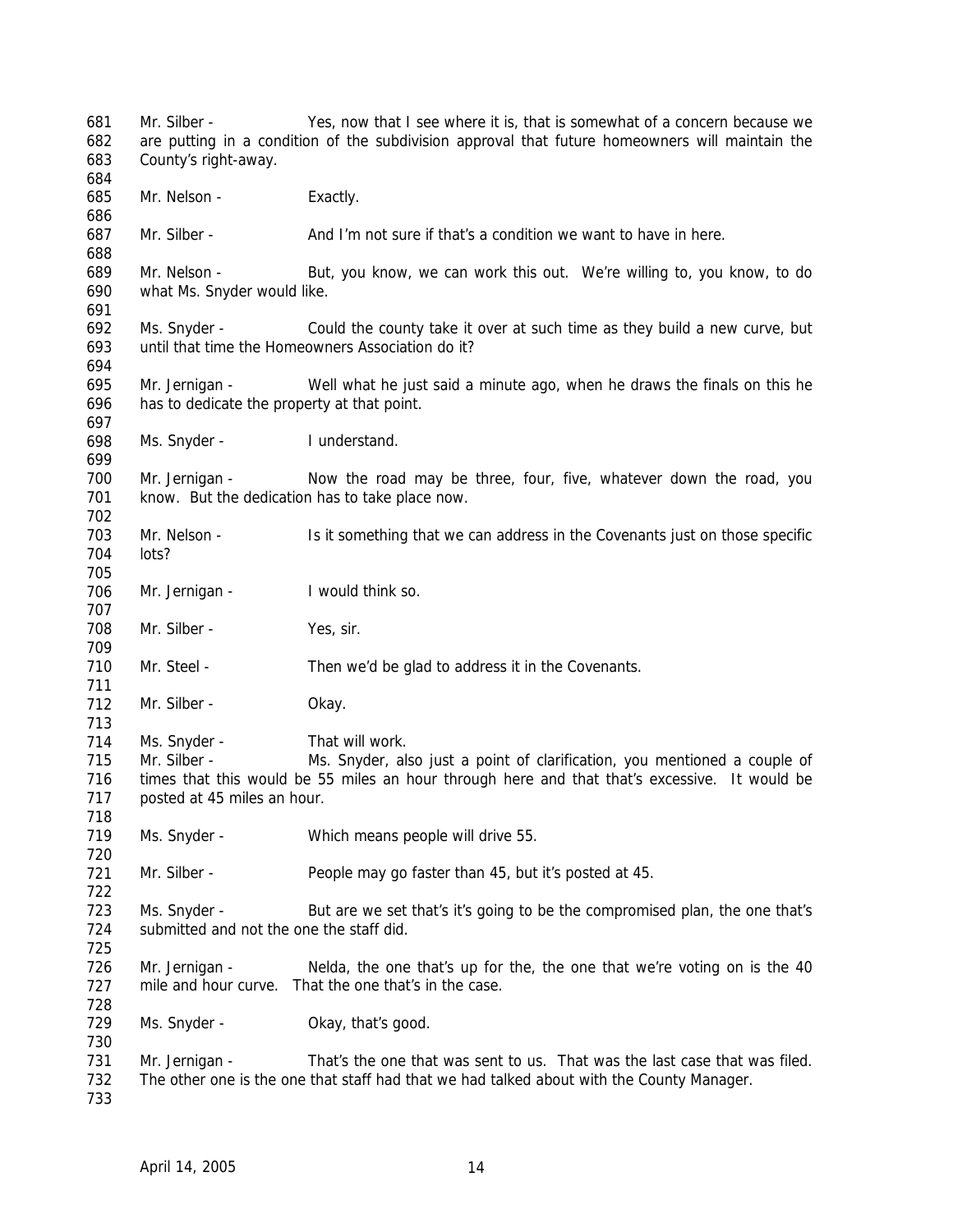734 735 Ms. Snyder - **Okay. Good. Thank you very much.** 

736 737 Mr. Jernigan - Thank you. Mike, did you want to say anything?

738 739 Mr. Jennings - I guess I should.

740 Mr. Jernigan - Okay.

741

742 743 Poor Mike Jennings, the only time me and he ever get to talk is at each other's throat, so I'm going to take him to lunch one day so we can sit down and talk.

744

745 746 747 748 749 750 751 752 753 754 755 756 757 758 759 760 761 762 763 764 765 766 767 Mr. Jennings - I'm going to need it after this. As you know, Public Works cannot support this plan. To carry out our Major Thoroughfare Plan, the road needs to be designed to proper design standards. We're looking at a radius of 1190 feet and a design speed of 55 miles per hour. What this means is in the future when needed, the County will build a road to a four-lane undivided road. If this road is posted with the proposed 40 mile an hour design speed, this would not function properly in the future as a four-lane road. Right now the road is carrying 440 vehicles per day. So far, developments approved and currently proposed in this area would be this subdivision which is going to have about 1300 vehicles per day, Newstead Landing another 22 houses, 258 vehicles per day, Kingsland Green 61 single family homes, 660 vehicles per day, Roundabout Estates, 61 single family lots, 660 vehicles per day, and the Osborne boat landing improvements. They are adding 91 parking places, overflow parking, shelters, walking paths and they're looking forward to hosting bass tournaments. With all this proposed, you're looking at now 3000 vehicles per day added to that road. Does this warrant the four-lane road yet? No. But what it is the fourlane undivided road is looking at carrying 8000 to 10000 vehicles per day in the future, and when this development, there's a lot of undeveloped land in this area, and once everything is fully developed, this road will not be able to function properly with 8 to 10 thousand vehicles a day on it with that 40 mile an hour design curve. I did an accident update through the Police database over the last 10 years. Mr. Steel is correct in a lot of his numbers. Some of his numbers, the accidents I can look up are reported accidents. A lot of them ended up in his front yard and were not even reported sometimes. And of course, with the nature of the existing situation, half the accidents I looked at were vehicles hitting deer. But that's going to change with all this development out there. So with this proposal, the road will not be able to handle in the future carrying out a Major Thoroughfare Plan with a 40 mile an hour design speed. Mr. Jernigan - Why did you put Roundabout Estates in that?

768 769

771

778

770 Mr. Jennings - Because some of that traffic will go in this direction.

- 772 773 774 Mr. Jernigan - Because that's on Varina Road and they'd be better to come up and hit route 5 then come down….
- 775 776 777 Mr. Jennings - Well, some of them may come this way, and as you know on a Major Thoroughfare Plan in this corner of the County, these are the only two roads on the plan. So as you know, Public Works cannot support this plan.
- 779 780 781 782 Mr. Jernigan - I know and I think with all due respect, I think your calculations are a little higher than what they're going to be because knowing the area in which you do and I do too, that some of that traffic will go up Strath Road and go to Route 5 rather than coming all the way down through Osborne.
- 784 785 Mr. Jennings - Some of it will be yes sir, but then you've got a lot of undeveloped land out there also that's going to add to this.
- 786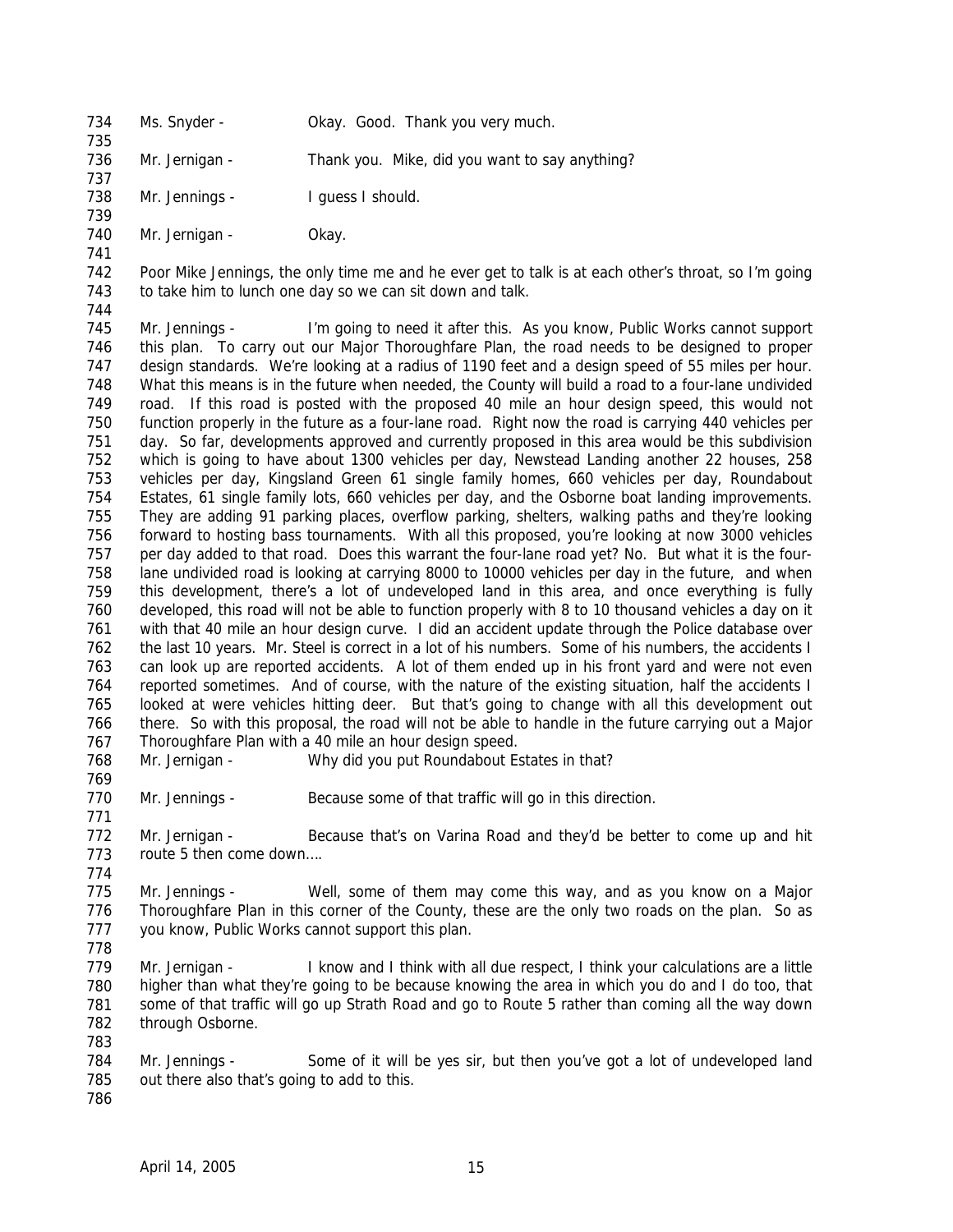787 788 Mr. Jernigan - But that's is closer to Strath, and Strath is really a lot closer to go that way then to come down Osborne.

- 789 790
	- Mr. Jennings Some of it will, yes, sir.
- 792 Mr. Jernigan - **Okay. Thank you, Mike.**

794 795 796 797 Mr. Silber - Mr. Jernigan, I think it's also important that the Commission understand that from a planning prospective, I know Mr. Jennings explained from a transportations standpoint, but from a planning prospective we believe that this is a violation of the County's Subdivision Ordinance as well. I think that just needs to be reiterated.

798 799

791

793

Mr. Vanarsdall - All right, anybody else? Come on down, Robert.

800

801 802 803 804 805 806 807 808 809 810 811 812 Mr. Nelson - And I'm like Ray, the only time I get to see Mike in this area is when we're against each other. He and I are hunting buddies, so I'll have to take him to lunch too. He made some comments that grabbed my attention. I live in Varina, was born and raised in Varina, baled hay on this piece of land. I disagree in part. The Major Thoroughfare Plan shows minor collector. No where on there does it says design speeds for curves. All right. The curve that I'm proposing is a 45, 40 mile an hour design curve that meets all Public Works design criteria. He mentioned Roundabout Estates and Kingsland Green. Roundabout Estates is about three miles from here on Varina Road. And believe me, anybody that develops that, lives there, they're going down Varina Road to Route 5. They aren't coming down Kingsland, to go way up Osborne, to eventually hit Route 5, 10 miles down the road. Kingsland Green is at the corner of Ruffin Road and Kingsland Road, probably guessing eight to nine miles away from this project. I don't think they're going to come down to the other end of Varina to go back up to Route 5.

813

814 815 816 817 818 819 820 821 822 823 824 As far as future development, I'm pretty knowledgeable on the land in this area and what is developable. There is currently only two pieces besides Newstead and this project in this immediate area that can be developed. One of them is Mr. Perk's property that's right beside it. He also, his land runs from Majestic Meadows all the way to Varina Road. Maybe half of his development, if it ever happens, might come to this curve. The other piece of land that's developable is owned by Buzz and Nelda Snyder and I'm sure they would like, well they can address their development rights on their property. They spoke to me numerous times in the past and I don't even think that it can be bought to be developed. That's in agreement with Ray, I think the numbers are greatly skewed, I don't believe that this is in any capacity against the Subdivision Ordinance. We're dedicating the right of way, we're realigning a curve that the community has put a lot of input in and I think it creates a lot safer situation than what's there. Thank you.

825

827

834

826 Mr. Vanarsdall - Thank you. Any more questions?

828 829 830 831 832 833 Mr. Archer - Mr. Chairman, if I may make a comment. We've seem to have reached an impasse here with regard to whose knowledge is the most correct in terms of how we have to handle this, and even though it looks like this is a nice subdivision, we have got a plan that Public Works cannot support, and staff says it's in violation of the Subdivision Ordinance. And I'm not sure I have enough knowledge about this to be able to make an informed decision. I don't know where we can go with it from here. I know it's been deferred from March.

835 836 837 838 839 Mr. Jernigan - I've talked to the County Attorney about it before, and I haven't got a clear cut answer yet. So, I mean, I'm ready, this case has been around for seven months. And I want to move on it tonight, and if it is in violation, than let the District Court settle, you know, if it's wrong. But we can't, with the knowledge we have right now, we can't just keep on bringing this case back. It has been the same thing. So I think it's time.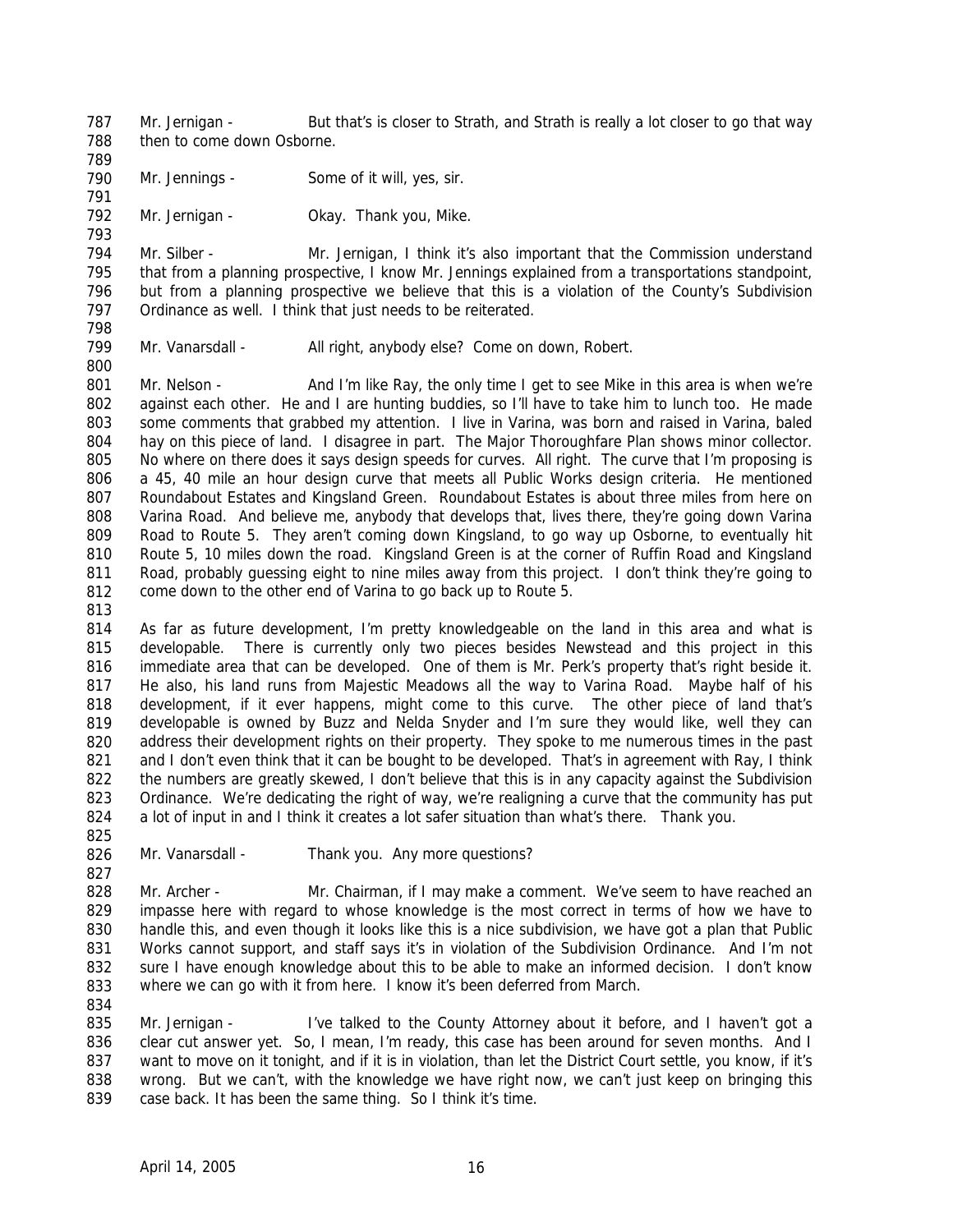### 841 Mr. Vanarsdall - Why won't the County Attorney give you an answer?

843 844 845 846 847 848 849 850 Mr. Jernigan - Well, because I'm not sure what Randy says. He termed it right. He thinks it is in violation of the Subdivision Ordinance. In the Major Thoroughfare Plan, this road is not on the Major Thoroughfare Plan. Now, Public Works says if they have a design speed set and it is a four-lane road, that they don't have to have it on the plan, and that is the part that is in the gray area right now. When this first came up and they said we've got to have the curve. It's on the Major Thoroughfare Plan. If you look in the Major Thoroughfare Plan, it's not there. It shows Kingsland and Osborne at a 45 mile an hour speed limit now. And it shows it to be four lanes, but it doesn't show this new curve.

- 852 853 Mr. Vanarsdall - You don't think that if you defer it one more time you could get a solid answer out of it.
- 855 Mr. Jernigan - No, sir.
- 857 Mr. Vanarsdall - Okay.

859 860 861 Mr. Archer - Mr. Chairman, I'm not disputing what Mr. Jernigan says. I believe you 100 percent. It's just that from my personal point of view, I don't feel like I know enough about it to be able to make a good decision one way or the other.

862

840

842

851

854

856

858

863 864 865 866 867 868 869 870 871 872 873 874 875 876 877 878 879 880 881 882 Mr. Jernigan - Well let me finish, then after I finish then if you still feel that same way, I'll tell you, but when this case first came around, and Public Works came to me and said we have to have this road, not the one we're looking at now, but the other one, we got to have this curve for 55 miles an hour. Actually, the developer was okay with it originally. I'm the one that had the problem. Because Osborne Landing is there and the only thing that has stopped accidents at that boat landing right now is the present curve that we have slowing traffic down to 25 mile an hour. When you put that 55 mile an hour curve in there it may be posted at 45, but people are going to come through there running 60 miles an hour. You have many, many boats coming out of Osborne Landing, there coming off a 20 degree grade. They're pulling big boats, 20 foot, 30 foot boats, coming out of there. It takes them a long time to get up to highway speed. If you've got a car coming along at 60 miles an hour, 55 or 60 miles an hour, with the sight distance, you may see that boat, and you may slow down, but if you've got somebody behind you that's right close to you, he might not. Sometimes you have to go with your gut and that's on this one, I don't want to see somebody get killed down there. And I'm telling you right now, that's going to happen. If you put a 55 mile an hour curve coming down on those boats coming out of that ramp, somebody's going to get hurt. On Saturday night and Sunday night in the summer time, after it's dusk and dark sets in with people still hauling their boats out, if you've got a dark colored boat coming out of there you can't see it because you're on it before you know what happens. The only thing that's saved it right now has been that 25 mile an hour curve that's in their right now slows that traffic down to where they're not running but so fast when they come up to the boat landing. Now...

883

884 885 Mr. Vanarsdall - Mr. Jernigan, I mean Mr. Silber, is that the only violation, to the Subdivision Ordinance?

886

887 888 889 890 891 Mr. Silber - Yes sir, as Mr. O'Kelly pointed out, the Subdivision Ordinance under 19- 101 indicates that the design location alignment and grade shall comply with the County Department of Public Works design standards and specifications. You have heard Mr. Jennings explain that it doesn't meet their design standards and specifications. The road is on the Major Thoroughfare Plan, both Kingsland….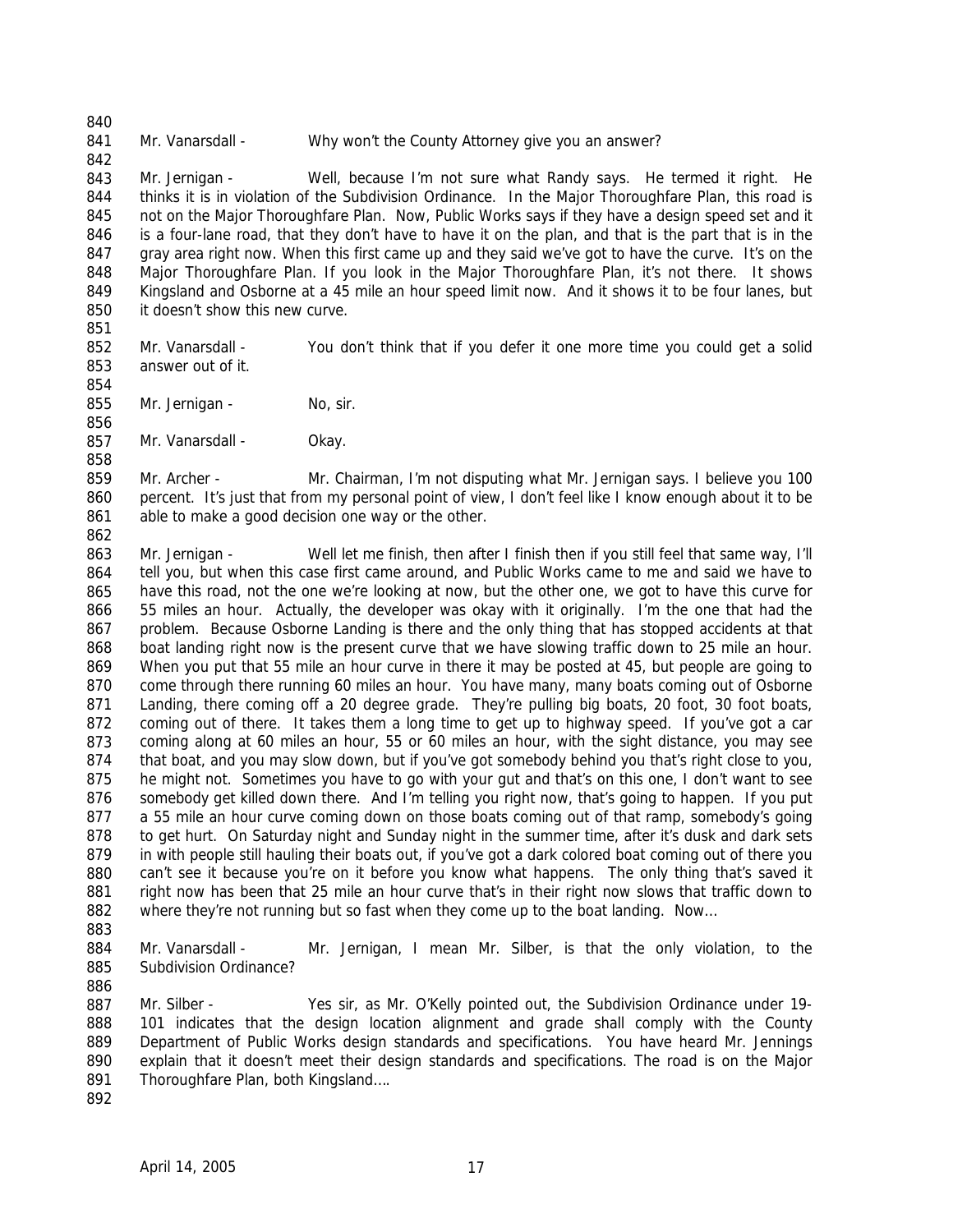893

894

Mr. Jernigan - The curve is not on the Major Thoroughfare...

895 896 897 898 899 900 901 902 903 904 905 906 907 908 909 910 Mr. Silber - The road is on there. The curve, that alignment, that particular alignment is not on the Major Thoroughfare Plan, but these two roads are on the Major Thoroughfare Plan. So you have heard Mr. Nelson. He disagrees with our interpretation of this. He has his opinion. He's entitled to that. We just differ on this. We believe that it doesn't comply with the subdivision requirements. Mr. Jennings has indicated that from a sight distance perspective, he believes that people can negotiate that curve in a safe fashion without creating a safety issue for boats coming out of the Osborne Boat Landing. Mr. Jernigan disagrees with that. Again he's entitled to his opinion. It's a difficult situation. We just believe that staff has spent a lot of time designing this, trying to maintain the number of lots that the developer would like to yield from this piece of property. We've been able to do that. In fact, designed it so they had one additional lot, and tried to design it so that this road in the future could be accommodated without asking them to build a road. But in the future if we think it's necessary, it may not be, but if it is necessary, we've got the right of way to be able to build this road. So that's where we are, Mr. Archer. I'm not so sure a deferral will help. I think if you would like to defer it, that's fine. It's been around a long time. But I think at this point, we've given this as much consideration as it probably is deserving of and it probably is time to take some action on this.

912 913 914 Mr. Kaechele - I was going to ask, has Public Works addressed that dangerous intersection with the boat ramp there? Do you feel that intersection can be improved to make it safer in the future? There seems to be a disagreement on how unsafe it is.

915

934

937

911

916 917 918 919 920 921 922 923 924 925 926 927 928 929 930 931 932 Mr. Jennings - Well, we looked at that with Mr. Jernigan at different radiuses that meet our standard that we could redo it, if necessary, but the plan that Jim Strauss put together shows that at more that adequate site distance. And if the boat is pulling out of landing, remember it's going the same direction as people coming around that curve, and the way the sight distance is set up, if it had to, a vehicle coming out of that curve, could come to a complete stop before it hit that boat. So these are the current standards. If I may, I would like to follow up on the Major Thoroughfare Plan issue. The road shown on the Major Thoroughfare Plan are the conceptual classical concept. It's a conceptual plan showing the classification that everybody in the County voted on to see what the roads will be in the future. None of these roads that are shown on there are, the lines aren't showing to our design standards. They're just highlighted colors. We don't show all the curves of all the roads that we've straightened out. So it's highlighted at existing roads that we want to see in as a 52-foot section, 66 foot right-a-way. We don't have new roads, even if you look at our Major Thoroughfare Plan, even new roads that they throw on a map, from even North Gayton Road Extension, we've just passed the bond referendum. That was thrown on the Major Thoroughfare Plan. That line does not meet design standards. So it's just a conceptual plan of what we want to see as a classification of the road. That is not to our design standards.

933 Mr. Jennings - Thank you, Mike.

935 936 Mr. Vanarsdall - Mr. Branin, do you have anything to say about this, one way or the other? Do you have an opinion?

938 939 940 941 942 943 944 945 Mr. Jernigan - Mr. Silber, one thing I want to say when you were talking about they got another lot. The lot yield was never a concern to me. I don't care if it's 120 lots, 115 lots, 130 lots, I'm worried about the safety. The lot yield, and I've expressed this in the meeting with Mr. Hazelett, was not, that was not the concern, it was the safety. I don't care how many lots they get out of here. They're going to have lots. But I'm worried about the safety issue and that's my concern right there. They can get right now it's at 123 lots. They started with 130. If was 115, they have still got lots. But my concern is the safety issue. I don't feel, I'm from that area. Mr. Marshall, who was on that Commission before, we had discussed this. He lived right there. He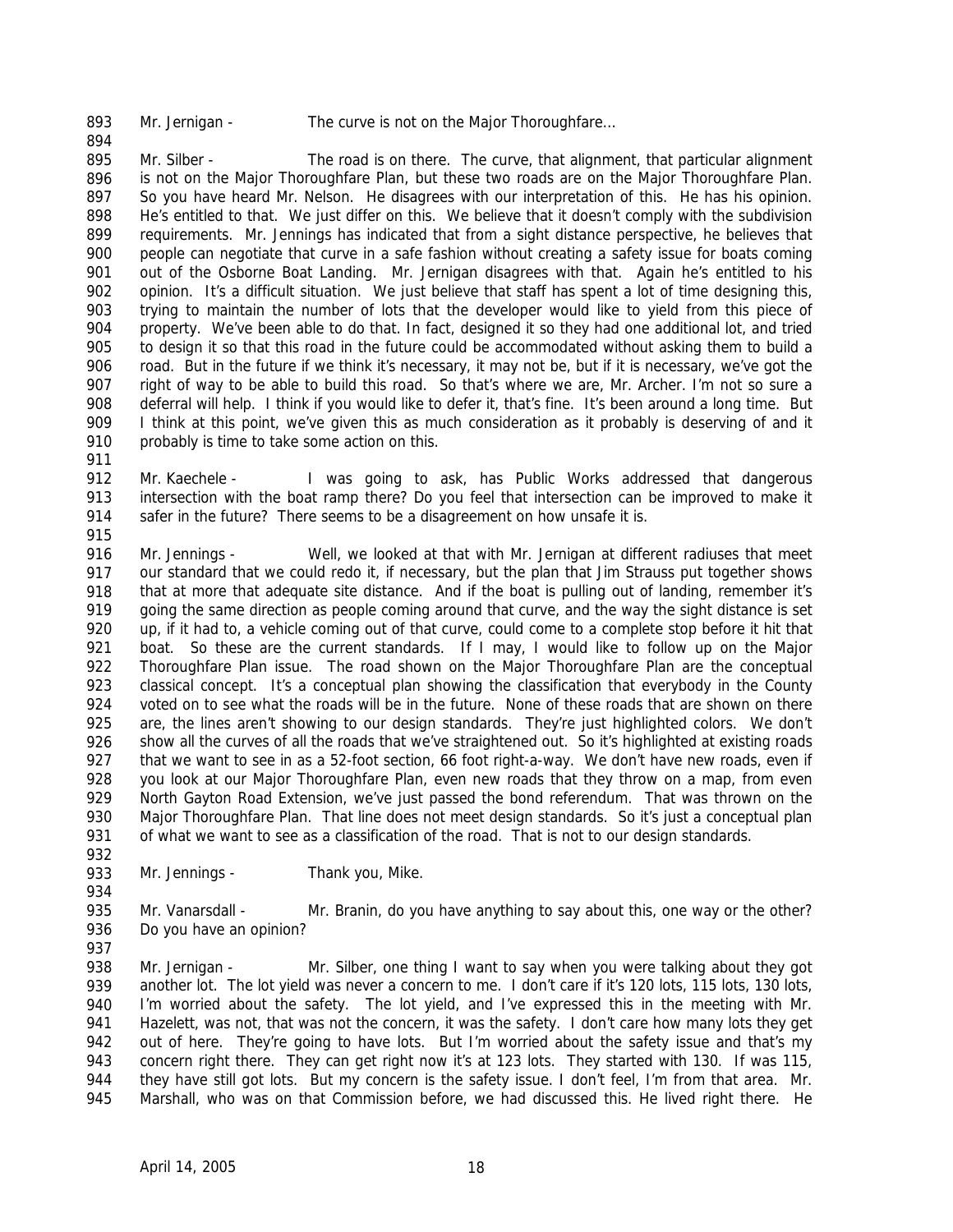946 947 948 949 950 951 952 953 954 955 grew up there as a boy. He agreed with me on the same thing. It's a dangerous situation. I don't want to put 55 mile, 55, it's a 55 mile an hour curve that's posted at 45 that you can run 65, and somebody will. And when you got that traffic coming out of that boat ramp, it's not safe. Even when you ride down the road now, if you have dump trucks come in the road, it has a sign that says watch for trucks on the road. We don't want to have a permanent sign that says, "Watch for boats entering the road. " Just cut the speed down. The curve that's been planned now is a 40-mile an hour curve that will be posted at 30. If somebody comes through there running at 40, it moves the road approximately 90 some feet from Mr. Steel, which would give him some relief, but yet I feel they are going to still be safe. But I know this is time to put to bed and I'm going to make a motion on it.

956 957 958

962

969

Mr. Vanarsdall - I'm going to ask Ms. Jones, do you have an opinion on it?

959 960 961 Ms. Jones - I'm wondering why there isn't something we can come up with to control traffic. I've used that boat ramp many of times, and it is a very difficult thing to do pulling a trailer. So I don't know. Stop lights, anything on a major road. Are there any other options?

963 964 965 966 967 968 Mr. Branin - Mr. Chairman I have been to this site and have seen the boat ramp. I've used that boat ramp before. And the, it is in my opinion now, it's not the safest place to pull out pulling a boat. So my concern has obviously all the constituents that are here is not with that actual development, it's about the curve, and what I heard the constituents asking for is maintaining a vote of that curve to slow traffic down. So, I understand the constituents pulling a boat out of there before. I understand that concern.

970 971 972 973 Mr. Jernigan - Well, like I said I want to put it to bed tonight. If it is illegal, than the courts can settle it, but we can't settle it here. It's not going to… I'm not going to change the way I feel, so and I've done a lot of thinking on this, and I thought about it the other night if I put this through and somebody gets killed down there, especially a child, I'm going to feel bad about it.

974 975 976 Mr. Vanarsdall - Well I don't understand why Public Works doesn't see it the same way you do and the staff?

977

984

986

990

992

978 979 980 981 982 983 Mr. Silber - Well I think it's because we believe there is going to be future development in this area. We believe that Public Works believes that in the long term it will be safer to realign this. You heard Mr. Steel say there are accidents occurring now and people are ending unconscious in his front yard. If it's a safe curve, then that wouldn't' be happening. So I think we can debate which way is more safe. Our professional staff says it's safer and can better handle traffic with the higher speed and realignment recommended.

985 Mr. Jernigan - Anything else?

987 988 Mr. Vanarsdall - You don't want to defer it one more time?

989 Mr. Jernigan - No, sir.

991 Mr. Vanarsdall - Okay, go ahead.

993 994 995 996 997 998 Mr. Jernigan - One more time is not going to help. With that Mr. Chairman, I would move for approval of Majestic Meadows, (February 2005 Plan), subject to the standard conditions for subdivisions not served by Public Utilities and the following additional conditions, No. 4, left amended, 11 and 12, 13 that the planting strip would be changed from 20 to 25 feet with a 50-foot setback, the decorative fence removed from the language, and Nos. 14 through 18 and on No. 19…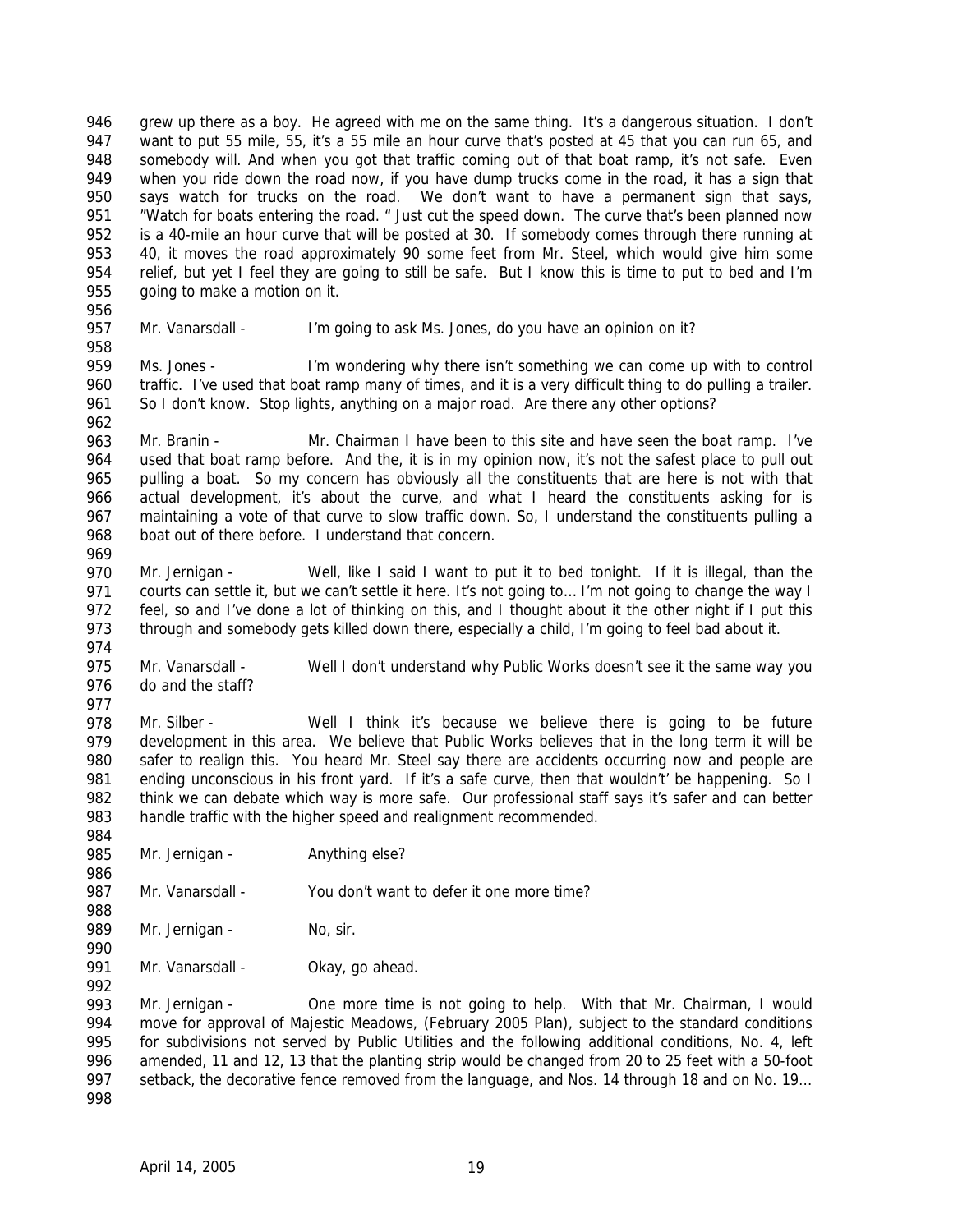| 999  | Mr. Silber -                                                                          | Mr. Jernigan, I think we can just delete No.19. I don't see a need for it. |  |  |  |
|------|---------------------------------------------------------------------------------------|----------------------------------------------------------------------------|--|--|--|
| 1000 |                                                                                       |                                                                            |  |  |  |
| 1001 | Mr. Vanarsdall -                                                                      | You don't see any need for it?                                             |  |  |  |
| 1002 |                                                                                       |                                                                            |  |  |  |
| 1003 | Mr. Jernigan -                                                                        | Okay. Okay then we'll delete #19.                                          |  |  |  |
| 1004 |                                                                                       |                                                                            |  |  |  |
| 1005 | Mr. Silber -                                                                          | On No. 13 if I can just clarify that, we would take out "and a decorative  |  |  |  |
| 1006 | fence".                                                                               |                                                                            |  |  |  |
| 1007 |                                                                                       |                                                                            |  |  |  |
| 1008 | Mr. Jernigan -                                                                        | Yes, remove the decorative fence, but expand the planning strip to 25-     |  |  |  |
| 1009 | feet.                                                                                 |                                                                            |  |  |  |
| 1010 |                                                                                       |                                                                            |  |  |  |
| 1011 | Mr. Silber -                                                                          | Increase it to 25, and then if we could add a sentence at the end of 13    |  |  |  |
| 1012 | that says, "The landscape strip shall be in addition to the minimum required set back |                                                                            |  |  |  |
| 1013 | requirements."                                                                        |                                                                            |  |  |  |
| 1014 |                                                                                       |                                                                            |  |  |  |
|      |                                                                                       |                                                                            |  |  |  |
| 1015 | Mr. Jernigan -                                                                        | That's fine.                                                               |  |  |  |
| 1016 |                                                                                       |                                                                            |  |  |  |
| 1017 | Mr. Silber -                                                                          | And delete No. 19.                                                         |  |  |  |
| 1018 |                                                                                       |                                                                            |  |  |  |
| 1019 | Mr. Jernigan -                                                                        | Number 19 deleted. That's my motion.                                       |  |  |  |
| 1020 |                                                                                       |                                                                            |  |  |  |
| 1021 | Mr. Vanarsdall -                                                                      | All right. I need a second.                                                |  |  |  |
| 1022 |                                                                                       |                                                                            |  |  |  |
| 1023 | Mr. Branin -                                                                          | Second.                                                                    |  |  |  |
| 1024 |                                                                                       |                                                                            |  |  |  |
| 1025 | Mr. Vanarsdall -                                                                      | Motion made by Mr. Jernigan, seconded by Mr. Branin. All in favor say      |  |  |  |
| 1026 | aye. All opposed?                                                                     |                                                                            |  |  |  |
| 1027 |                                                                                       |                                                                            |  |  |  |
| 1028 | Mr. Archer -                                                                          | I abstain, Mr. Chairman.                                                   |  |  |  |
| 1029 |                                                                                       |                                                                            |  |  |  |
| 1030 | Mr. Vanarsdall -                                                                      | Pardon.                                                                    |  |  |  |
| 1031 |                                                                                       |                                                                            |  |  |  |
| 1032 | Mr. Archer -                                                                          | I will abstain from voting, if I may.                                      |  |  |  |
| 1033 |                                                                                       |                                                                            |  |  |  |
| 1034 | Mr. Vanarsdall -                                                                      | I didn't know you had that privilege.                                      |  |  |  |
| 1035 |                                                                                       |                                                                            |  |  |  |
| 1036 | Mr. Silber -                                                                          | So it's moved by Mr. Jernigan, seconded by Mr. Branin and Mr. Archer       |  |  |  |
| 1037 | abstained. Mr. Kaechele, did you vote?                                                |                                                                            |  |  |  |
| 1038 |                                                                                       |                                                                            |  |  |  |
| 1039 | Mr. Kaechele -                                                                        | I voted no.                                                                |  |  |  |
| 1040 |                                                                                       |                                                                            |  |  |  |
| 1041 | Mr. Silber -                                                                          | Mr. Kaechele voted no.                                                     |  |  |  |
| 1042 |                                                                                       |                                                                            |  |  |  |
| 1043 | Mr. Vanarsdall -                                                                      | You voted no?                                                              |  |  |  |
| 1044 |                                                                                       |                                                                            |  |  |  |
| 1045 | Mr. Kaechele -                                                                        | I did.                                                                     |  |  |  |
|      |                                                                                       |                                                                            |  |  |  |
| 1046 |                                                                                       |                                                                            |  |  |  |
| 1047 | Mr. Vanarsdall -                                                                      | What did you vote?                                                         |  |  |  |
| 1048 |                                                                                       |                                                                            |  |  |  |
| 1049 | Mr. Branin -                                                                          | I voted for.                                                               |  |  |  |
| 1050 |                                                                                       |                                                                            |  |  |  |
| 1051 | Mr. Vanarsdall -                                                                      | Okay, Ms. Jones.                                                           |  |  |  |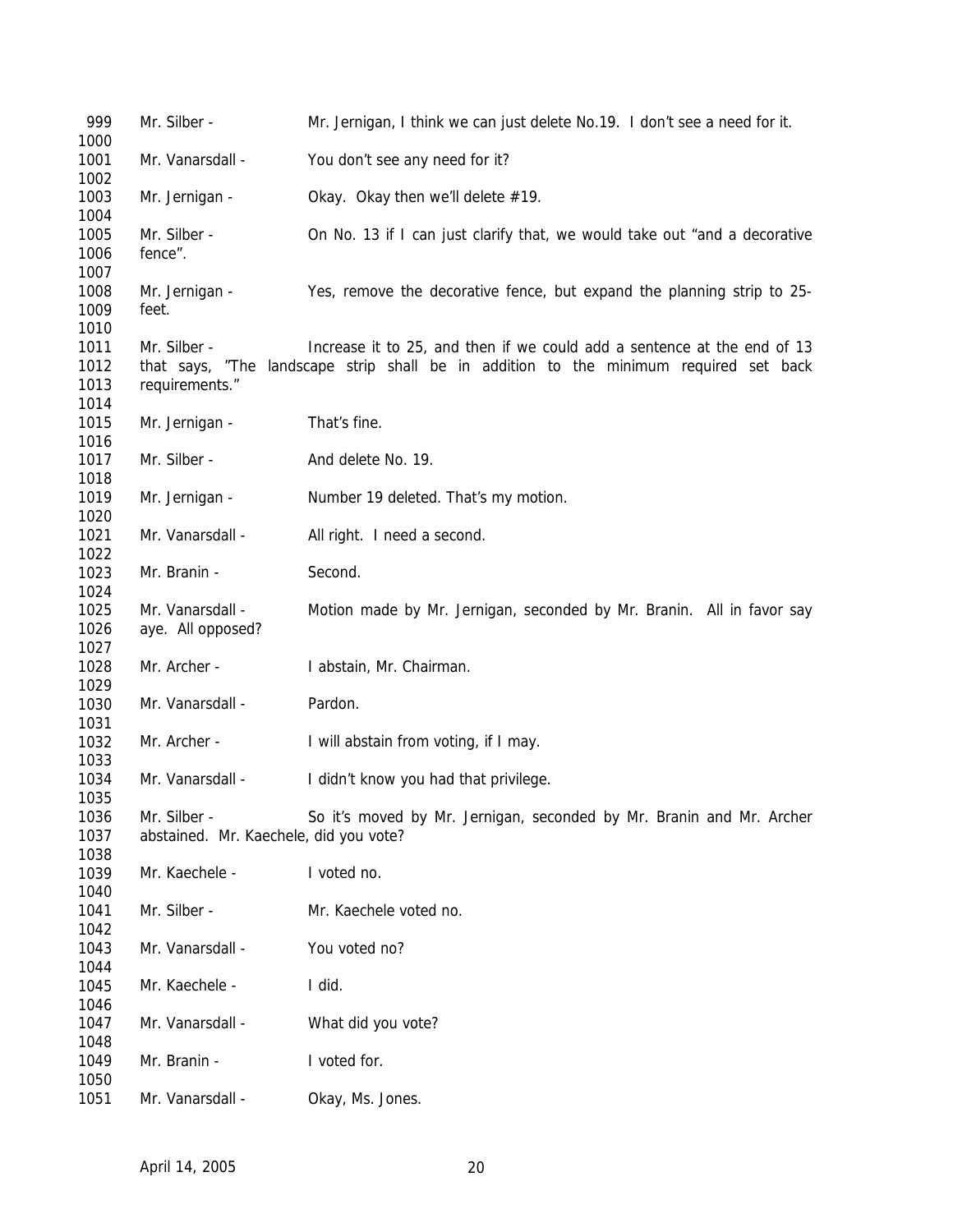| 1052<br>1053 |     | Ms. Jones -                | No.                                                                                               |
|--------------|-----|----------------------------|---------------------------------------------------------------------------------------------------|
| 1054         |     |                            |                                                                                                   |
| 1055         |     | Mr. Vanarsdall -           | All right, I vote aye.                                                                            |
| 1056         |     |                            |                                                                                                   |
| 1057         |     | Mr. Silber -               | So it passes three to two.                                                                        |
| 1058         |     |                            |                                                                                                   |
| 1059         |     | Mr. Vanarsdall -           | Three to two.                                                                                     |
| 1060         |     |                            |                                                                                                   |
| 1061         |     | Mr. Silber -               | So, it's approved three to two. Mr. Archer abstains. And Ms. Jones and                            |
| 1062         |     |                            | Mr. Kaechele voted no. The vote was as follows:                                                   |
| 1063         |     |                            |                                                                                                   |
| 1064         |     | Mr. Archer -               | Abstained                                                                                         |
| 1065         |     | Mr. Kaechele -             | No.                                                                                               |
| 1066         |     | Mr. Branin -               | Yes                                                                                               |
| 1067         |     | Ms. Jones -                | No.                                                                                               |
|              |     |                            |                                                                                                   |
| 1068         |     | Mr. Vanarsdall -           | Yes                                                                                               |
| 1069         |     | Mr. Jernigan -             | Yes                                                                                               |
| 1070         |     |                            |                                                                                                   |
| 1071         | 4.  |                            | <b>AMENDED</b> – This approval is the conditional plat only. Final approval of the plat shall not |
| 1072         |     |                            | be granted until such time as the Virginia Department of Health has granted approval for          |
| 1073         |     |                            | sewage disposal on all lots or until a final plat is prepared that conspicuously indicates all    |
| 1074         |     |                            | lot(s) not receiving Virginia Department of Health approval for sewage disposal, and which        |
| 1075         |     |                            | states that there shall be no construction on lots without such approval. Details of approved     |
| 1076         |     |                            | sewage disposal systems and reserved areas for such systems shall be included with the            |
| 1077         |     |                            | final construction plan prior to construction plan approval.                                      |
| 1078         | 11. |                            | Each lot shall contain at least 43,560 square feet, exclusive of the flood plain areas.           |
| 1079         | 12. |                            | The limits and elevation of the 100-year frequency flood shall be conspicuously noted on the      |
| 1080         |     |                            | plat and construction plans and labeled "Limits of 100-year floodplain." Dedicate floodplain      |
| 1081         |     |                            | as a "Variable Width Drainage & Utilities Easement."                                              |
| 1082         | 13. |                            | The detailed plant list and specifications for the landscaping to be provided within the 25-      |
| 1083         |     |                            | foot-wide planting strip easement along the east side of Osborne Turnpike and the north           |
| 1084         |     |                            | side of Kingsland Road shall be submitted to the Department of Planning for review and            |
| 1085         |     |                            | approval prior to recordation of the plat. The landscape strip shall be provided in addition to   |
| 1086         |     |                            | the minimum front yard set back.                                                                  |
| 1087         | 14. |                            | Any necessary offsite drainage easements must be obtained prior to approval of the                |
| 1088         |     |                            | construction plan by the Department of Public Works.                                              |
| 1089         | 15. |                            | Any future building lot containing a BMP, sediment basin or trap and located within the           |
| 1090         |     |                            | buildable area for a principal structure or accessory structure, may be developed with            |
| 1091         |     |                            | engineered fill. All material shall be deposited and compacted in accordance with the             |
| 1092         |     |                            | Virginia Uniform Statewide Building Code and geotechnical guidelines established by a             |
| 1093         |     |                            | professional engineer. A detailed engineering report shall be submitted for the review and        |
| 1094         |     |                            | approval by the Building Official prior to the issuance of a building permit on the affected      |
| 1095         |     |                            | lot. A copy of the report and recommendations shall be furnished to the Directors of              |
| 1096         |     | Planning and Public Works. |                                                                                                   |
| 1097         | 16. |                            | A plan shall be submitted prior to recordation of the plat showing the buildable area for each    |
| 1098         |     |                            | lot to properly recognize the limitations for dwelling unit dimensions and setbacks. Buildable    |
| 1099         |     |                            | area is that area within which a dwelling unit may legally be located considering the front       |
| 1100         |     |                            | yard, side yard, and rear yard setback requirements of Chapter 24, of the Henrico County          |
| 1101         |     | Code.                      |                                                                                                   |
| 1102         | 17. |                            |                                                                                                   |
|              |     |                            | Prior to requesting the final approval, a draft of the covenants and deed restrictions for        |
| 1103         |     |                            | the maintenance of the common area by a homeowners association shall be submitted to              |
| 1104         |     |                            | the Planning Office for review. Such covenants and restrictions shall be form and                 |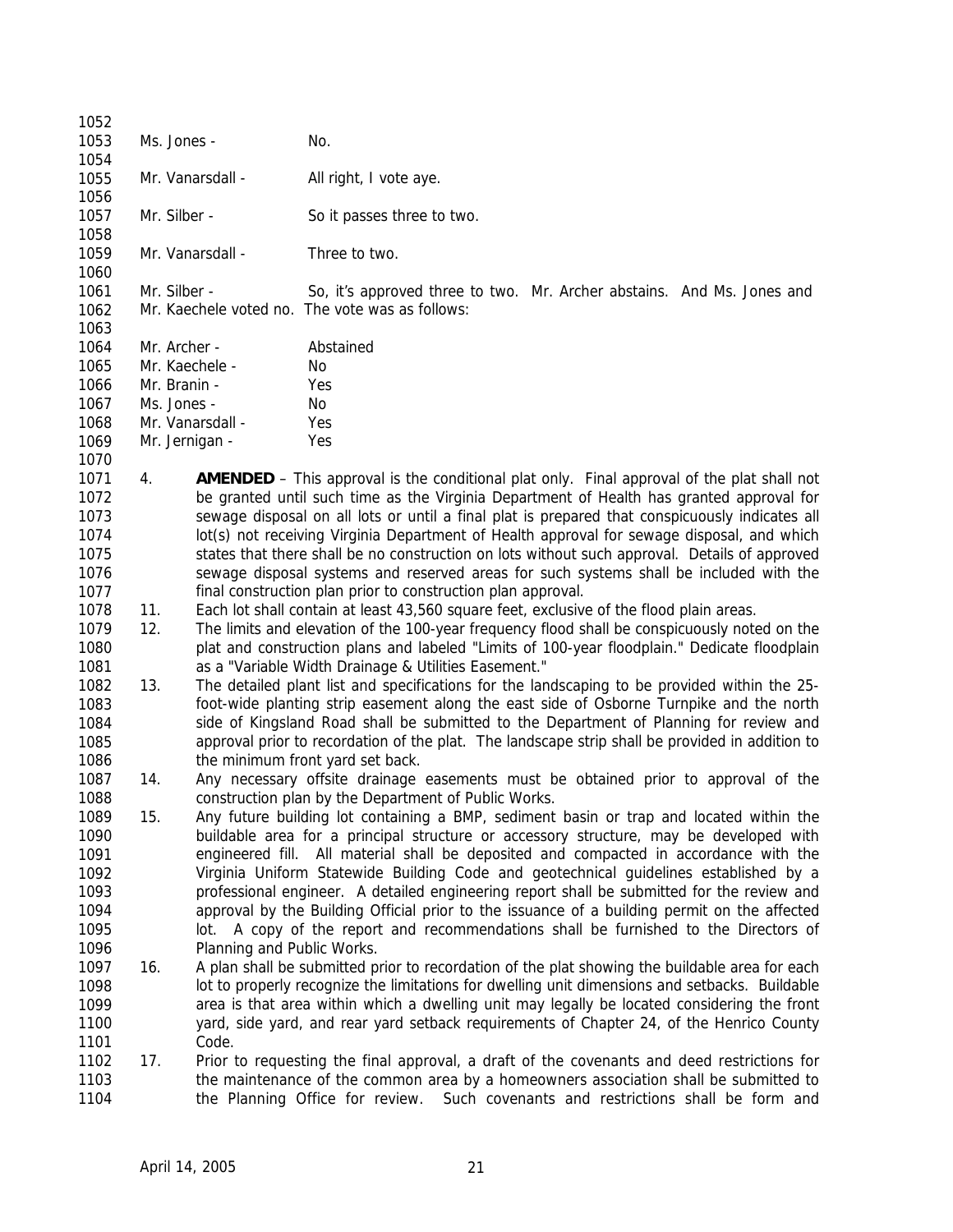1105 1106 substance satisfactory to the County Attorney and shall be recorded prior to recordation of the subdivision plat.

1107 1108 18. The individual owners of each lot with a common drive will be responsible for the maintenance of the common drives (alleys) as shown on the approved plan.

1109

1118

1120

1125

1128

## 1110 **Deferred from the March 10, 2005 Meeting:**

1111 1112 1113 1114 1115 1116 1117 **C-11C-05 Rogers-Chenault, Inc.:** Request to conditionally rezone from A-1 Agricultural District to R-3C One Family Residence District (Conditional), Parcel 777-764-6922, approximately 41.6 acres, located on the west line of Mountain Road at its intersection with Megan Drive. The applicant proposes a single-family residential subdivision with a maximum number of eighty-six (86) lots, an equivalent density of 2.07 units per acre. The R-3 District allows a minimum lot size of 11,000 square feet, an equivalent density of 3.96 units per acre. The Land Use Plan recommends Open Space/Recreation and Environmental Protection Area.

1119 Mr. Silber - **It's in the Fairfield District.** 

1121 1122 1123 1124 Mr. Vanarsdall - Excuse me, excuse me, would you all please take the conversation back in the lobby please, so we can continue. While we're doing that, I am sorry that I didn't do this before. I want to recognize Tom Roberts from *The Henrico Citizen* and Meredith Bonny from *The* Times-Dispatch. We are glad to have you.

1126 1127 Mr. Vanarsdall - Anyone in the audience in opposition to this case? Thank you. Good evening, Mr. Coleman.

1129 1130 1131 1132 1133 1134 1135 1136 1137 1138 1139 1140 1141 1142 1143 1144 1145 Mr. Coleman - This request is to rezone 41.6 acres from A-1 to R-3C to develop a single family subdivision. The applicant would limit development to 86 dwelling units. The property is otherwise known as Springlake Golf Club, a long-standing nine hole golf course on Mountain Road. It is designated open space recreation and environmental protection area on the Land Use Plan. Although this request is not consistent with the open space recreation designation, a single family subdivision, properly designed and regulated could be an acceptable land use of this location. The applicant hosted a community meeting at St. Peter's Baptist Church on March  $29<sup>th</sup>$  and submitted revised proffers today. The revised proffers are for several positive features which include a minimum fenced pool area of 2,000 square feet for two story dwellings, 1,500 square feet for one story dwellings and at least 75 percent of the units will be two story. All homes will have two car garages, a 25 foot buffer along Mountain Road, which will be in addition to required yard setbacks and will be landscaped equivalent to a transitional buffer 25. A road is constructed with standard 6 inch curb and gutter, a \$12,000 per lot cash proffer, equipment to plan and retain street trees, an internal sidewalk along the spine road, inside along Mountain Road, and a commitment to rezone flood plan areas to the C-1, Conservation District. Additional proffers address foundations, limiting vehicle access to Mountain Road, chimneys, underground utilities, paved driveways, restricted covenants and other items.

1146

1147 1148 1149 1150 1151 1152 1153 1154 1155 1156 1157 The applicant also submitted an unproffered conceptual lot layout. If the applicant could satisfactorily address the following items, staff could recommended approval of this request. The staff recommends lots adjacent to Mountain Road providing minimal lot depth of 180 feet in addition to the proposed buffer along Mountain Road. Front-loading garages are discouraged. In proffer No. 12, the applicant has committed to providing side-loading garages on corner lots. Staff encourages an additional commitment to side and rear loaded garages. The applicant submitted photos presenting several architectural styles of homes to be constructed, and these illustrate several positive features. As proposed in Proffer No. 13, however, all of the homes could be constructed with primarily vinyl siding. Staff encourages a stronger commitment to high quality building materials, such as brick or stone. In summary, although this proposal is not entirely consistent with the Land Use Plan, a single-family subdivision properly designed and regulated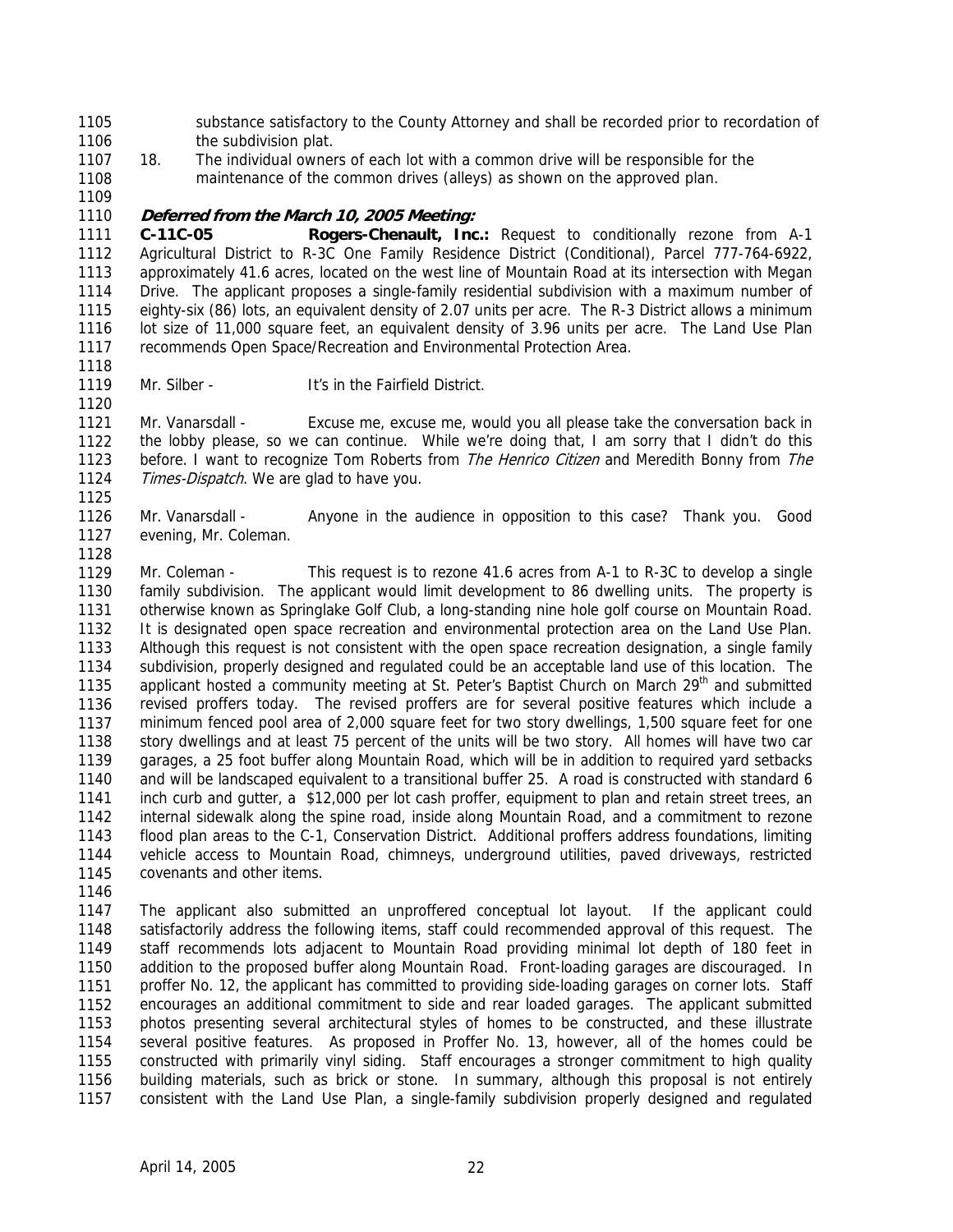1158 1159 1160 1161 1162 1163 1164 1165 1166 1167 1168 1169 1170 1171 1172 1173 1174 1175 1176 1177 1178 1179 1180 1181 1182 1183 1184 1185 1186 1187 1188 1189 1190 1191 1192 1193 1194 1195 1196 1197 1198 1199 1200 1201 1202 1203 1204 1205 1206 1207 1208 1209 could be acceptable. The proffers include several assurances of quality development. If the applicant can satisfactorily address the items I've outlined, staff could recommend approval of this request. I would like to point out to the Commission that prior to the meeting, the applicant amended Proffer No. 8, which is not shown on the black line. He struck what staff recommended striking. Mr. Vanarsdall - Number 8? Mr. Coleman - Yeah, following the word Henrico County, in Proffer No. 8, there is a clause that says at the time of rezoning, and we've requested that he strike that language. And he has. Mr. Archer - I'm sorry. Did you say that he has? Mr. Coleman - He has struck that. That was at the request of staff, and that would require waiving the time limit to accept the proffers. Mr. Vanarsdall - Any questions for Mr. Coleman by Commission members? Mr. Archer - Mr. Coleman, could you review just briefly please those items that you said you would like to see? Mr. Coleman - For the lots that front along Mountain Road, we are requesting that the lots be deeper and our recommendation is at 180. Mr. Archer - Okay. Mr. Coleman - In proffer No. 12, he has committed to providing the side-loaded garages on corner lots, and in conversations with the applicant, they've indicated that their intent is to provide a variety of front and side loaded garages. That's not reflected in the proffers and my request is to reflect that in the proffers. Mr. Archer - Okay. Mr. Coleman - In proffer No. 13, he has provided again, indicated an intent, to, through discretions of intent, to use a variety of building materials, but as stated in the proffer, however, that would still allow all of the homes to be constructed of siding. And my request is simply to strengthen the commitment to a variety of building materials. Mr. Archer - Okay. Mr. Vanarsdall - All right. Any more questions? Thank you, Mr. Coleman. You want to hear from the applicant, don't you, Mr. Archer. Mr. Archer - Yes. I was going to remind you that we do have opposition so the applicant needs to reserve some time. Mr. Chenault - Mr. Chairman, members of the Planning Commission, I'm Mike Chenault, and if you won't hold it against me, I'm from the adjacent county of Hanover. Mr. Vanarsdall - That's all right. We could not help where you were born.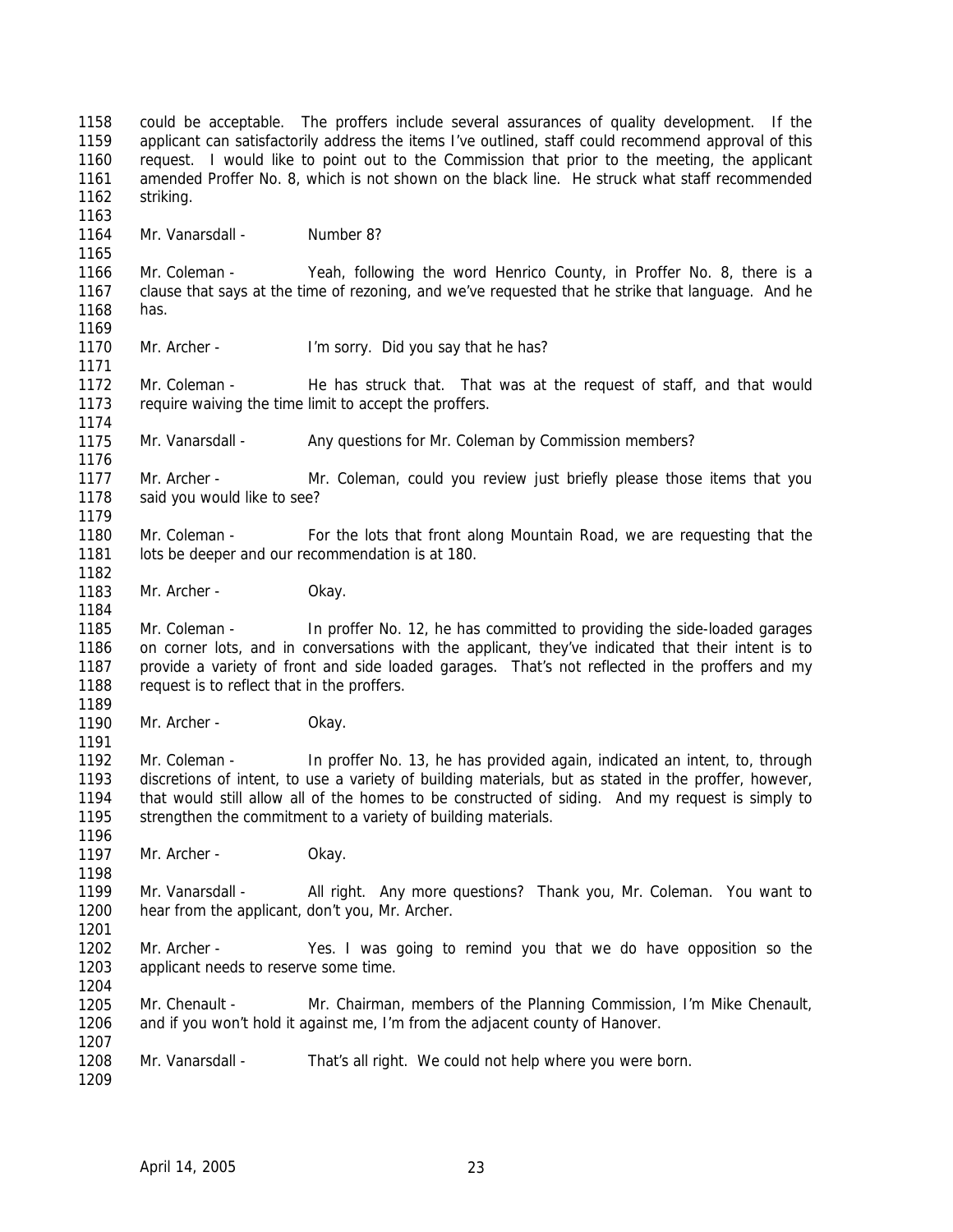1210 1211 1212 1213 1214 1215 1216 1217 1218 1219 1220 1221 1222 1223 1224 1225 1226 1227 1228 1229 1230 1231 1232 Mr. Chenault - Well, actually, I'm there by choice, sir. I was born out in King William County. First I want to thank the staff and Mr. Archer. They've helped us a great deal. We've worked a lot on this project from where we started to where we are now. We have made a tremendous leap in quality that I think that is reflected in the proffers. There were a couple of things that I just wanted to address and I'll save the rest of the time for rebuttal and questions that you all may have. If the 180 foot lots facing Mountain Road, that's what we intend to do, I think the conceptual plan will show that it's 180 feet, we'll commit to that. We, my clients, are committed to a quality, a nice quality development in this area. We want people to have garages. What we've committed to do is to put a side-load garage on each corner lot. We've committed in the proffers to have the front elevation of the garage to be at least equal to the house or recessed from the house. My clients have been in the business for quite awhile with these lots that we're working with. We feel that we can make a better looking subdivision if we're not required to put a side-load garage or rear load garage on a lot that simply doesn't fit, and you're taking away the space, the open space that the potential buyer would want. As to the variety of building materials, maybe I missed it. I did not know that that was an issue. I'm not blaming Mr. Coleman. Maybe he expressed that to me, but we had committed to use brick, stone, vinyl, but we did not commit to any particular percentage of any one type of material. I think I've addressed the things Mr. Coleman has talked about. We have committed to the widening the 25-foot widening strip for Mountain Road. We've committed to a 25 transitional buffer along Mountain Road. We've committed to sidewalks along Mountain Road and the interior spine road. We've tried to make the subdivision be attractive to people who want to come to the area. And so I've reserved the rest of my time, Mr. Chairman, to answer any questions or for rebuttal.

1233

1234

1243

1246

1254

1257

Mr. Vanarsdall - All right, thank you. Any questions by the Commissioner?

1235 1236 Mr. Archer - Mr. Chenault, before you sit down, with regard to the garages..

1237 1238 Mr. Chenault - Yes, sir.

1239 1240 1241 Mr. Archer - You did indicate a desire to use front-loading garages on corner lots, I am sorry, side loading garages on corner lots.

1242 Mr. Chenault - Side loads.

1244 1245 Mr. Archer - And in some instances, some other side loading garages and some rear I'm suppose, where it might fit.

1247 1248 1249 1250 1251 1252 Mr. Chenault - Yes, Mr. Archer, there are going to be some lots that have a radius so that the they would be wider than other lots. And on those lots where we can do a side load and it looks right and it will sit on the lot, then I think my client would be willing to do that. But I can't tell you how many of those lots are actually, tonight, how many of those lots would be eligible or be able to fit into that scenario.

1253 Mr. Archer - You couldn't approximate it at all at this point?

1255 1256 Mr. Chenault - During my, if you will allow me to, I will try to try to talk to the engineer while we are hearing the people in opposition to see if I can get that for you.

1258 1259 Mr. Archer - That would be fine, sir. Thank you.

1260 Mr. Chenault-<br>
Thank you.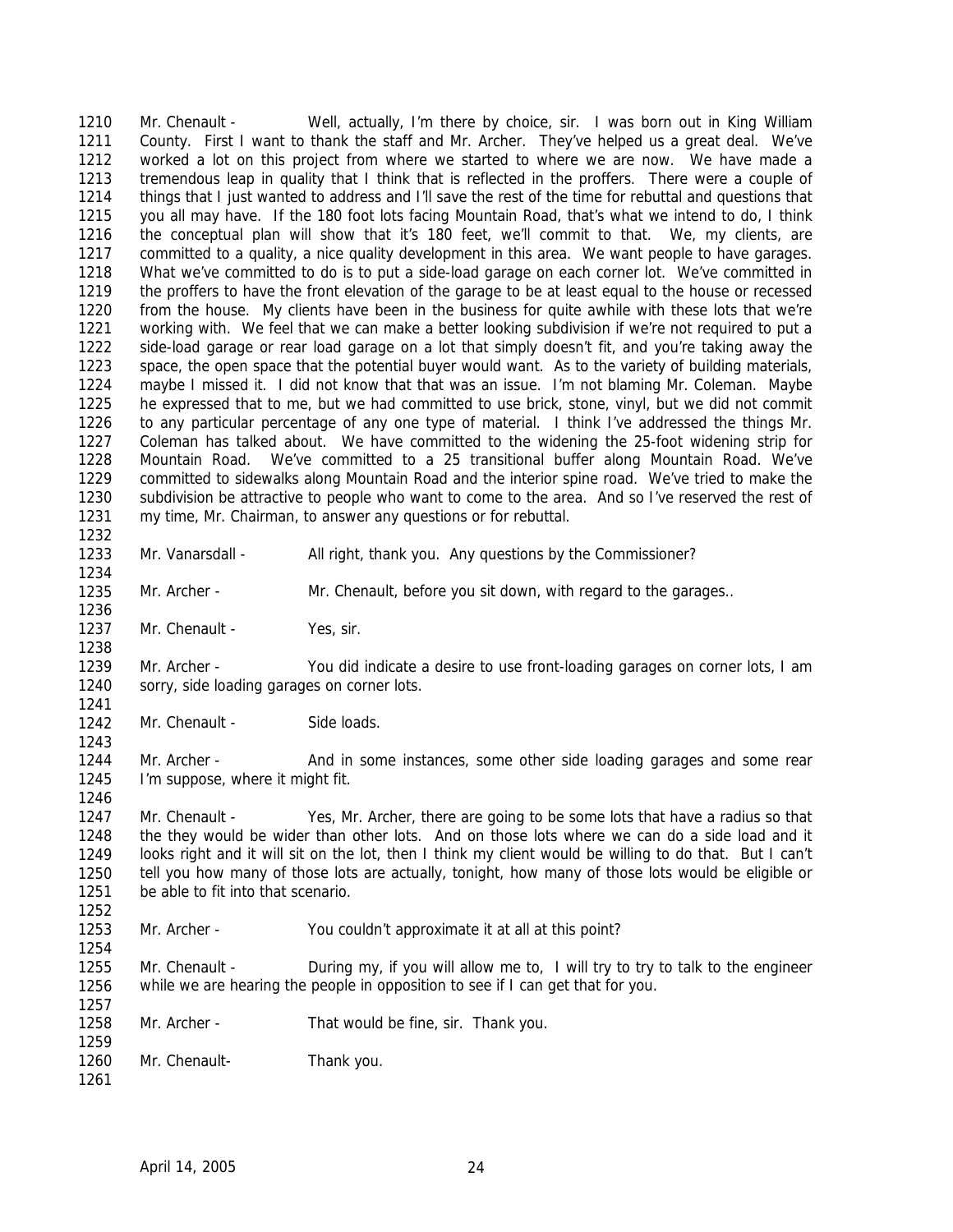1262 1263 1264 1265 1266 1267 1268 1269 1270 1271 1272 1273 1274 1275 1276 1277 1278 1279 1280 1281 1282 1283 1284 1285 1286 1287 1288 1289 1290 1291 1292 1293 1294 1295 1296 1297 1298 1299 1300 1301 1302 1303 1304 1305 1306 1307 1308 1309 1310 1311 1312 1313 Mr. Silber - Mr. Chenault, you have these slides that you are sharing with us. What size lot is this house sitting on? Lot width? Mr. Chenault- I will get that answer for you as soon as I come back. Mr. Silber - This doesn't look like it is a corner lot. You have the side-loaded garage. Mr. Chenault- I would have a feeling that lot is a lot larger than the ones that we're dealing with. Mr. Silber - And this the house, the second house to the right has brick front, side and rear, but you're not going to commit to any brick onto any parts of any of these houses. Mr. Chenault-<br>
I can't do that at this point. Mr. Silber - Okay, maybe it's best not to show these slides then. Mr. Archer - Well let me make sure I understand that. You asked could he commit to brick on any houses. Mr. Chenault- I will talk to my client and get right back to you. Mr. Archer - Oh, Okay. Mr. Vanarsdall - Thank you, Mr. Chenault. Mr. Chenault - Thank you. Mr. Vanarsdall - Now we'll hear from the opposition. Who ever wants to be first come on down, state your name, and we will be glad to hear what you have to say. Ms. Johnson - Good evening, Commissioners. My name is Ann Carol Johnson and I am a resident at 2080 Mountain Road across from Springleaf Golf Course, and that golf course has been there for over 50 something years because that's how old I am. Mr. Vanarsdall - You don't look that old. That golf course looks older than you do, I can tell you that. Ms. Johnson - One of the reasons that I oppose it is he's already spoken to the fact that it doesn't even meet this space recreation area, and one of the things he said was that the homes were going to be sideways on instead of facing Mountain Road, even though they would have a landscape. Well if you go down Mountain Road a little further, there's another development that has landscaping there with trees and many times during the summer months it's an eye sore to the community. And even though we were told, or I heard that we would have a homeowners association, I heard nothing just now from him saying that they would maintain that property, and so to me that would be another eye sore. Also, I'm sure you are aware that on Mountain and Woodman Road right now we have a development being done, and the traffic on Mountain and Woodman has backed up on 295. I don't know if you all are out there in the mornings at 7 to 9 o'clock a.m., but traffic is backing up on 295 and that to me is a safety hazard, a real safety hazard. Also, the schools, you have Longdale that serves that area and you have Glen Allen Elementary.

1314 There would be Brookland Middle School, which is almost at capacity already. That doesn't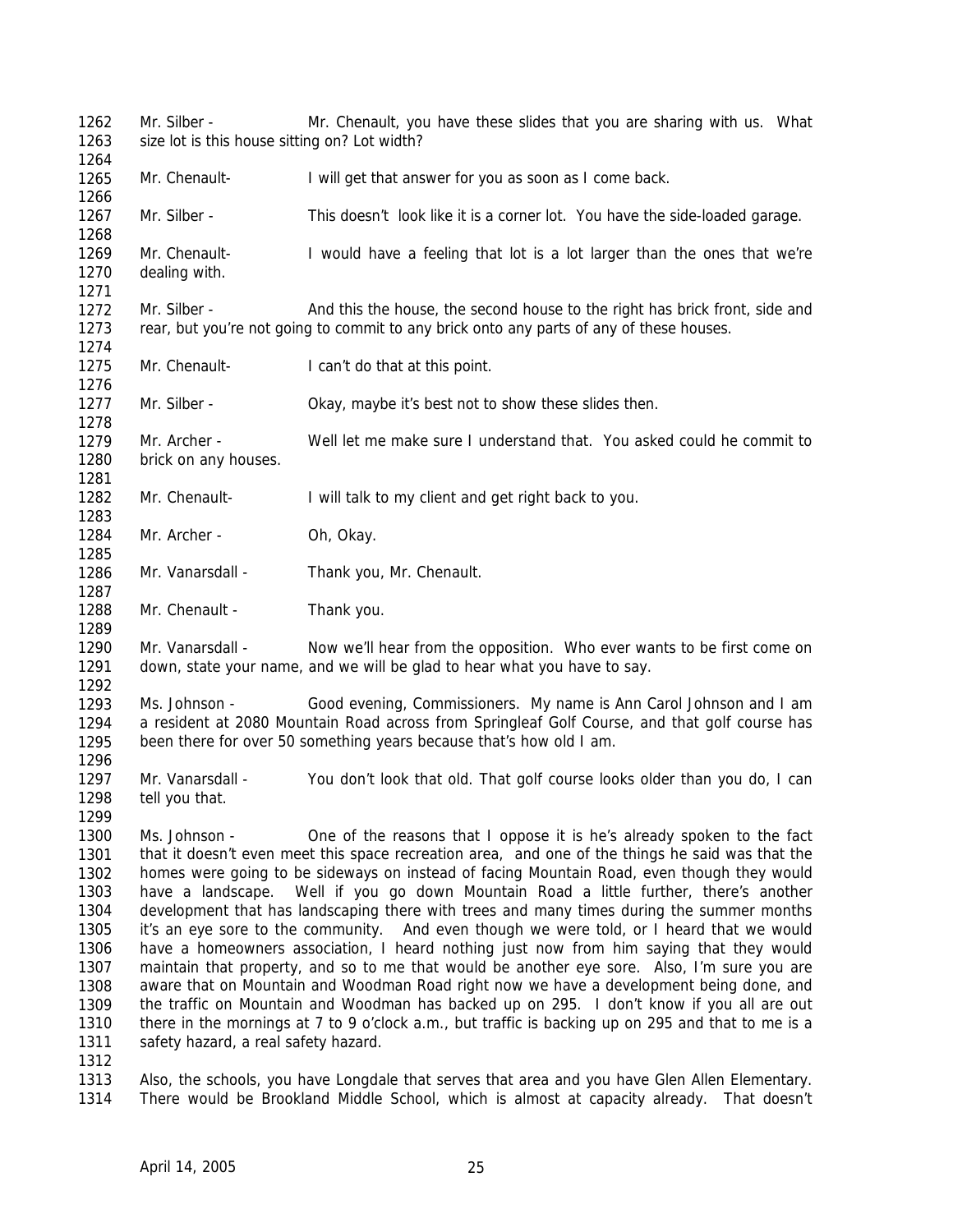1315 1316 1317 1318 1319 1320 1321 1322 1323 1324 1325 1326 1327 1328 1329 1330 1331 1332 1333 1334 1335 1336 1337 1338 1339 include the development that was just put there. They are proposing 84 homes. Well, if we double 84 homes, that gives us roughly 168, and that's going to increase traffic again on Mountain Road. Mountain Road really wasn't built for probably that, the number of cars that are already going on Mountain Road. You've got heavy traffic on Mountain Road. You've got heavy traffic down there now. As far as the schools, you have got Brookland Middle School, you got Hermitage High School, and you have the Virginia Randolph School. All those schools right now are serving at capacity or getting close to their capacity, and so when you talk about putting 84 more families there, you are really talking about over crowding these schools. And I think you should consider that. As far as the right-away area that he's talking about and putting a sidewalk, well if you walk down Mountain Road we don't have but a little shoulder as is. And there are kids who walk that road that go up to the complex up there to play, and many times they have to walk on the golf course and then they cross over so that they can go back home. Once you put that sidewalk there, then all of a sudden it drops off. I mean, it's another hazard again, a safety hazard. Also, he said something about he couldn't commit to whether the houses were going to be brick or siding or wood constructed and that 75 percent of the homes were two, going to be two levels. Well if you look on Mountain Road, we don't have that kind, type of houses not down there in that area right there. And again it, of course it's going to increase, you would say, the property value, but you've got a lot of fixed income people living there right now. So I am definitely opposed to it 100%, and because if you notice, last year alone, Mountain Road was paved. It was paved from Woodman Road to Francis Road, and they stopped. Where this development is going, it's going beyond there. So again, there haven't been any improvement on the road to helping for the traffic that's going to there, not including the traffic that's already going to be coming on board with the new development. So I ask that you oppose this development that is going to be done at Mountain Road. Any questions?

1340 Mr. Vanarsdall - Any questions for Ms. Johnson? Thank you very much.

1342 Ms. Johnson Thank you.

1341

1343

1345

1348

1344 Mr. Vanarsdall - Anyone else? Good evening.

1346 1347 Ms. Scott- Good evening to the Board. My name is Debra Scott. I live at 10901 Baxter Road, and I'm representing the Lower West Civic Association.

1349 1350 1351 1352 1353 1354 1355 1356 1357 1358 1359 1360 Our main concern is traffic on Mountain Road. We know how long it took to get a light at Mountain and Woodman. There was several major accidents long, long before we had a light there. My other concern, in addition to increased traffic there, it's already too much traffic on Mountain Road. If you leave your subdivision in the morning, if you're anywhere between 7:15 a.m. and after, it takes you at least ten or 15 minutes just to get on Mountain Road, from the traffic coming in both directions. And my other concern is why can't we just save a tree? Why do we have to have development at every nook and cranny? I mean we need trees, we need grass, but we don't always have to develop. Has anyone taken a survey as to how much development has already going on on Mountain Road? I think all of this needs to be considered. So Lower West Subdivision ask that you not, that you vote against this subdivision. Thank you. Any questions?

| 1 J J J                                                                   |  |
|---------------------------------------------------------------------------|--|
| Any questions by the commissioner? Thank you.<br>1361<br>Mr. Vanarsdall - |  |
| 1362                                                                      |  |
| 1363<br>Mr. Archer -<br>Thank you Ms. Scott.                              |  |
| 1364                                                                      |  |
| Any one else? Good evening, sir.<br>Mr. Vanarsdall -<br>1365              |  |
| 1366                                                                      |  |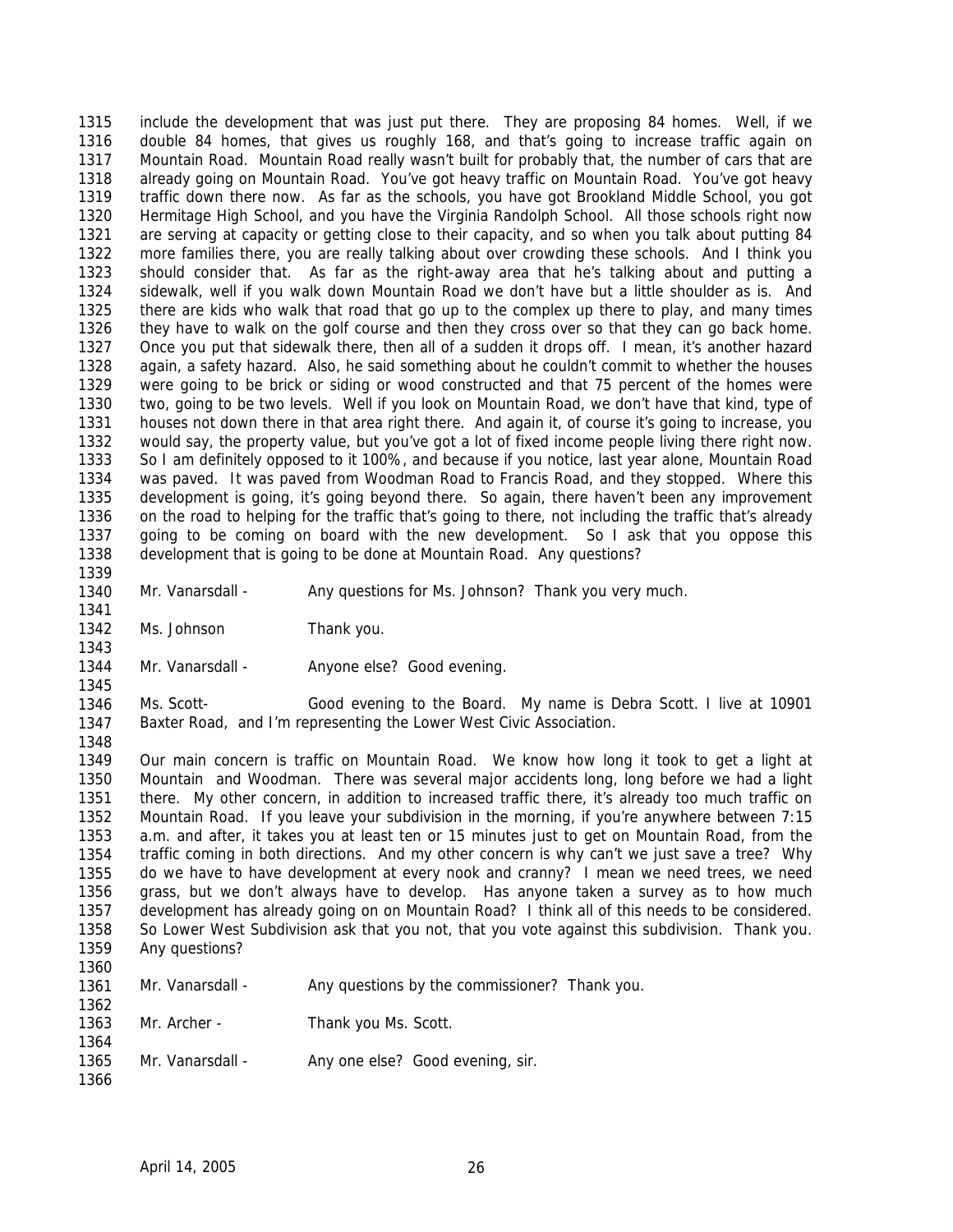1367 1368 1369 1370 1371 1372 1373 1374 1375 Mr. Mitchell - Good evening, Planning Commission. My name is Chris Mitchell, and I am a resident of Henrico County for over 20 years. My concern also is safety. The traffic on Mountain Road is congested. It really is. If they add another subdivision in that area it would definitely be a safety problem. Also, the runoff of water in that area, and I know also that it's a, trying to think of the bridge over on Hungary Road. Now that's been blocked now several months, and all that runoff water from this new subdivision that they're talking about putting in is going to, it's got to run off somewhere, and that's going to be another concern of where the water is going to go. And, again, like I said, my main concern is safety and adding more traffic in that area. That's all I have, any questions?

1376 1377

1380

1383

1385

1387

1400

1405

1409

1378 Mr. Vanarsdall - Any questions by Commissioners? Thank you.

1379 Mr. Archer - Thank you, Mr. Mitchell.

1381 1382 Mr. Vanarsdall - Is there anyone else that would like to speak on this case either for or against? All right thank you. You want to come back for a rebuttal Mr. Chenault?

1384 Mr. Chenault - Yes.

1386 Mr. Vanarsdall - You don't have much to your fight when it comes to traffic and schools.

1388 1389 1390 1391 1392 1393 1394 1395 1396 1397 Mr. Chenault Mr. Chairman, I'm really, you know, it's not much I can address about traffic and schools. The staff report, you know, I think covers that. I did want to answer the questions that I was asked. I was asked to estimate the number of lots that would be able to handle a side or rear load garage and that would be, our estimate is 20%. We were asked about the variety of building materials. My client is willing to commit to at least 25% of the homes would have at least 25% of the exterior brick. If you would look at the slide that's been put up on the screen, you'll notice that house is not totally brick in the front, so we can't, we don't want to commit to 25 odd percent of the homes to have a brick front, but what we're committing to is at least 25% of the homes would have an exterior of at least 25% brick.

1398 1399 Mr. Kaechele - Does that include four sides or are you talking about 25 percent of four sides.

1401 Mr. Chenault- No sir, it would be 25 percent of the home.

1402 1403 1404 Mr. Kaechele - The front? No, the portion per home is 25 percent, that's equivalent to one side, right?

1406 1407 Mr. Chenault-<br>
Yes, sir.

1408 Mr. Kaechele - So the front could be all brick?

1410 1411 1412 1413 1414 1415 1416 Mr. Chenault- Yes. But it may not be, that's what I was…by using this example. And Mr. Chairman, if you would, the photographs that my client brought to the Planning office, there was a whole portfolio of photographs. There were a lot more than one photograph, and I'd ask that the rest of those photographs be shown to the Commission. This was a representative that was picked out by the staff, not by my client and I think it would all be fair to show all of the photographs.

1417 Mr. Vanarsdall - All right, I'll let Mr. Archer make that decision.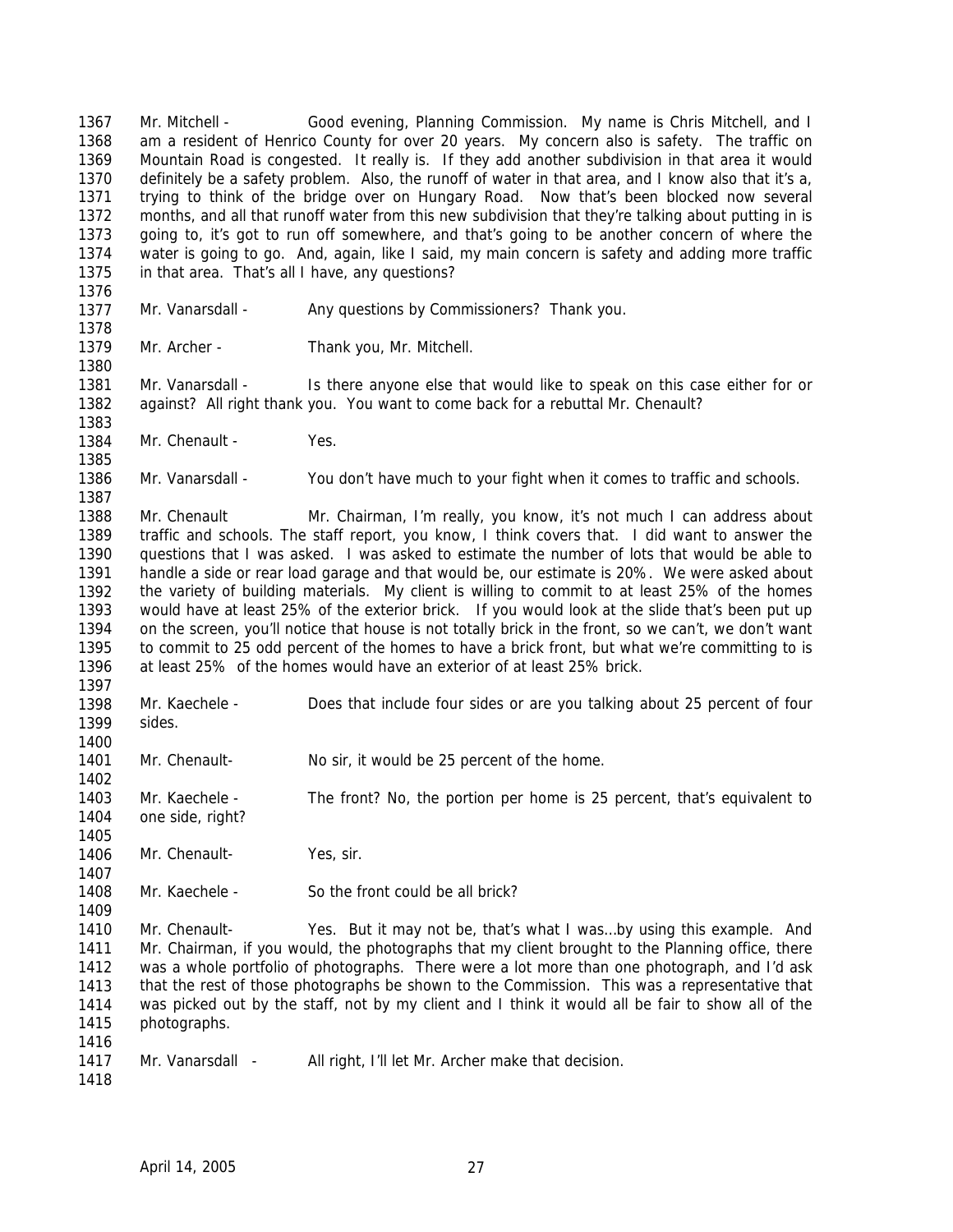1419 1420 1421 1422 1423 1424 1425 1426 1427 1428 1429 1430 1431 1432 1433 1434 1435 1436 1437 1438 1439 1440 1441 1442 1443 1444 1445 1446 1447 1448 1449 1450 1451 1452 1453 1454 1455 1456 1457 1458 1459 1460 1461 1462 1463 1464 1465 1466 1467 1468 1469 1470 1471 Mr. Archer - If we could do it fairly quickly, we could lay them down. Can we put them down on the table? Mr. Silber - Ms. Moore, do we have all those in a slide presentation? Ms. Moore - We have four that has the variety of samples, so... Mr. Coleman - We didn't include all of the photos that he gave us, but we did select four. Mr. Archer - Is that a definitive enough samples? Mr. Chenault- I just want the Commission to know that we didn't give a brick example, we submitted a variety of them. Mr. Silber - Okay, we appreciate that. Mr. Vanarsdall - I'm glad you cleared that up. Mr. Chenault Thank you. Are there any questions, Mr. Chairman? Mr. Archer - Yes, in terms of the 25% brick, you did indicate that that would be minimum specification. Is that correct, sir? So if a buyer, a purchaser wanted a house that was totally brick, would you accommodate? Mr. Chenault - Absolutely. Mr. Archer - I mean they would have to pay the price... Mr. Chenault - Absolutely, I'm sure my client would love to have every house in there for the clients who want them to be all brick. Mr. Archer - And the other things that I want to address with you are the questions that were raised by the three people who came up to speak. Mrs. Johnson's questions deserve an answer, although I understand all of them might not be able to come from you. The one central concern seemed to be the one with traffic. And, of course, as you indicated, the staff report indicates that the roadway network can handle the traffic, which is about all that we have to go on. School situations addressed by staff, would you want to respond to that? Mr. Chenault - I think I'll pass that off to Mr. Coleman, unless I can take a quick minute to look at the staff report. Mr. Archer - Mr. Coleman, you can answer that. Would you please? Mr. Silber - Mr. Archer, maybe I can answer that to save Mr. Coleman from coming up. The school report indicates that Longdale Elementary School has capacity for additional children. Brookland Middle School has capacity for additional children. Hermitage high school is over capacity. Its capacity is 1,981, and its membership right now is 2,254. Mr. Archer - Okay. Mr. Kaechele - Is that figure with the current redistricting of Hermitage and Tucker? Do you know?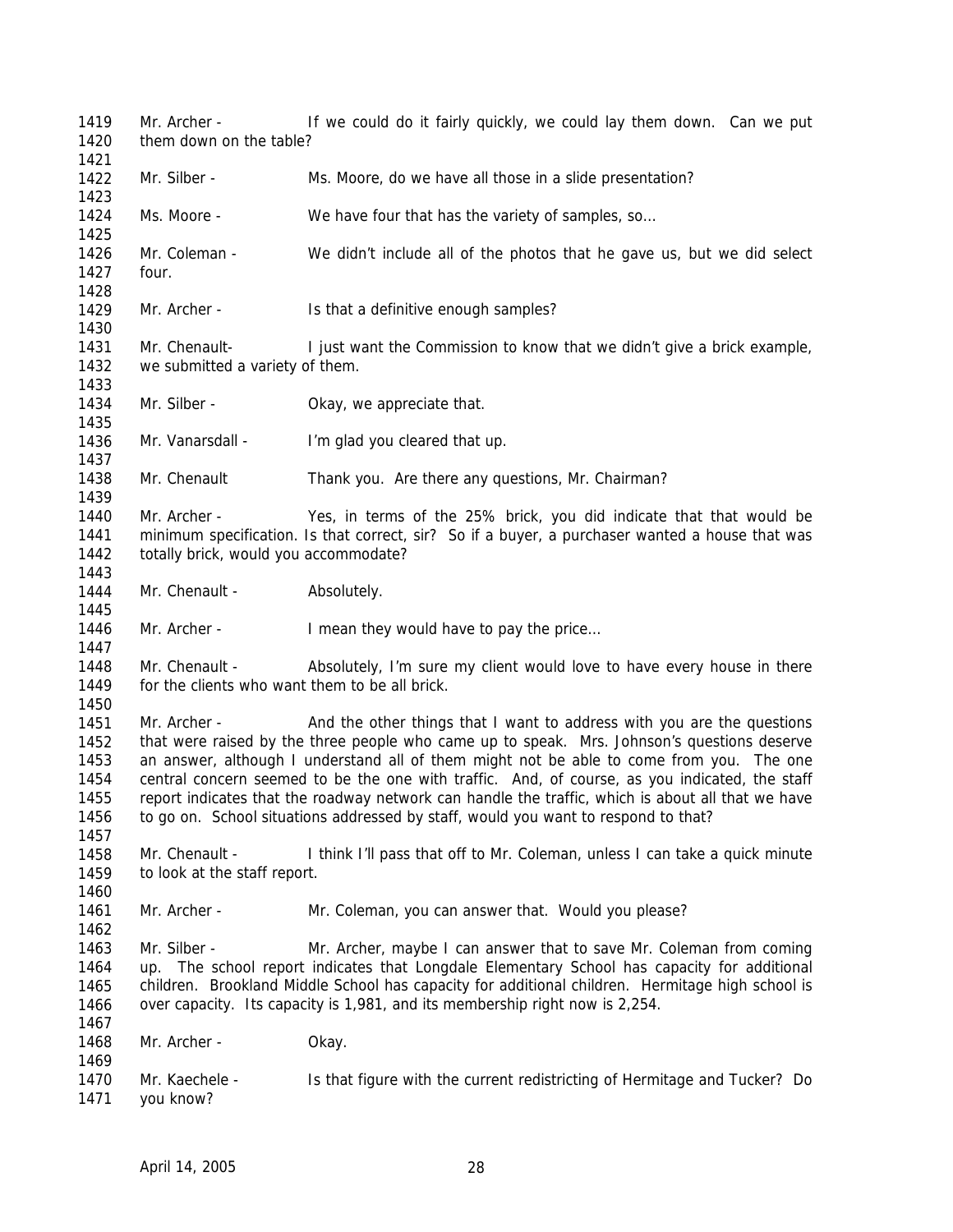1473 Mr. Silber - I think that reflects that redistricting, yes sir.

1475 1476 1477 Mr. Archer - **Okay, and, sir, Mr. Mitchell had a concern about drainage.** Would you like to respond to that?

1478 Mr. Chenault - Yes.

1472

1474

1479

1484

1489

1491

1494

1498

1506

1509

1516

1518

1520

1480 1481 1482 1483 Mr. Archer - I understand that there is a drainage problem that already exists and to address Mr. Mitchell's concern about that, we can't tie those two things together. We can't make him responsible for what's already there, but I think it's only fair that you answer how we deal with drainage that you might create.

1485 1486 1487 1488 Mr. Chenault - That's an appropriate question, Mr. Archer. Of course, our clients have to have professional engineers to design the drainage for this project. We're not allowed to have drainage from this project adversely affect any offsite properties. My clients do have, engaged engineers in the drainage problems are being addressed.

1490 Mr. Archer - Okay.

1492 1493 Mr. Chenault Now, if you ask me a technical question, I'll have to go back and get Mr. Cave to answer that.

1495 1496 1497 Mr. Archer - I understand you don't want to speak out of turn. Also, Mrs. Johnson asked a question about the Homeowner's Association. Can you explain to her how that is normally done?

1499 1500 1501 1502 1503 1504 1505 Mr. Chenault - I'll be glad to. What we do is, we form a Homeowner's Association. Every homeowner has to belong to that Association. They actually pay dues for common area maintenance. There are certain requirements that are going to be imposed upon the homeowners about upkeep of their yards and how they have to maintain their homes, and all of that is done, and part of the restrictive covenants, and I think you'll find that we've proffered that we will put those restrictions to record, including the Homeowners Association, prior to or contemporary with the subdivision plat being recorded.

1507 1508 Mr. Vanarsdall - Mr. Chenault, you have to, don't you have a certain number of houses, of homes before you form that Homeowner's Association?

1510 1511 1512 1513 1514 Mr. Chenault - Generally, what happens is that the developer himself, who will be the Homeowner's Association and take care of the maintenance until there are a certain number of houses sold. Then the Association is formed and it's turned over to the Association. They form there own, they have their own bylaws or own president and secretary and that sort of thing.

1515 Mr. Vanarsdall - What I meant was, they don't form it after the first house if finished?

1517 Mr. Chenault - No sir, but I wanted to make sure that...

1519 Mr. Vanarsdall - I wanted them to understand that.

1521 1522 1523 1524 Mr. Chenault- I wanted Ms. Johnson to know that we had proffered to form this and made it part of the restrictions that people understand that that, when they buy a house that they will be required to do that. There is one other question that Ms. Johnson brought up. Mr. Archer didn't address this to me, but it was the orientation of the homes along Mountain Road.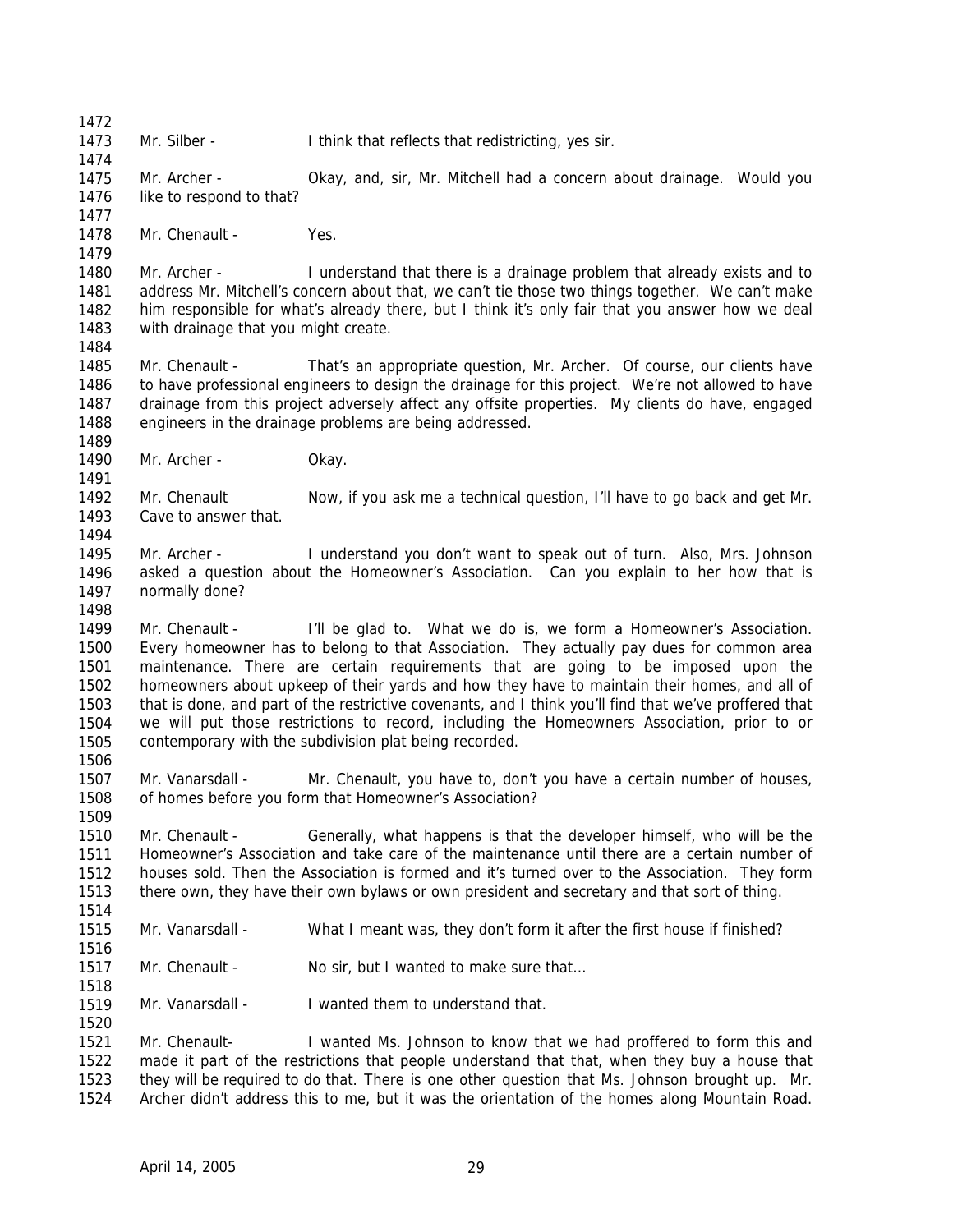1525 1526 1527 1528 We have offered to orient the houses towards Mountain Road, and we've offered to orient the houses away from Mountain Road. It's basically up to what the Planning Commission and the staff really want. We've given, we've done it both ways.

1529 1530 1531 1532 Mr. Archer - But Mr. Chenault, I understand that. In fact, Mr. Coleman and I had a discussion about that this afternoon, and to be honest with you, I'm not quite sure we're ready to commit to one way or the other, but we appreciate the fact that you're committed to doing it either way that the commission sees fit or staff sees fit.

1534 1535 1536 1537 1538 1539 1540 1541 Mr. Chenault - Thank you. And Mr. Archer, just for your information, I've delivered a conceptual plan to the staff tonight that shows the orientation of the houses towards Mountain Road, so basically, you have your choice. The other thing that the conceptual plan that we're asked to do is provide a stub road from the subdivision, and my clients have agreed to do that. It would be located in the vicinity of lots 11 and 12. That's shown on the conceptual plan that's on file with the County at the present time. And it would be oriented to the southeast, where I think there is a road and, I might be wrong with the directions, but I think it's to the southeast of this property.

1543 1544 Mr. Archer - Okay. Mr. Coleman, could you come back up again for me before Mr. Chenault takes his seat? I just want to ask you a couple of questions.

1546 Mr. Coleman - Yes, sir.

1533

1542

1545

1547

1551

1556

1558

1568

1570

1574

1548 1549 1550 Mr. Archer - With regard to the things that you've indicated, when you were doing your report that you like to see, how favorable are you towards what Mr. Chenault has indicated he's willing to do?

1552 1553 1554 1555 Mr. Coleman - Well, in defense of the applicant, you know we've had several conversations and the staff report outlined several issues, and he's continued to address our concerns and certainly the commitment that he's made this evening is a continuance of his willingness to address our concerns.

1557 Mr. Archer - Okay.

1559 1560 1561 1562 1563 1564 1565 1566 Mr. Silber - Mr. Archer, if you don't mind me saying, I appreciate Mr. Coleman's comments. I guess I'm having a challenge with the fact that there's a lot being offered tonight. I mean I think they, Mr. Chenault and his team have done a good job of bringing forward revised proffered conditions, but these have just recently come in. I don't know if they've been shared with our legal staff. There are a couple of issues that I think we would still like to kind of filter through, and see if we can't fine tune. I understand what they're offering in form of brick and some side and rear-entry garages, but I personally think this might deserve a little more time.

1567 Mr. Archer - You have, you've about gone in the direction I was headed in, Mr. Silber.

1569 Mr. Silber - **Okay, I'm sorry to interrupt.** 

1571 1572 1573 Mr. Archer - Not a problem, I was just, I was at this point trying to find out what we had accomplished tonight based on what Mr. Coleman has answered. I understand where you are, because I have a couple of things I have a reservations about, too, at this point.

1575 1576 1577 Having said that Mr. Chenault, I don't doubt your sincerity or your integrity at wanting to do this. But when these items come along at a late stage in the game, we haven't had a chance to decipher what it is you presented. I'm pleased with the cooperation that you've give Mr.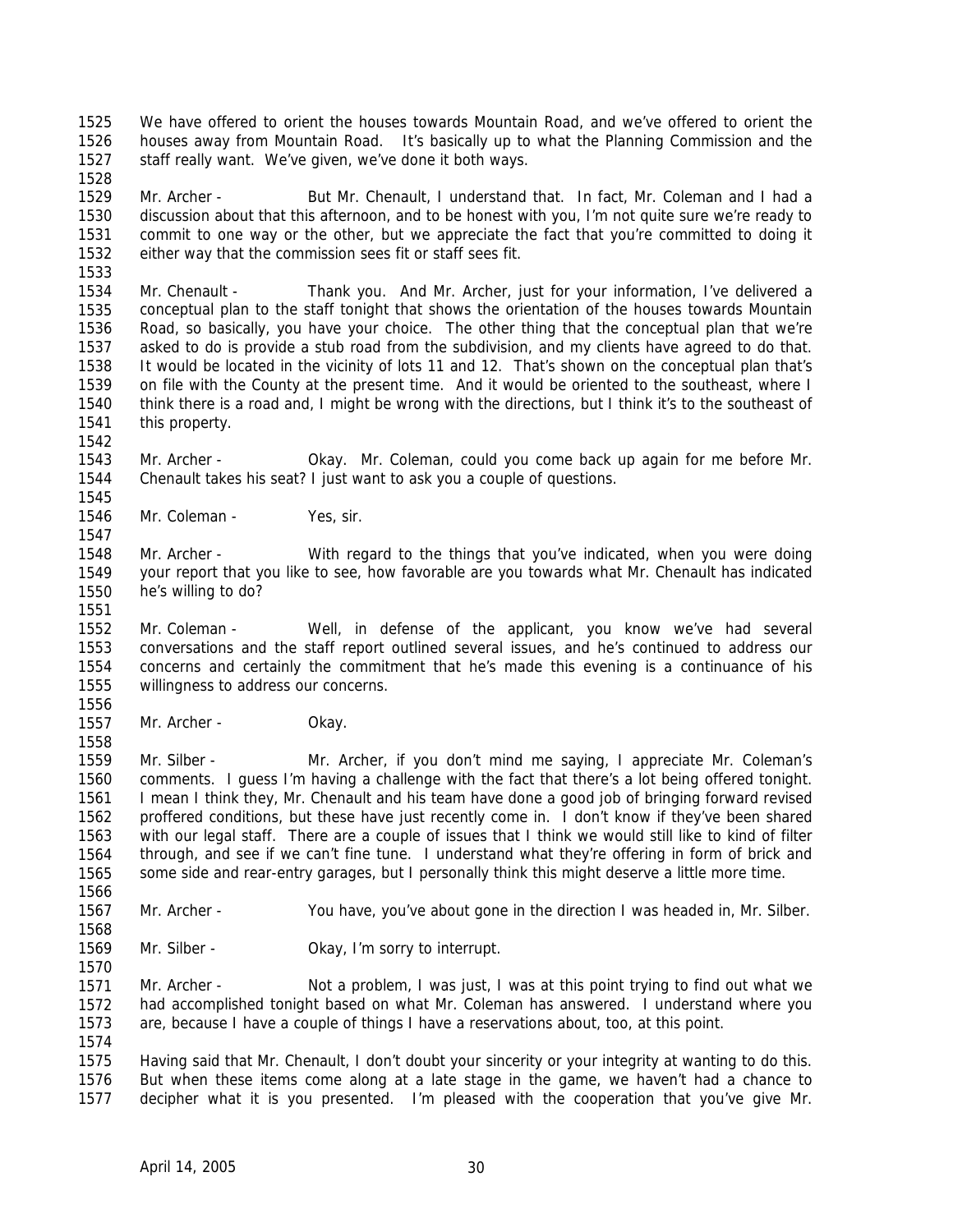1578 1579 1580 1581 1582 1583 1584 Coleman and the rest of the staff in getting to the point that we are tonight. We haven't heard, and I don't know if you had, from anybody who was in opposition to this until tonight and I don't think staff has either at this point. But in view of that fact, and the things that you have presented tonight, and I'm willing to do this on our nickel, but I would prefer that we defer this one more meeting to get all of these things that we talked about ironed out and further set in stone, so that we can make it work and perhaps be able to answer the questions of those people who did come up to defer tonight.

1586 1587 1588 1589 1590 1591 Mr. Chenault- Mr. Archer, a very good friend of mine taught me something long ago and that was it's easier to swim downstream than upstream. So having heard what you are saying, I think I would respectfully ask you to go forward, but I know where you're going to end up, so we apologize. The things that were bought before the Planning Commission tonight were things that did not really come to our attention until the last minute. We were just trying to answer questions that were asked of us tonight.

1593 Mr. Archer- I can understand, sir, and I think you've done well in that regard.

1595 1596 1597 1598 1599 Mr. Chenault - I apologize if it seems like we've dropped a lot on you at the last minute, that was not our intention. We've worked with the staff closely, as you well know. So having said that, I respectfully ask you to move this forward, but I will respect whatever decision you make.

1600 1601 1602 Mr. Archer - Well, I appreciate that and we also appreciate the fact that you have been committed to the things that you said you would do, and having also said, I should warn never swim downstream if you're heading toward the waterfall.

1604 Mr. Chenault - Well maybe my friend wasn't as good a friend as I thought.

1606 1607 1608 1609 Mr. Archer - But in any event, I think these events and the things that you proffered tonight do need to be studied a little bit closer by staff to make sure we're where we are, where we want to be and give the people who are in opposition a chance to ask more questions if they have them to ask.

1611 1612 1613 1614 1615 1616 So with that sir, I would prefer that we defer this until our May meeting, and it'll be at the request of the commission. And also I'd like to ask that those people who had questions out there tonight to contact us or staff or Mr. Chenault if we haven't answered them satisfactorily and we'll be able to try to accommodate what you have to ask. And we appreciate you coming and asking, because a lot of things we don't know unless you tell us. So with that Mr. Chairman I move to defer to the May 12 meeting at the request of the Planning Commission.

1618 Mr. Jernigan - Second.

1585

1592

1594

1603

1605

1610

1617

1619

1622

1624

1626

1620 1621 Mr. Vanarsdall - Motion made by Mr. Archer, seconded by Mr. Jernigan. All in favor say aye. All opposed say no. The motion passes.

1623 The Planning Commission deferred Case, Rogers-Chenault, Inc. to its meeting on May 12, 2005.

1625 Mr. Silber – The next case is on page 4.

1627 1628 1629 1630 **P-3-05 Ralph Axselle, Jr. for Parham Development Company:** Request for a Provisional Use Permit under Sections 24-58.2(a) and 24-122.1 of Chapter 24 of the County Code, in order to operate a Wal-Mart store to 1:00 a.m., on part of Parcel 753-745-5901, containing approximately 2.43 acres (105,994 square feet), located on the west line of N. Parham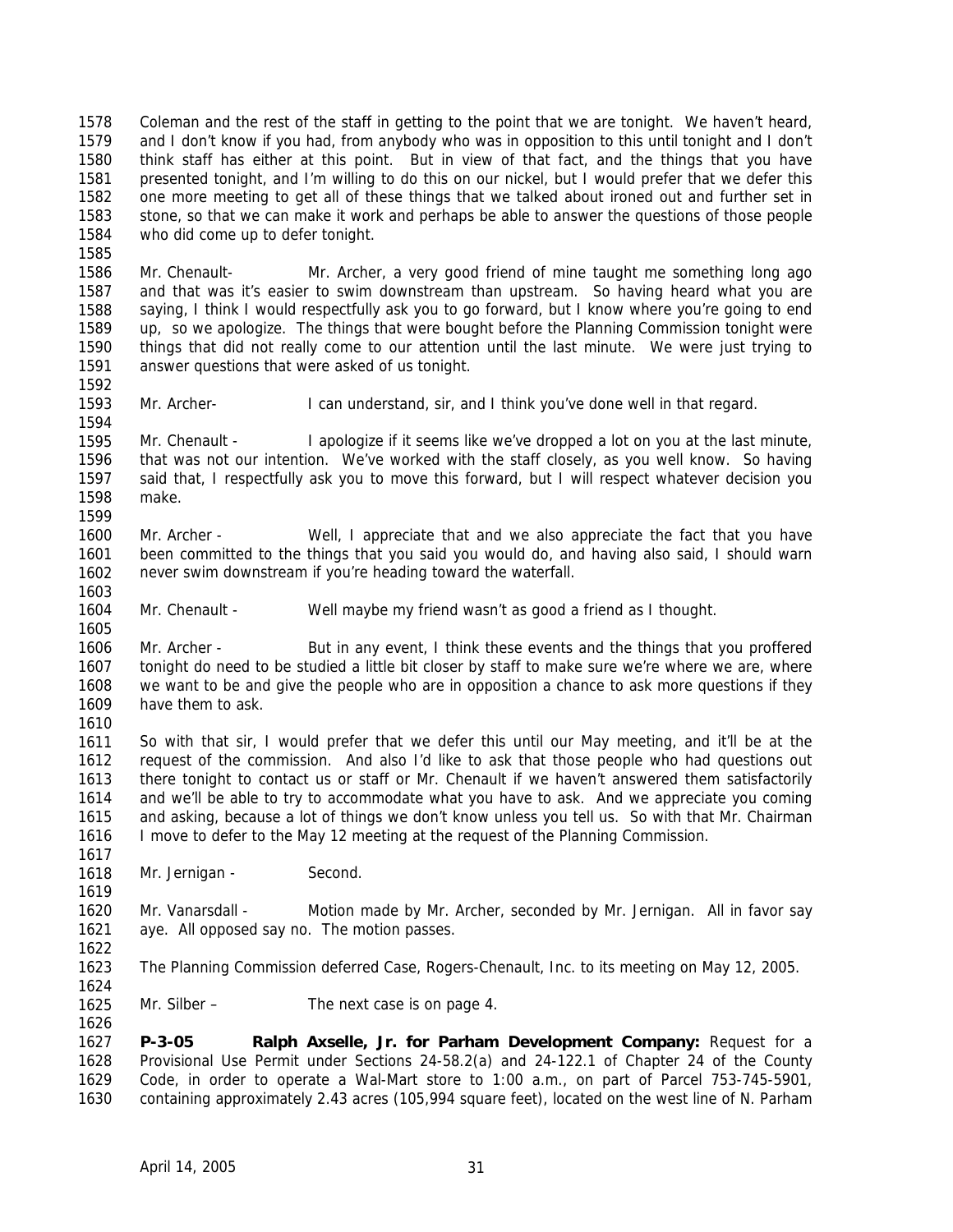1631 1632 1633 Road approximately 275 feet north of Quioccasin Road and on the north line of Quioccasin Road approximately 1,175 feet west of N. Parham Road (Parham Plaza Shopping Center). The existing zoning is B-2 Business District. The Land Use Plan recommends Commercial Concentration.

1635 1636 Mr. Vanarsdall - Is anyone in the audience in opposition to this case or here on behalf of this case? No opposition. Good evening, Mr. Tyson.

1638 1639 1640 1641 1642 1643 1644 1645 1646 Mr. Tyson - Mr. Chairman, Mr. Kaechele, members of the Commission. The subject property is located on Parham Road in an area zone predominantly for commercial uses. Three existing buildings, former K-mart and the current Mattress Discounter and a bank on an out parcel, will be torn down to allow for the development of a Wal-Mart store, and the applicant has submitted a provisional use permit to permit an extra hour of operation until 1:00 a.m. The Land Use Plan recommends commercial concentration for the site and the proposed retail use is consistent with the designation of the Land Use Plan and again it is a permitted use by right under the current zoning, and the only subject of this provisional use permit tonight is an extra hour of operation from 12:00 midnight until 1:00 a.m.

1647

1634

1637

1648 1649 1650 1651 1652 1653 1654 1655 1656 1657 1658 1659 1660 1661 1662 1663 1664 1665 1666 1667 1668 1669 1670 1671 1672 1673 1674 1675 1676 In 1979 a former tenant at the shopping center, which was Giant Food, was granted a provisional use permit to operate twenty-four hours per day, however that use no longer exists. The graphic before you shows four other provisional use permits that were submitted to permit extended hours of operation for businesses in the surrounding area in the 1990s. P-17-96 was to permit extended hours of operation until 3:00 a.m. and an outdoor dining area for a restaurant at the Quioccasin Station Shopping Center. The permit was denied. The applicant withdrew provisional use permit P-20-96, submitted on behalf Food Lion stores for extended hours of operation also at the Quioccasin Station Shopping Center. The Westbury Pharmacy site was rezoned to B-2C, Business in 1996 and a provisional use permit was approved for 24 hour operation of that store in 1996. P-11-97, which requested extended hours of operation until 1:00 a.m. for the Jewish Mother restaurant in Quioccasin Station was approved. There is a convenience store located at the corner store of Ridge Road and Quioccasin Road which operates 24 hours a day; however, that site is zoned B-3, and there are no restrictions on the hours of operations for the use in that zoning district. The area is transitional and the use may be an acceptable addition to the neighborhood, but only if it is operated in a manner that is compatible with its surroundings. In your staff report are a number of standard conditions that we tend to see with extended hours of operation. The applicant, staff, and the police department has hammered out some revised conditions that have been submitted to you. These have been reviewed by staff and the police department and have been found acceptable. The first suggested condition is that the operation of the Wal-Mart will not be between the hours of 1:00 and 6:00 a.m. The second condition is that the applicant and the Crime Prevention Unit of the Division of Police shall conduct a security survey of the property and store operation prior to the operation of the store and Wal-Mart shall implement the mutually agreed upon security recommendations affecting the property. Condition 3 deals with window tinting and obscuring by posters, signage and other materials. Condition 4 deals with the owner or the operator of the facility installing a video security system, and exterior surveillance cameras. Other areas deemed necessary by the Division of Police will be filmed. The recordings of those activities under surveillance shall be retainedq for a period of a mutually agreed upon by the applicant and the Division of Police and the exterior surveillance cameras shall be operational at all times the store is open to the public.

1677

1678 1679 1680 1681 Adequate lighting is required. There shall be no overnight parking of recreational vehicles in the parking lot serving the proposed use, and the parking area shall be cleaned of trash and debris at least twice a week. That concludes my presentation. The applicant is represented here tonight and I'll be happy to try to answer any questions the Commission might have.

1682

1683

Mr. Vanarsdall - Any questions for Mr. Tyson? Good evening, Mr. Axselle.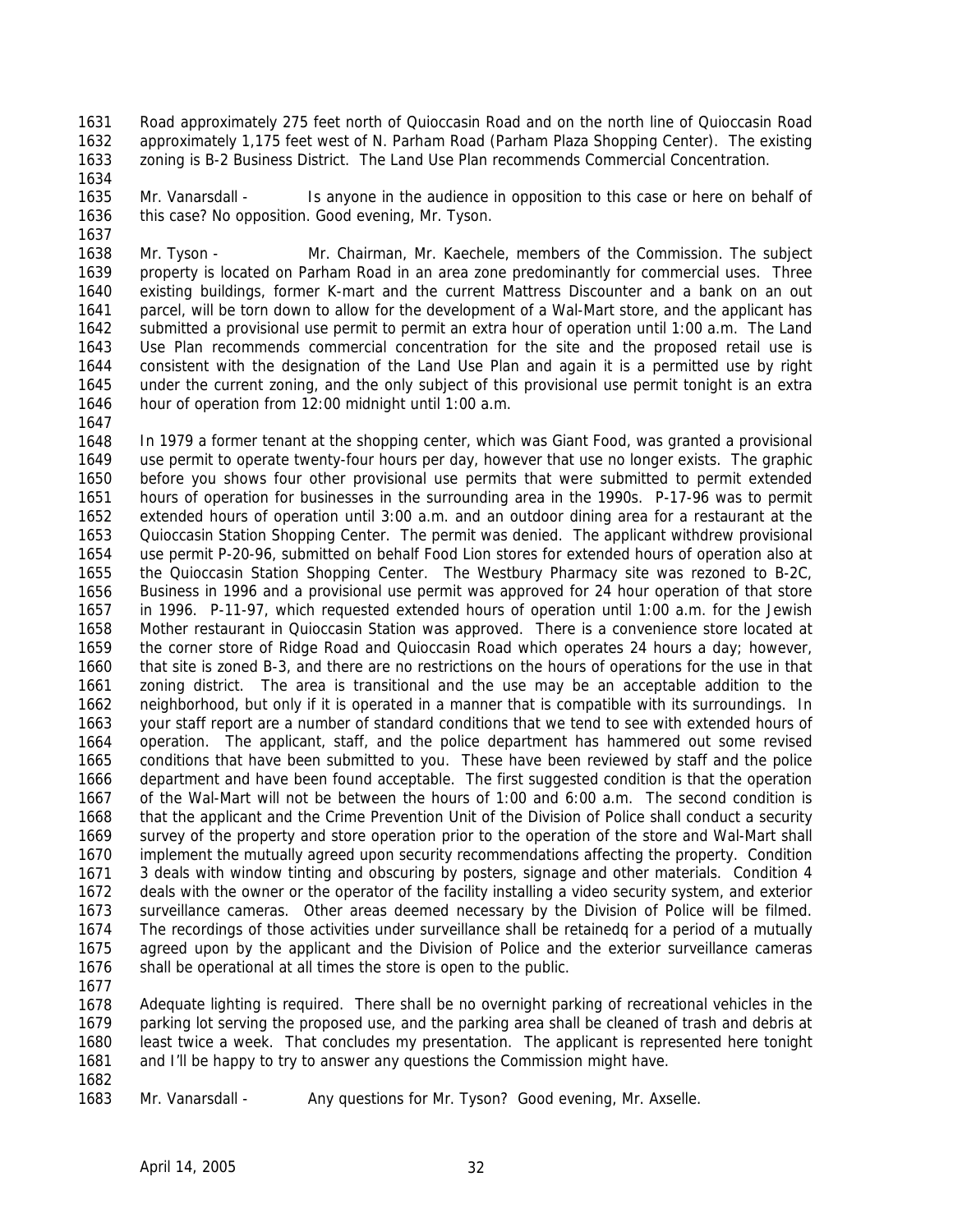1684

1687

- 1685 1686 Mr. Axselle - Mr. Chairman, ladies and gentleman of the Commission, I would ask first that the Chairman not comment on my hairstyle as you did with Mr. Coleman.
- 1688 1689 1690 Mr. Vanarsdall - Inoticed that you had gotten it cut a little bit but I didn't want to say anything.
- 1691 1692 1693 1694 1695 1696 1697 1698 1699 1700 1701 1702 1703 1704 1705 1706 1707 1708 1709 1710 1711 1712 1713 1714 1715 1716 1717 1718 1719 1720 1721 1722 1723 1724 1725 Mr. Axselle - Rather severe cut. I'm here on behalf of Parham Development Corporation, which is the Marchetti family. They're here with us. They own the Parham Plaza and the Ridge Shopping Centers. As you know, those centers have been in existence and really very stable and well-maintained centers in the Parham Road area for many years. As Mr. Tyson indicated, the Wal-Mart that we would hope to have there that is permitted as a matter of right, it would be joining other facilities there such as Staples, Button and Bows, Hecht's furniture, etc. This is an area that is in transition, and the staff report clearly recognizes that's it's very important, as they said, that we have a vibrant commercial community in this area and this is quite frankly a fairly good balancing of interests. There are eight Wal-Mart Stores in the Richmond area, I'm told by the Wal-Mart folks. Seven of them have 24 hours. That is, in fact, their preference. We, on behalf, of the owner of the property and the Wal-Mart and the County folks, got together and the indications were that that was not appropriate for this area. Thus, we have requested the one o'clock closing hour, and as the staff report says, that has been the pattern. A number of years ago there were 24 hours in the area, but in most recent years it has been the one o'clock time, so that's what we're requesting. This is not your typical Wal-Mart. The Wal-Marts in Henrico are 192,000 and 202,000 square feet. This is smaller, in a range of 110,000 square feet depending on whether you count the mezzanine or not. It is also a new type that Wal-Mart has. They call it a "store in the community." We're all familiar with the fairly big box stand alone in the Wal-Mart. Now this is a concept that they'll be using here called "store in the community." And that's where the building is actually tailored to fit in with the existing area. For example, Mr. Marchetti has advised me that it actually fits in and it's very consistent with the center's appearance and so forth. Obviously, it is being modernized. It's actually on a smaller footprint then the building that will be taken down. The other advantages are the lighting, which is 35 years old and grandfathered will be replaced with directional shoebox lighting. The parking will be reoriented and they will have better directions. There will be landscaping in the parking lot, which is not there now. The parking lot will be maintained by the owner of the center and will have to be cleaned at least twice a week. In the meeting we've had with Ms. Jones and the staff, they, in fact, clean it daily, but there are occasions where if it rains or so forth, they can't do that. And so, basically, we find that we're before you asking only to go from 12:00, which is permitted under B-2. to 1:00 a.m., and the conditions that have been mentioned we find acceptable with the PUP. It doesn't matter whether we find them acceptable or not, you can impose them, but we think that they've been well worked out by the staff and the police department and our folks. So we're very comfortable with those conditions and any others that you find reasonable. In light of the fact that there is no opposition, I would not make any further comments unless to answer any questions you might have.
- 1726

1732

1727 1728 1729 Mr. Vanarsdall - Bill, I have a question. It mentions exterior cameras, exterior cameras and they will be naturally on the outside but they will, what will pick up in the inside if any?

1730 1731 Mr. Axselle - They do have observations and cameras inside. I think the police department was concerned more about from an exterior or a safety standpoint.

1733 1734 1735 Mr. Vanarsdall - I think it should be, and the other thing is it says in No. 5 that you'll have adequate lighting and over on the last page, it says, No. 8, it has employees shall have an escort upon request. I think it should be really sure that the lighting is really excellent, in fact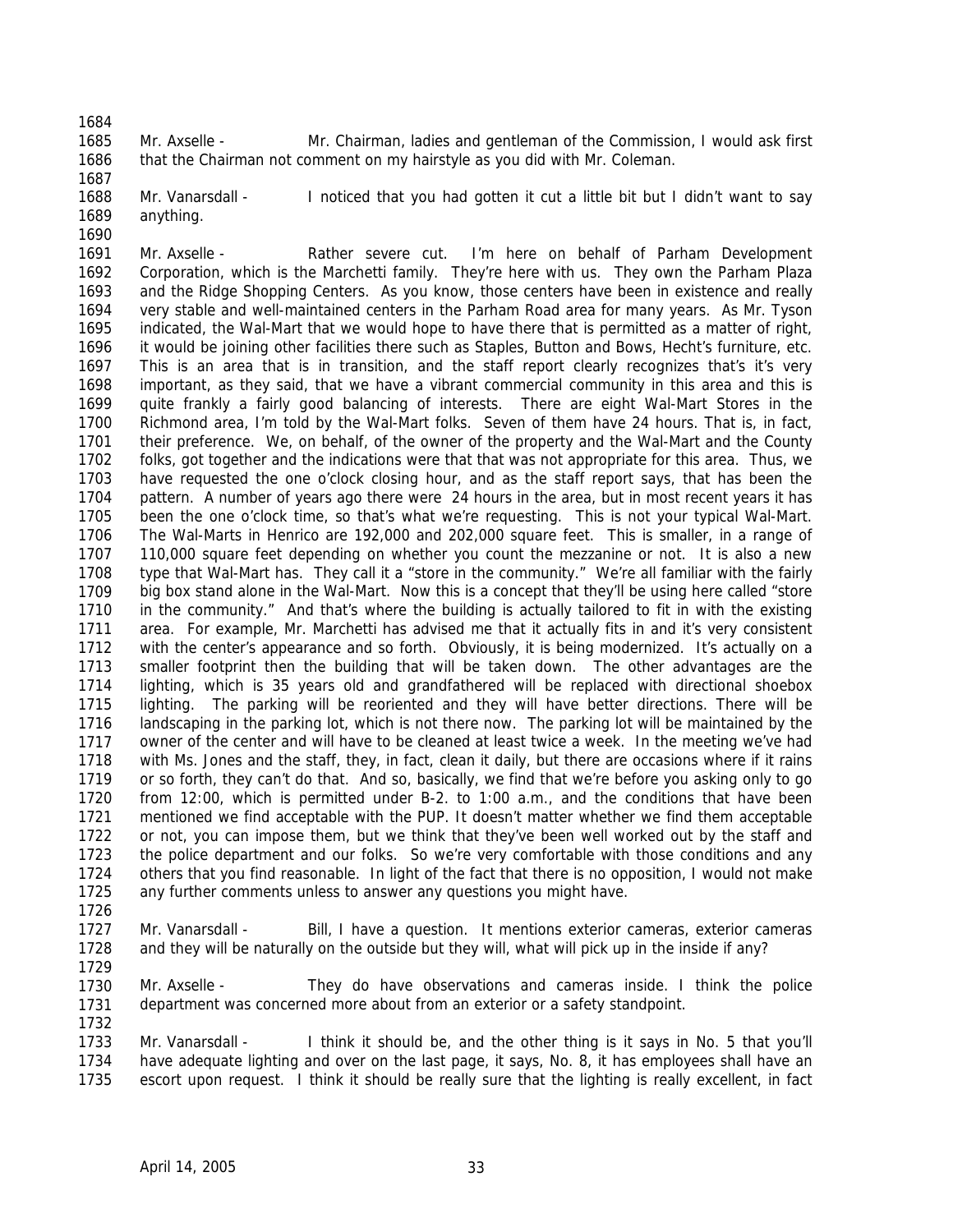1736 1737 that the area employees drive, because employees drive the same vehicles everyday, parking in the same place, and people pick up on that, people who have the wrong intentions.

1739 Mr. Axselle - Ms. Jones might want to address No. 8.

1741 1742 1743 1744 1745 1746 1747 1748 1749 1750 1751 1752 Ms. Jones Yes, Mr. Chairman, I did want to say that the applicant has been very forthcoming in discussing all of these areas of concern and, clearly, safety is primary on our mind as well as on Wal-Mart's mind. We have discussed a number of these issues. They have been very kind to run through them with me as new Commissioner. They have brought me well up to speed and I'm quite convinced that they are committed to providing a clean and a safe environment. The 1:00 a.m. closing is at what is at issue today, and in light of that particular concern, I had asked whether we could suggest that Wal-Mart make an effort to expand even further their commitment to safety, by including what has been written up as No. 8, which is 'Wal-Mart shall provide security escorts for employees from the store to their vehicles after 1:00 a.m., upon request.' This means that it gives the employees a certain layer of safety and it gives Wal-Mart the satisfaction that they're doing everything they can to make sure that this environment is safe, especially after closing.

1754 Mr. Vanarsdall - I think that's an excellent idea.

1756 Mr. Axselle - We do, too.

1758 1759 1760 Ms. Jones - Excuse me, this Wal-Mart request is well consistent with other businesses in the area, and I feel thev've given this a tremendous amount of effort to make sure that they are meeting the specifications that staff has asked.

1762 1763 1764 1765 1766 Mr. Vanarsdall - I think that's a good idea. What I meant was I think they should make double sure that the lighting there is very, very bright, because it's not going to spill over to any neighborhood. There is nothing behind it. But there may be a time when an employee may want to get off at 11:00 and say, "Oh, I am not going to bother with Security".

1767 1768 Mr. Axselle - We will have to come before the County with a lighting plan, and they will have to comply.

1770 Mr. Vanarsdall - Thank you.

1772 Mr. Axselle - Thank you.

1774 Ms. Jones - So I'm prepared to make a motion...

1776 1777 1778 Mr. Vanarsdall - Any more question, any questions for Mr..., anybody. Mr. Axselle is gone, so I hope there are no questions for him. He learned years ago to shut up when he's ahead I think. I will entertain a motion, Ms. Jones.

1779

1738

1740

1753

1755

1757

1761

1769

1771

1773

1775

- 1780 1781 1782 1783 Ms. Jones - Yes, Mr. Chairman I move that we recommend Provisional Use Permit P-3-05 to the Board of Supervisors for approval, with certain restrictions and conditions as set forth tonight and including the condition No. 8 relating to security escorts.
- 1784 Mr. Branin - Second.
- 1786 1787 Mr. Vanarsdall - Motion made Mrs. Jones, seconded by Mr. Branin. All in favor say aye. All opposed? Thank you. Thank you Bill.

1788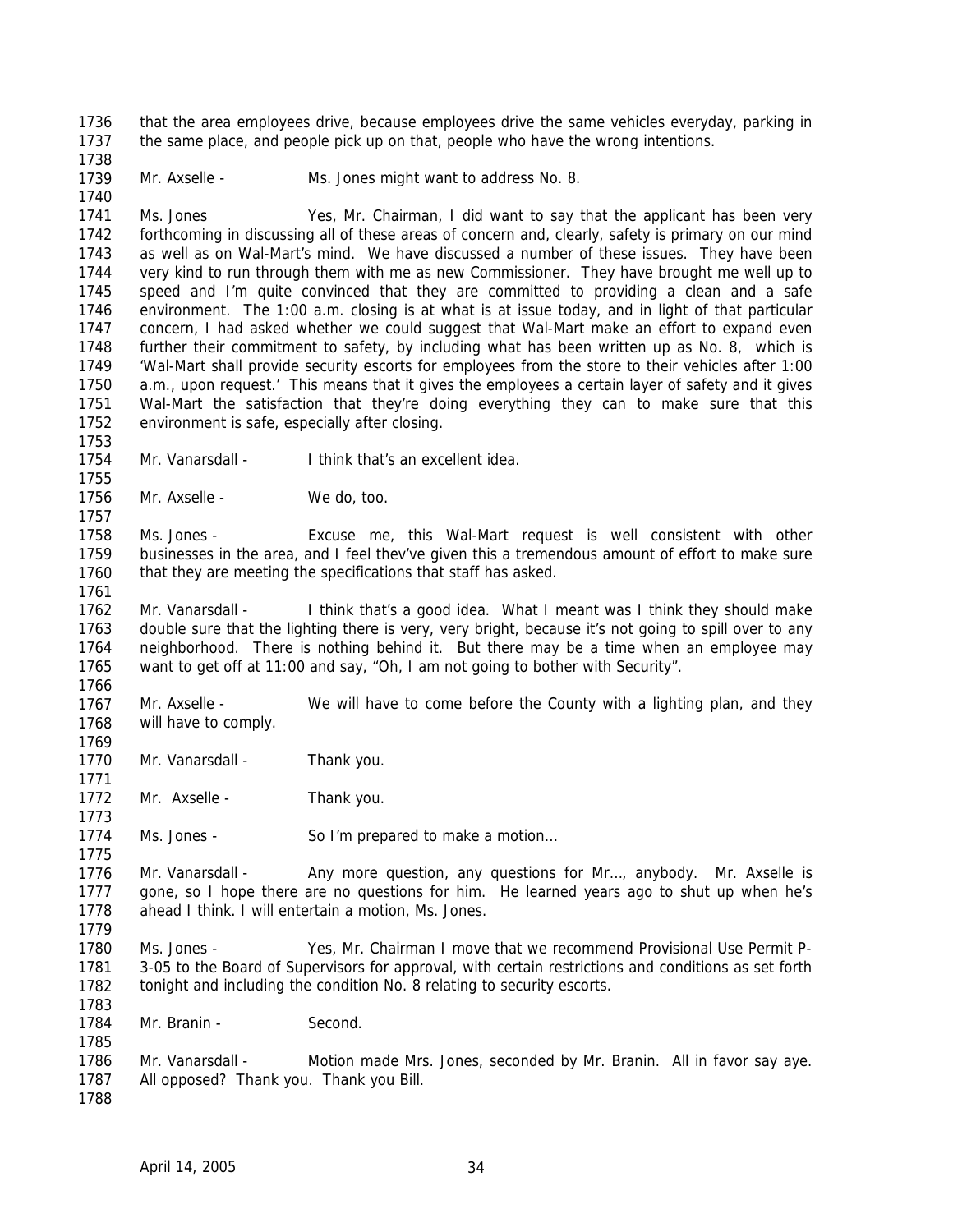**REASON:** Acting on a motion by Mrs. Jones, seconded by Mr. Branin, the Planning Commission voted 5-0 (one abstention) to recommend that the Board of Supervisors grant the request 1789 because, as conditioned, the use would not be expected to adversely affect public safety, health or general welfare and it is consistent with the surrounding uses and existing zoning in the area. 1790 1791 1792

1793 1794 Mr. Silber - The last rezoning request of the evening is in the Varina District.

1795 1796 **VARINA:** 

1797 1798 1799 1800 1801 1802 1803 1804 **C-17C-05 Alvin Mistr for WWLP Development, LLC:** Request to conditionally rezone from A-1 Agricultural District to R-2AC One Family Residence District (Conditional), Parcel 806- 703-3309, containing approximately 40.8 acres, located on the north line of Midview Road approximately 180 feet east of Fox Down Drive extended. The applicant proposes a single-family residential subdivision with no more than ninety-four (94) lots constructed on the property, an equivalent of 2.3 units per acre. The R-2A District allows a minimum lot size of 13,500 square feet, an equivalent of 3.23 units per acre. The Land Use Plan recommends Suburban Residential 1, 1.0 to 2.4 units net density per acre. The site is in the Airport Safety Overlay District.

1806 1807 Mr. Vanarsdall - Any opposition to this case, C-17C-05 in the Varina District? Any opposition? Thank you.

- 1808
- 1809 1810

1805

Audience - Not opposed, however would like to speak.

1811 1812 1813 1814 1815 1816 1817 1818 1819 1820 1821 1822 1823 1824 1825 1826 1827 1828 1829 1830 1831 1832 1833 1834 1835 1836 1837 1838 1839 1840 1841 Ms. Deemer - Thank you, Mr. Secretary, and good evening members of the Commission. The applicant proposes to rezone approximately 40.8 acres to R-2AC to construct up to 94 single-family residences, which would be the equivalent density of 2.3 units per acre. The Land Use Plan recommends Suburban Residential 1, 1.0 to 2.4 units net density per acre for this parcel. The use and density of the proposed project is consistent with the Land Use Plan and would be in keeping with the single-family developments to the north, east and west. The applicant has submitted a conceptual plan, which I believe you have now before you with along with some amended proffers. The conceptual plan is not proffered, however, it shows two points of access and orientation of houses along Midview Road, both of which are proffered features proposed with this development. There is an existing home on the property, which is proposed to remain on approximately three acres located in the southeastern portion of the property. However, the existing out buildings would be removed. If the existing residence is demolished in the future, the conceptual plan generally shows how the land will be laid out to accommodate several additional lots. The applicant has submitted revised proffers, dated April  $14<sup>th</sup>$ , and time limits would need to be waived for consideration of these proffers. The major aspects of the proffers include a maximum of 94 lots, a 25-foot landscape buffer installed along Midview Road, homes adjacent to Midview Road would be oriented to face Midview Road. Seventy-five percent of the homes would have a minimum of 2,000 square feet of finished floor area and the remaining homes would have a minimum of 1,950 square feet. All homes would be built on a crawl space foundation except for those homes with a basement. All homes would have garages and 75% of those homes would have two-car garages. No more that 25% of the garages would be front loading. Garages that are front loading would not protrude beyond the front elevation. At least 40% of the homes would have a minimum of 30% brick or stone finish, and a minimum of two trees measuring at least two and a half inches in caliper would be planted in the front yards and side yards on corner lots. The revised proffers addressed the majority of staff concerns, however, there remain a few unresolved issues pertaining to landscaping, cumulative impacts and the historic significance of the existing home currently on the lot. Specifically, staff encourages the applicant to quantify the 25-foot landscaping strip to be placed along Midview Road. In addition, the School Administration and Library Services stated that the development would have a cumulative impact on County services and the applicant has not address this issue. Finally, the last issue pertains to the existing structure on the property. The home is listed in the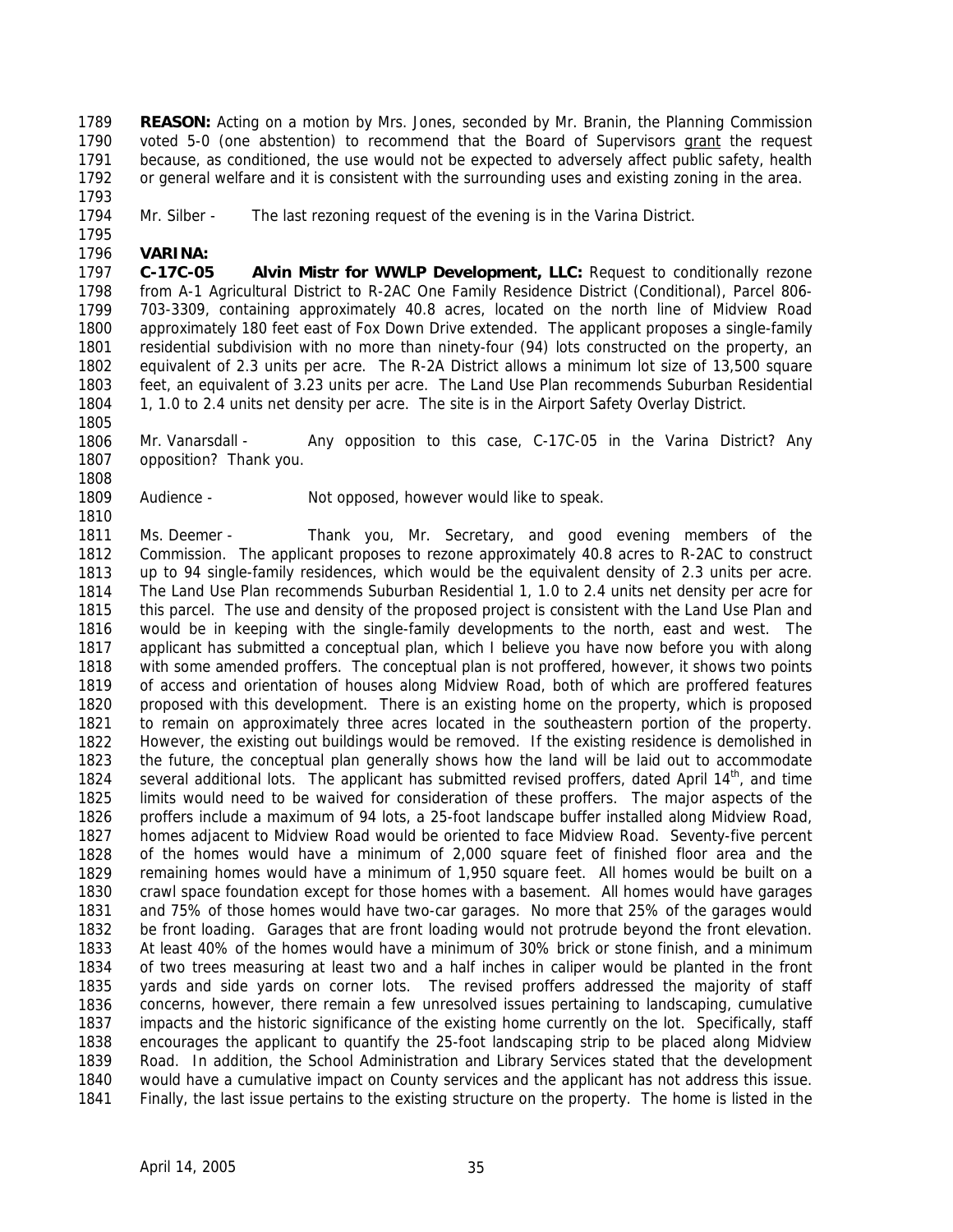Virginia Department of Historic Resources as a local example of a Colonial Revival house, Circa 1928, and the Department of Recreation and Parks has requested to have the ability to photo document the existing structure on site if it is ever slated for demolition. Staff encourages the applicant to provide language to ensure this could be implemented. Overall, staff is supportive of the proposed R-2AC District for this property, and the project gained general support during the community meeting held on April 6<sup>th</sup>. If the applicant could address the remaining issues, staff 1842 1843 1844 1845 1846 1847 1848 1849 1850 would support this request. That concludes my presentation. I'd be happy to answer any questions you may have and I also believe that the applicant is here, if you should wish to have him addressed.

1852 Mr. Vanarsdall - Any questions for Mrs. Deemer? All right, thank you Mrs. Deemer.

1854 Mrs. Deemer - You're welcome.

1856 Mr. Vanarsdall - Will the applicant please come down?

1858 1859 1860 1861 1862 1863 1864 1865 Mr. Silber - As the applicant comes forward, what I should have done on previous case when there is opposition is to remind those present tonight the Planning Commission does have a policy and that is that the applicant is provided 10 minutes to present his case. Some of that time can be saved for rebuttal. So Mr. Mistr you'll need to let us know if you want to save some time for rebuttal. The opposition also cumulatively has 10 minutes to present issues associated with this case. Any questions the Commission may have of either party that does not take away from the 10 minute time allotment, and, of course, the Planning Commission can extend the 10 minutes if they also wish.

1866 1867

1868

1851

1853

1855

1857

Mr. Vanarsdall - Good evening, Mr. Mistr.

1869 1870 1871 1872 1873 1874 1875 1876 1877 1878 1879 1880 1881 1882 1883 1884 1885 1886 1887 1888 Mr. Mistr - Good evening members of the Planning Commission, Mr. Chairman, I'm Spud Mistr, Foster and Miller, representing the applicant. And I will be very brief, I'd like to reserve five minutes in case it goes longer than that. A couple of things that weren't addressed. I think Mrs. Deemer pretty well covered all of the proffers. We did agree to have two windows on either side of the house unless there was a garage door opening on that side of the house. They wouldn't have any solid walls with no openings on them, and we did agree with all the driveways being paved. The one thing, the existing house, the existing homeowner is going to maintain three acres right now for the subdivision and the arrangement is that she can live there for the rest of her life or until she decides to sell the house. At that point in time, it would be cut out on a one acre or possibly slightly smaller parcel, and then it would be eight additional lots developed into a Section C at that time. So our original intent is to do 86 lots now and eight later to make the 94. There's been a lot of concern about this existing house and I didn't realize it was a historic house. But it's not going to be demolished. It's not slated for demolition. It's going to be sold as it is on a smaller parcel, but if Parks and Recreation wants to come by and photo document it, they can do it now or at any time they chose to, and I'm sure if they wanted to go inside we could make arrangements for that, too, and I think the question was should we make that a proffer. I don't think that's a proper thing to put in a proffer, but they can do it anytime they want to. So with that we feel like the request is consistent with the 2010 Land Use Plan and with all the surrounding properties and we would request recommendation of approval of the R-2AC zoning.

1889

1891

1890 Mr. Vanarsdall – Any questions for Mr. Mistr by the Commission members?

1892 1893 Mr. Jernigan - Spud, on the landscaping, and I know you don't have a landscaping package together now, you proffered the two and a half inch caliper trees. Would you be willing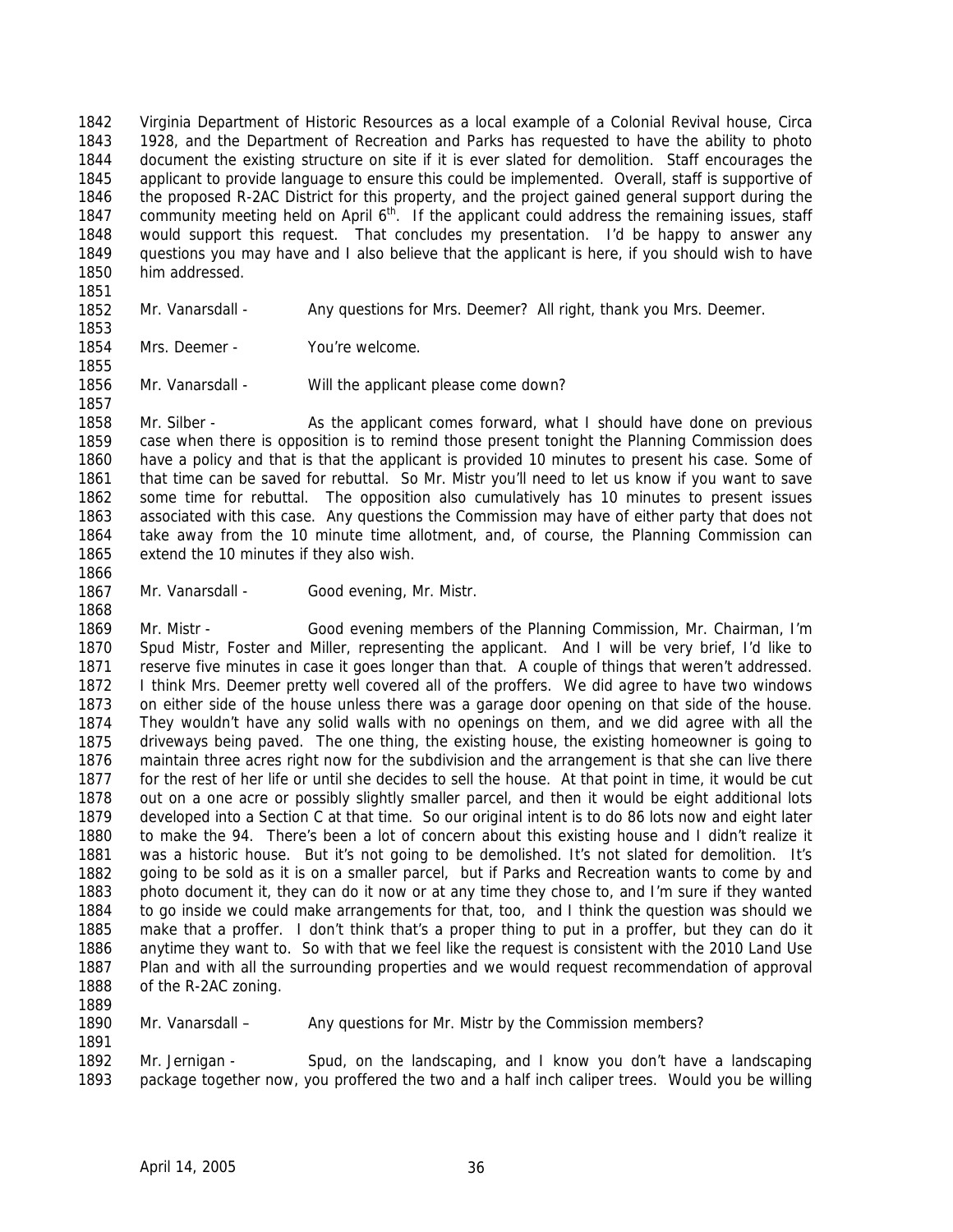1894 1895 to proffer that at the time the landscaping would come back to the PC and Director of Planning for approval?

1897 1898 1899 1900 1901 1902 1903 1904 1905 1906 Mr. Mistr - Yes, we can make that into a proffer. What we'd said is two landscaped trees on the front, two trees on the sides of any corner lots that faced the trees, and there are nine lots. There will probably be seven or eleven. It would be nine additionally along Midview Road, are going to have a twenty five foot buffer, they are going to be setback. We're still going to put the two trees in the front, and then we're trying to work out a landscape package with the builders so that they would be put in, not necessarily at the same in front of every house, but each house would have something similar. We've got some ideas on the project sign, you know, which would be of brick or stone sign, you know, a pretty big thing. There would be one at each entrance, two of them, and it'd be landscaped around that, possibility have it lit and it would be irrigated.

1907

1915

1943

1896

1908 1909 1910 Mr. Vanarsdall - Would you proffer to bring it back to the Commission for approval from the PC and the Director of Planning?

1911 1912 1913 Mr. Mistr - If the staff would give us whatever language they want, we'd put it in before it goes to the Board.

1914 Mr. Jernigan - OK.

1916 1917 1918 1919 Mr. Vanarsdall - Any more questions by the Commission? Thank you Mr. Mistr. Now we'll hear from the opposition in the audience. You all decide who wants to be first and come on down, and tell us what you need to tell us. Good evening.

1920 1921 1922 1923 1924 1925 1926 1927 1928 1929 1930 1931 1932 1933 1934 1935 1936 1937 1938 1939 1940 1941 1942 Mr. Olds - Good evening, Commissioner, my name is Calvin Olds, and I reside at 6913 Foxdowns Drive, adjacent to the proposed development, and I have a couple of concerns. First of all with regard to the, also echoed by the staff, with regard to the schooling capacity. I just have reservations as far as, has thought been given to the, by the developer, to the impact of the school system? Is there adequate facilities to handle the increased population? My other concern is just in regard to the area itself, the Varina District itself. It has a rural atmosphere to it and by adding another subdivision that basically builds up the empty space that had farm land, another aspect of Varina is going to decreased. I had seen a petition at a local business, with regard to that concern in the past about the increased population and development of Varina and I have concerns as far as how this will impact the neighborhood, the population has increased. Our subdivision has fully, to my knowledge, I think, there's just one home that's yet to be developed on the lot, and I wanted to also know has adequate communication been received within the entire neighborhood of Foxboro Downs, Oakland Chase and Varina Station? I know for a fact that I'm a member of, our subdivision has a Homeowner's Association and I do not know whether or not contact has been made with that Homeowner's Association. I know that it was stated in the meeting last week that a letter was sent to the homeowners who reside adjacent to the proposed development and I feel that as a member of the subdivision that has a Homeowner's Association that the communication should involve more than just the persons adjacent to the property, when you have persons who are also members of the Homeowner's Association, and that's one of my concerns as well. So I do stand in opposition to this development. I do recognize the need for progress in general, but I do believe that you have to also keep in mind the neighborhood itself and the current residents to make sure that their needs are also adequately addressed. Thank you.

- 1944 1945 Mr. Silber - Sir, was your name Mr. Olds.
- 1946 Mr. Olds - Olds, O-L-D-S.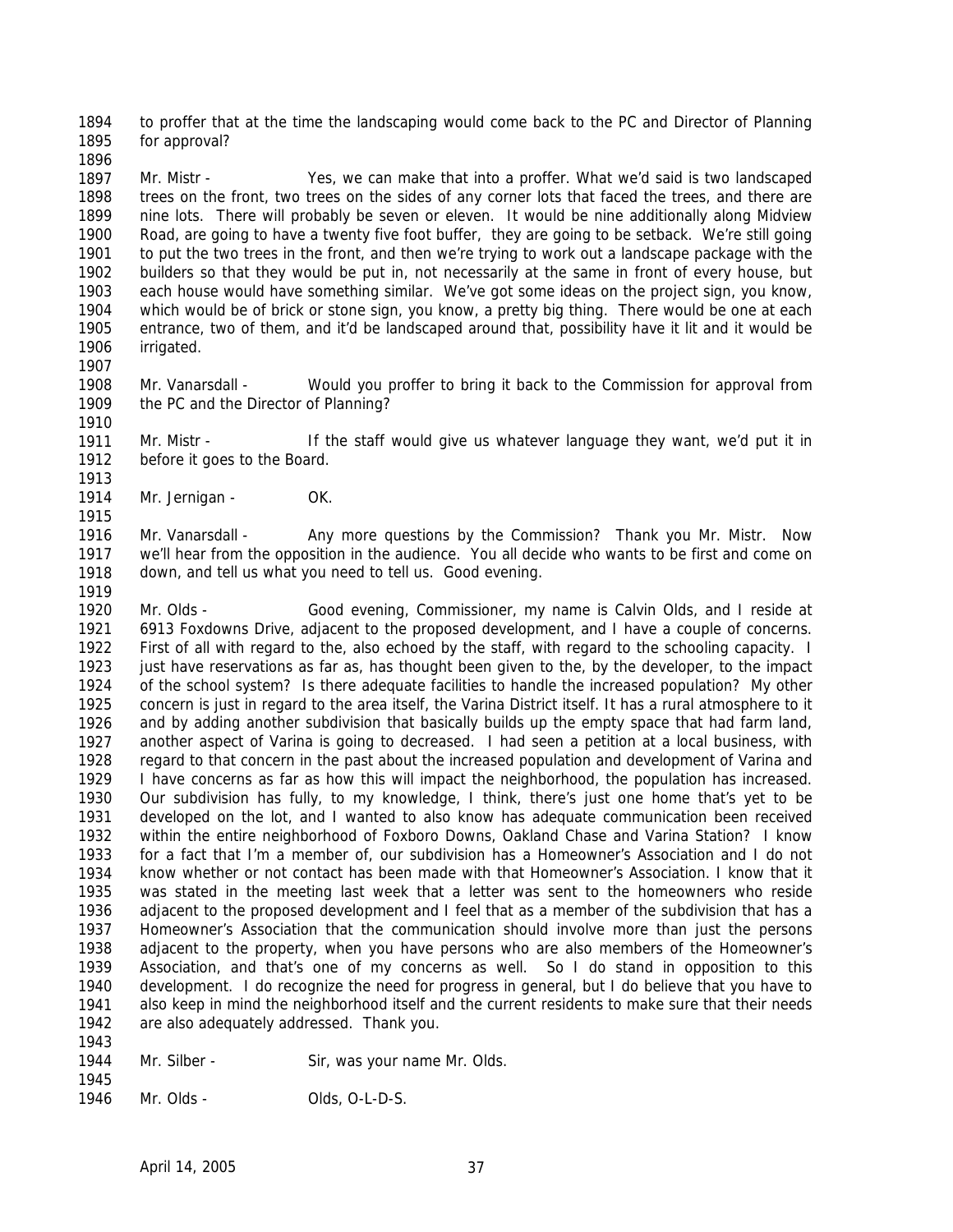1947 1948 1949 1950 1951 1952 1953 1954 1955 1956 1957 1958 1959 1960 1961 1962 1963 1964 1965 1966 1967 1968 1969 1970 1971 1972 1973 1974 1975 1976 1977 1978 1979 1980 1981 1982 1983 1984 1985 1986 Mr. Silber - For your information we are required by law to contact all the adjacent property owners, and in this case along that side of Foxboro Downs, there are about 25 lot owners that were contacted. I don't know if staff can tell me whether, if the Homeowner's Association was contacted or not, but that is a good number homeowner's along that edge. Ms. Deemer - Yes, we did receive a letter and we don't have a certified list, but the developer did give us a list. They mailed out about 45 to 48 around Foxdowns Drive, all the residents within those on file. And that was the letter for their community meeting. Mr. Silber - Okay. And if action is taken by this body, it will be a recommendation to the Board of Supervisors and we can expand that and send a letter to the Association if you'd like. The other thing I wanted to comment on is simply that this property is somewhat of an infill development. There's already homes, as you're aware of, at least on two sides of this and the zoning that has been requested is a similar type of zoning, or in fact, it is a zoning that would allow for even slightly larger lots. So I just wanted to point that out to you as well. Mr. Olds - Thank you. And I also have one last concern that was raised at the meeting last week at the Varina High School, that I wasn't aware of, but other residents within our neighborhood have raised the issue with regard to draining issues that were noted, during various thunder storms, or rain storms. And I did not know whether or not any consideration was given as to how to address those concerns. Mr. Silber - This is a request to rezone the property to allow a certain use. In this case they're proposing a single-family community. The next step, if this gets approved by the Board of Supervisors, then they would have to submit a subdivision plan. The subdivision plan would have detailed engineering drawings that would deal with and show how the drainage would be handled. It should not be any increase in drainage on to your properties from this development. That would be dealt with through the engineering practices. Mr. Olds - Chay, thank you. Mr. Jernigan - Mr. Olds, I think, I don't want to swear to it, but when I was looking through the CIP I believe there is one of the drainage programs in there for the Midview area. And I can check on that and let you know the CIP which is the seven year projection and it has the dates on when it's to be done, but I believe that when I looked through there, there was a drainage program by the County that will be done in that area.

- 1987 1988 Mr. Olds - Thank you sir.
- 1989 Mr. Vanarsdall - Thank you.

1990

1991 1992 1993 1994 1995 1996 1997 1998 1999 Mrs. Olds - Good evening. My name is Mrs. Carla Olds, I'm Calvin's wife. My concern is about the property that is located adjacent to our backyard. We moved to our home in 2001 expecting to live in an area with a rural backyard. At the time we purchased our home we were told that there would not be any construction in our backyard, behind us. We chose to live in eastern Henrico County and in Varina because it was zoned as an agricultural area. If I wanted to live in Short Pump, I would have moved to Short Pump. I am very impressed with the Henrico County Public School System, but I really enjoy the country feel and the flavor of living in Varina without having any other homes adjacent to my property. And, because of the open space, there was another reason we chose to live in Varina. My concern is the traffic. I also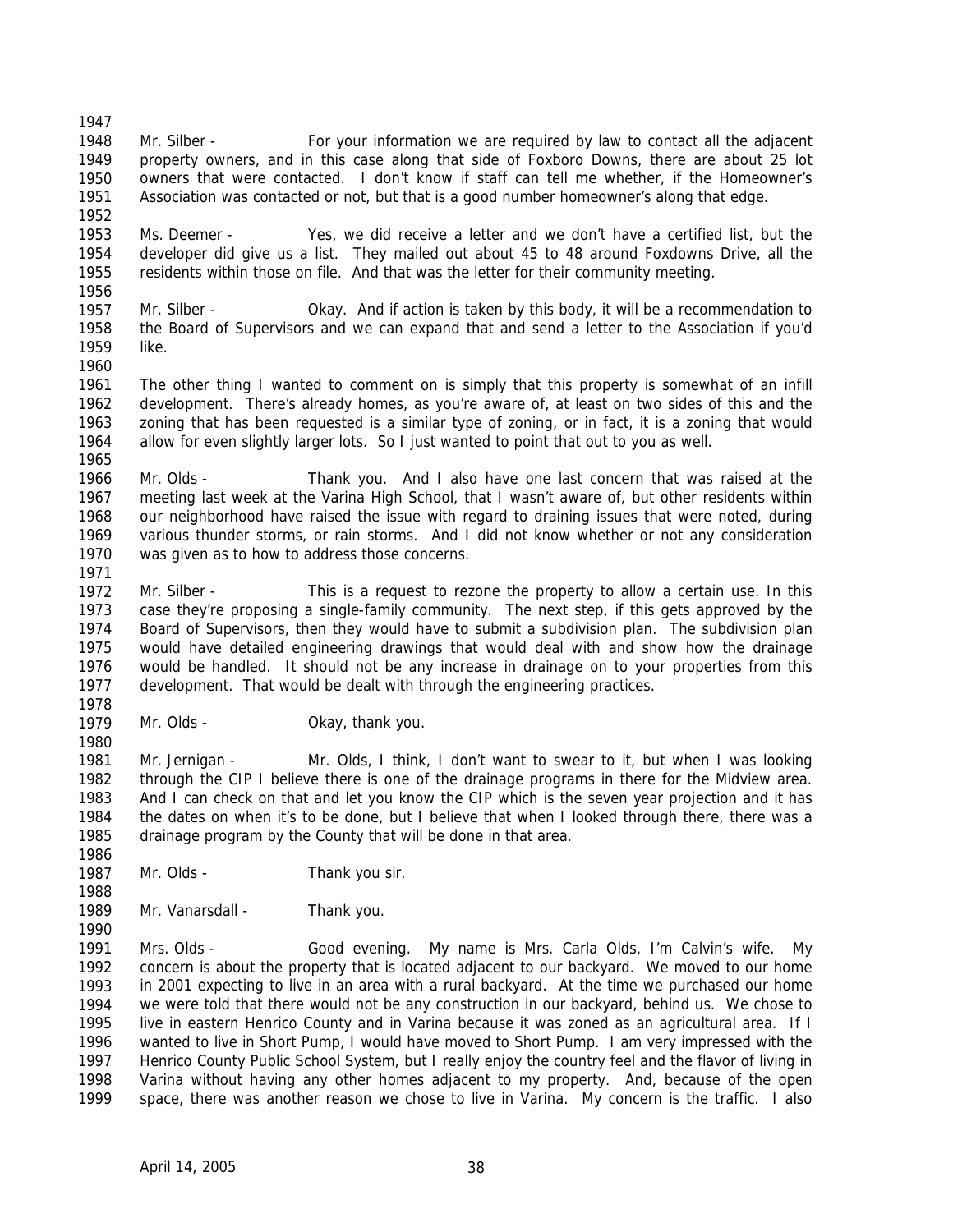2000 2001 2002 2003 2004 2005 2006 2007 2008 2009 2010 2011 2012 2013 2014 2015 2016 2017 2018 2019 2020 2021 2022 2023 2024 2025 2026 2027 2028 2029 2030 2031 2032 2033 2034 2035 2036 2037 2038 2039 2040 2041 2042 2043 2044 2045 2046 2047 2048 2049 2050 have a two year old, and that would also create more traffic along Midview, and within the neighborhood. Now I have a question. I was out during the day when I returned home, there were already some red flags in my backyard. Have you all made any decisions about rezoning the property as of yet? Mr. Jernigan – No. Mrs. Olds - Well can I ask why there were already red flags along my property line? Mr. Jernigan - They always stake the property. When it's a zoning case, the engineers have to put the, they go out everywhere and do it. Mrs. Olds - So you do it. Well I'm not originally from Virginia. And I just wanted to know do you go out and stake the property even before it's approved? So if it's not approved we just go out and pull them up, am I right? Okay. Next question would be, have we had someone to come out and talk to us about how far our property will come in? Because the area where they staked, like on our property or something, it was about three feet into my backyard. So I think that needs to be clarified, also. And again my address is 6913. Mr. Jernigan - Well that's taken care of by the engineering firm, when they come out and stake the property. Mrs. Olds - I want to know, the true property line. Because I was told my property line was here…the property where they staked, you know with those little flags, was closer to my deck, closer to my house. They were, I was told my property line was when I moved there in 2001. Mr. Jernigan - Right, did the same person tell you where your property line was that told you there'd never be any building behind you? Mrs. Olds - I guess they lied, huh? Mr. Jernigan - They did. Mrs. Olds - Okay. Mr. Jernigan - Never believe that, I mean, and you're not the only one that's happened to. We hear that all the time. They say, the real estate man said nobody would ever build here. Mrs. Olds - Well can I believe you Mr. Jernigan? Mr. Jernigan - Can you believe me? Mrs. Olds - Yes? Mr. Jernigan - Yes ma'am. Mrs. Olds - Okay, okay. Mr. Jernigan - Virginia law says that people have a right to develop their property. And

2051 2052 that's our responsibility to make sure if it's done, that it's done in a good fashion. And that's what, I mean. People do have the right, it's just like when your house was built before your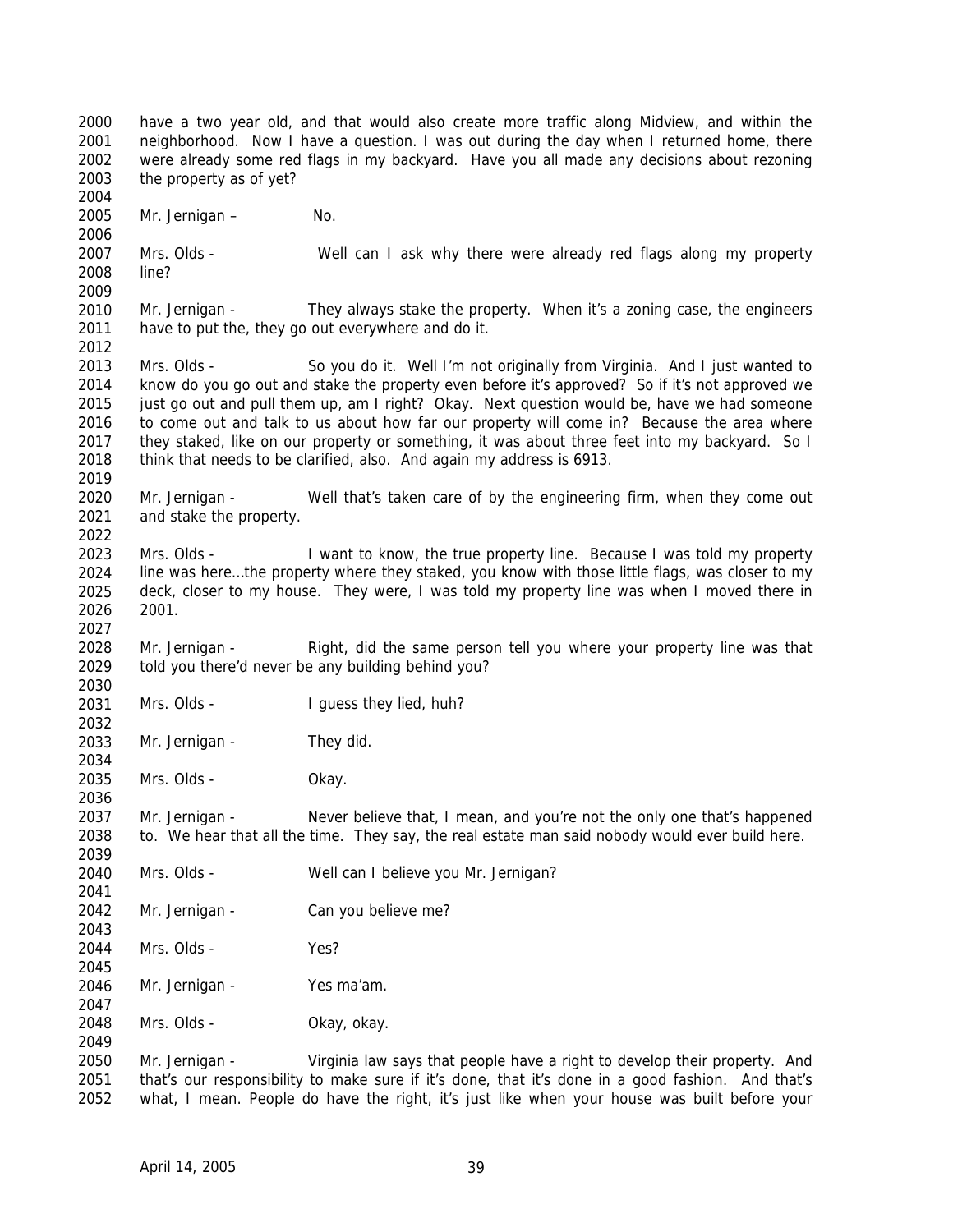2053 2054 2055 subdivision was built, that was barren land, too. And then they came in and tore everything down and built your subdivision.

2056 Mrs. Olds - Okay.

2057

2061

2063

2065

2067

2087

2089

2092

2094

2096

2101

2103

2058 2059 2060 Mr. Jernigan - And as Mr. Silber said, this is infill. This is the last spot that's left there. But the lady that owns that property, does by right have, by law, has the right to develop her property if she wants to.

2062 Mrs. Olds - And I also have the right to come and voice my concern, right?

2064 Mr. Jernigan - Yes, ma'am, you do.

2066 Mrs. Olds - Okay, well thank you all so very much. You all have any questions?

2068 2069 2070 2071 2072 2073 2074 2075 2076 2077 2078 2079 2080 2081 2082 2083 2084 Mr. Silber - Mrs. Olds, I think when the applicant comes back up I would like for him to respond to the question about the staking that's taken place out there, maybe he can address what they have done with the staking of the property. And I think it's also, I may have staff put the Land Use Plan slide back up there so that you understand that, you know, as property owners come forward and propose, as Mr. Jernigan's indicated, propose use of their property, the County has the ability to review that proposal against our long-range Land Use Plans, and this plan that is on the slide right now shows that. You can see there's a lot of homes out here. This triangular piece of property that's up for rezoning now is bordered by the red. You can see across the street, the other side of Midview Road is also a large open tract land of that has not been developed yet that is also shown for SR-1, that stands for Suburban Residential 1, that's also proposed for homes. So, you need to be aware of when you buy in a community as to what eventually may occur around you based on the community's long range plan. Now the good news is that we're just now embarking on the update of our Comprehensive Plan. And we're looking for people to participate in that process. So as there's undeveloped land near your home, we'd like for you and your husband to participate and help guide the future development of Varina in this area. So we'd like to have you participate with the future planning of this area.

2085 2086 Mrs. Olds - Again my address is 6913 Foxdowns Drive. I'll be anticipating a letter from you in the mail.

2088 Mr. Silber - And what would that letter say?

2090 2091 Mrs. Olds - The letter would say, we're having a meeting Mrs. Olds. Come on over at such and such a time. And I'll be there.

2093 Mr. Silber - Okay, we have your address thank you.

2095 Mrs. Olds - Thank you.

2097 Mr. Vanarsdall - Thank you. Thank you, Mrs. Olds. Anyone else? Good evening.

2098 2099 2100 Mr. Adams - Good evening. My name is Quinton Adams. I live at 6721 Foxdowns Drive.

2102 Mr. Jernigan - I didn't get your last name.

2104 2105 Mr. Adams - Adams.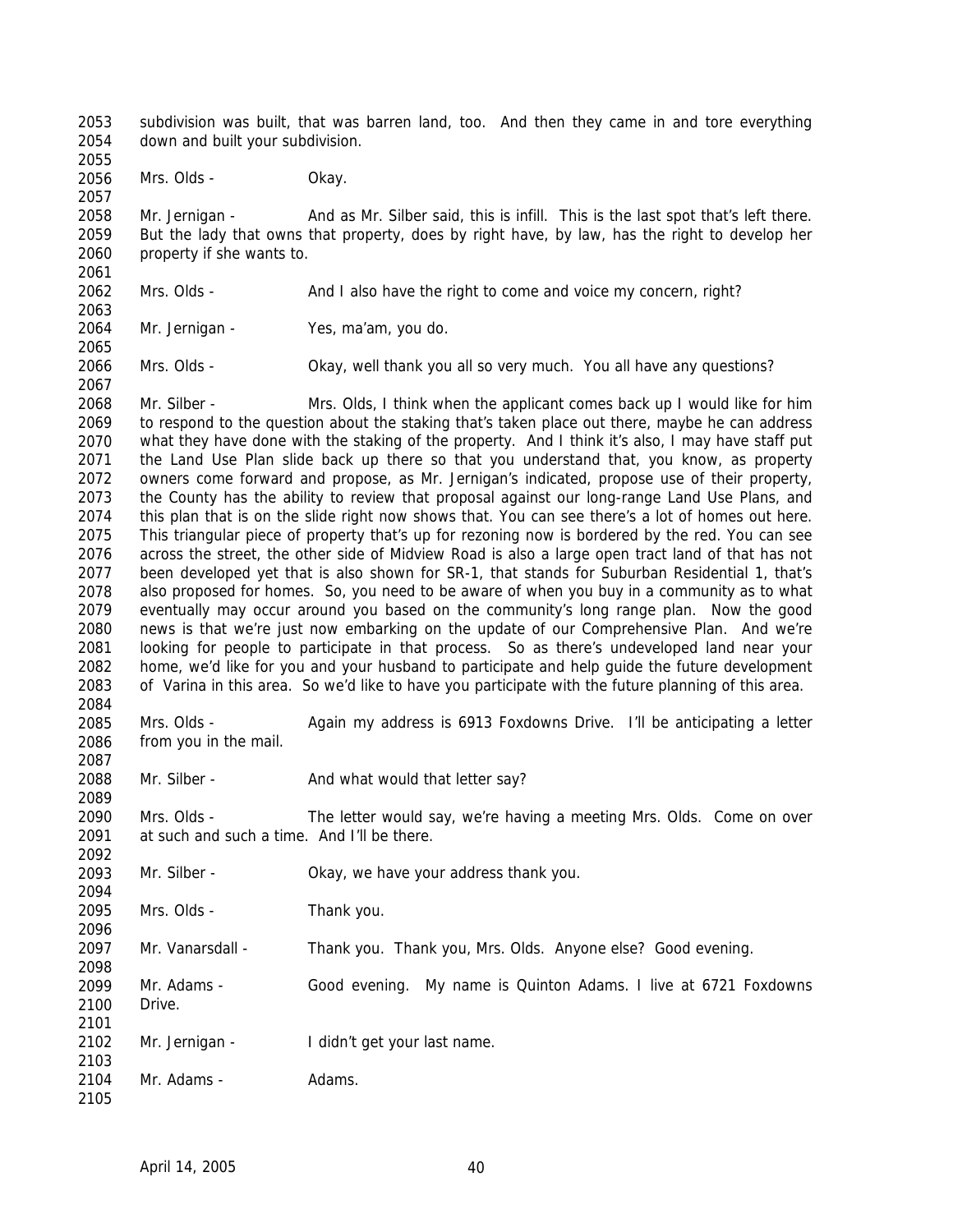2106 Mr. Jernigan - Thank you.

2107

2119

2121

2125

2127

2130

2132

2138

2142

2144

2108 2109 2110 2111 2112 2113 2114 2115 2116 2117 2118 Mr. Adams - Yes. And actually I live adjacent to the proposed property, down in the rear portion of the proposed development. My concern is with the easement that runs behind this property. I understand it's located within a wetland area. And I'm not sure if there is any continuance maintenance of this area, but it has accumulated quite a bit of debris and there are actually huge boulders out there that actually prevent the runoff from flowing as it should. And I've had experiences where the waters actually come as far up as my first step on my back deck. So I'm interested in hearing more about how the future development plans to handle additional drainage, that I anticipate will be flowing into that easement area. And it's my understanding that my neighbor, Pat Ford, actually saw the developers out there, might have been yesterday or the day before, and had bought this to their attention. They said they would be willing to address this matter, but it would require certain permits, being issued by the Civil Corps.

2120 Mr. Jernigan - Corps of Engineers.

2122 2123 2124 Mr. Adams - Yes. So again I'm interested in having that situation addressed, as it is both a safety issue in terms of standing water, as well as it's an eye sore for me having my property adjacent to it. Any questions?

2126 Mr. Vanarsdall - Any one have any questions? Thank you.

2128 2129 Mr. Jernigan - Mr. Secretary, perhaps we should explain why wetlands can't be disturbed without permission from the Corps.

2131 Mr. Silber - Yes, that's not my area of expertise, but I can try.

2133 2134 2135 2136 2137 Mr. Adams - I understand that there are property guidelines around disturbing that area but I would also expect for someone maintaining it. So it would perform the job it was intended to do. Right now that water backs up and I apologize I have pictures that can share. I only have one copy. But it builds up to such a point where it's truly a hazard and it's not serving the purpose that I think it was intended.

2139 2140 2141 Mr. Silber - We appreciate that and there are requirements in dealing with wetlands. And perhaps Mr. Mistr could address some of those in what he intends to do with development of this property if this gets zoned and how that may impact your situation.

2143 Mr. Mistr- All right, I'll try to address all the questions.

2145 2146 2147 2148 2149 2150 2151 2152 2153 2154 2155 2156 First we finished surveying the property early this week. We did a boundary survey and a topographic survey and there are stakes out there. I don't know that the stakes are on the property line, because typically what we do is run a traverse line around it, which is not necessarily the boundary line, and an open field, it probably is. In general, we tell our surveyors not to put them on anybody else's property, to keep on our property. But I will find out in the morning and I will let you know next week where the back property lines are, you know, at 6913. And if you look, at one time when I grew up in here, every one of these houses were in a farm field. So, I've seen a lot of change over the years, too. But there was an old fence down there and I can see down where the problem is that fence line was the property line, so if your backyard extends past where that old fence line is, you're probably over on the adjacent property. Now if your fence line is beyond where your backyard is, maybe we're over on you. But it might not be where you are. But we'll get that straight for you.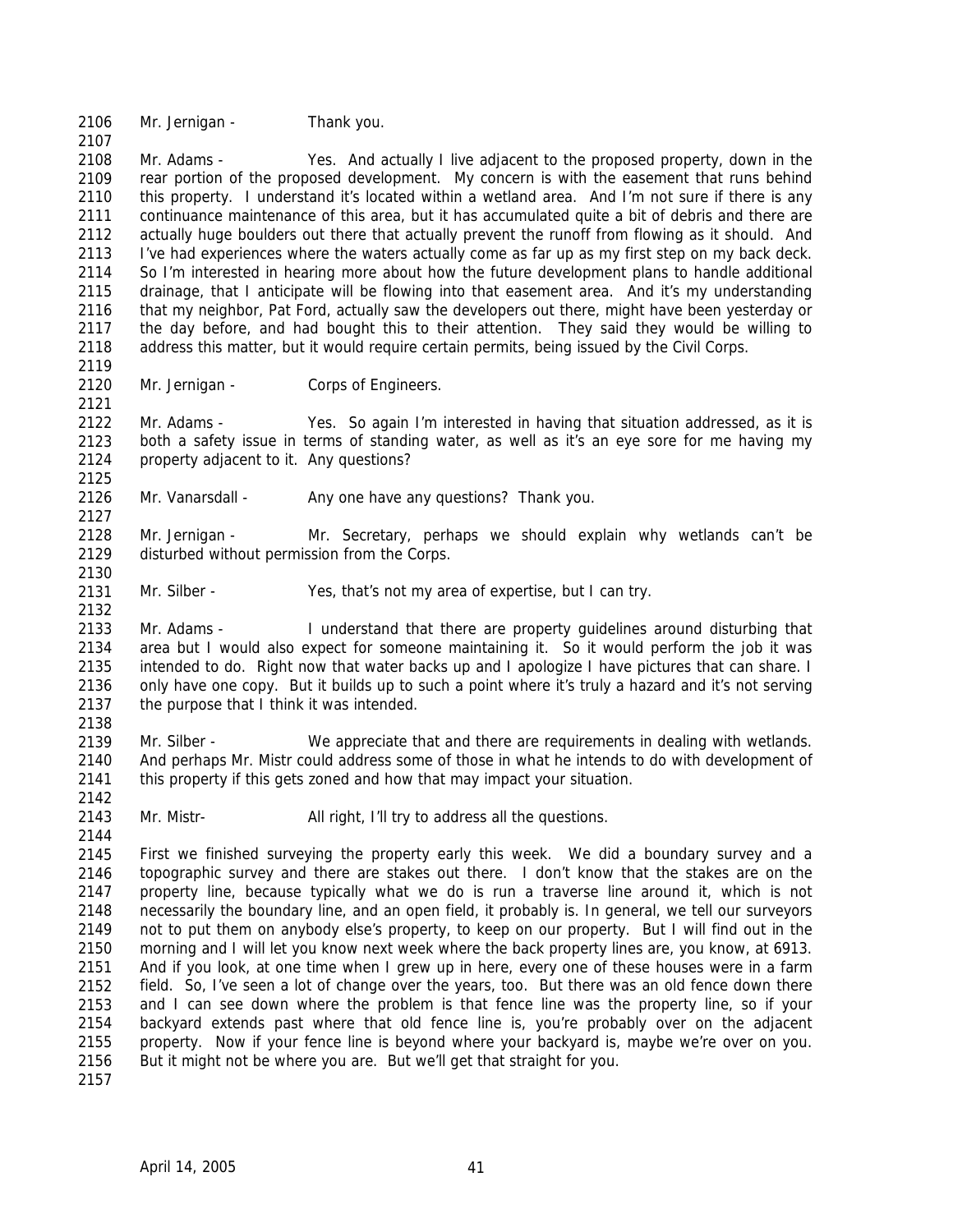2158 2159 2160 2161 2162 2163 2164 2165 2166 2167 2168 2169 2170 2171 2172 2173 I also, Scott and I were out there earlier this week on Tuesday, and we looked at this drainage problem. The problem is about 300 feet from that back corner of the property is a stream protection area and it's a 100 year flood plain and it's a paved ditch it runs, starts about 300 feet. Well, actually, it starts at about Varina Station, about 300 or 400 feet off of Midview Road, and the paved ditch runs all the way to the back corner of this property, and when the property ends, the ditch stops and it goes into a natural ditch, which is pretty irregular. That's where the problem is, because debris have come down, and with Gaston and the other storm, it's been debris in there. Well, I talked to Jeff Perry yesterday and he said you can't take mechanized equipment in there. The only thing you can do is go clean it out by hand. Well, we can go and clean the debris out, and I told him that we would work at least for the first three or four houses to do that, but I don't want to have to get any permits from the Corps of Engineers to go into a wetland or whatever. So that's going to be a temporary solution to the problem, but it's not going to be an ultimate solution. And I'm not sure what you have to do to get a permit to really reshape that whole channel when it's in a wetland in an area regulated by the federal government. As everybody knows it becomes more difficult. But we did make the commitment to work on those first two or three houses to try to get them.

2175 Mr. Jernigan - You'll have to come up here, sir.

2174

2176

2181

2191

2197

2202

2177 2178 2179 2180 Mr. Adams - I would just like to say for the record that there is some debris back there, I don't argue that. But there are huge boulders back there that actually contribute to the problem, now I'm not sure if kids can actually bring those over and drop those off. Those obviously were there before…

2182 2183 2184 2185 2186 2187 2188 2189 2190 Mr. Mistr - I'm not sure you or me could pick one of those up. They're pretty heavy. It's rip rap that was put at the end of that paved channel, but it wasn't installed like it should have been. It should have been dug out. But it's a little bit higher than the end of the channel so what happens is when a lot of water comes down, it backs up which it started to silt up the channel. We even got cattails growing in the paved ditch, which Jeff tells me is still a wetland. You can't clean, it's still an impaired stream in a County paved ditch, and you can't clean it out. So, I'm not sure where we stand on that, but we will try to fix the rip rap at the bottom, but I'm not sure we can do it by hand. We might have to get a backhoe in there to do it. So if the Corps comes out, I am expecting the Commission to bail us out if we get in trouble.

2192 2193 Mr. Jernigan - I mean, Randy, what do you do in a situation like that?

2194 2195 2196 Mr. Silber - I'm not sure. I think we're going to need to get a team of our drainage engineers and professionals with Mr. Mistr and with the neighborhood, because it sounds like there are possible solutions, but I don't know the answers tonight.

2198 2199 2200 Mr. Mistr - Randy, we've talked about that, and I've talked to Sam Amos and Jeff Perry about it and we're going, and if we get the zoning approved, we will work with them.

2201 Mr. Silber - It is something that needs to be done.

2203 2204 2205 Mr. Mistr - Yes. Any other questions? Is there anything I haven't addressed that you all asked?

2206 2207 2208 2209 2210 Mr. Archer - Mr. Mistr, I think you addressed what I was trying to, and get Mr. Adams to understand, because we know, but he may not know. When a property exists in a wetland, it is essentially federal property. And nobody can touch it unless they get permission from the Corps of Engineers to do it. You're not even suppose to break a twig in there, unless you get permission. So that's what Mr. Mistr was referring to. So you can just arbitrarily go in there and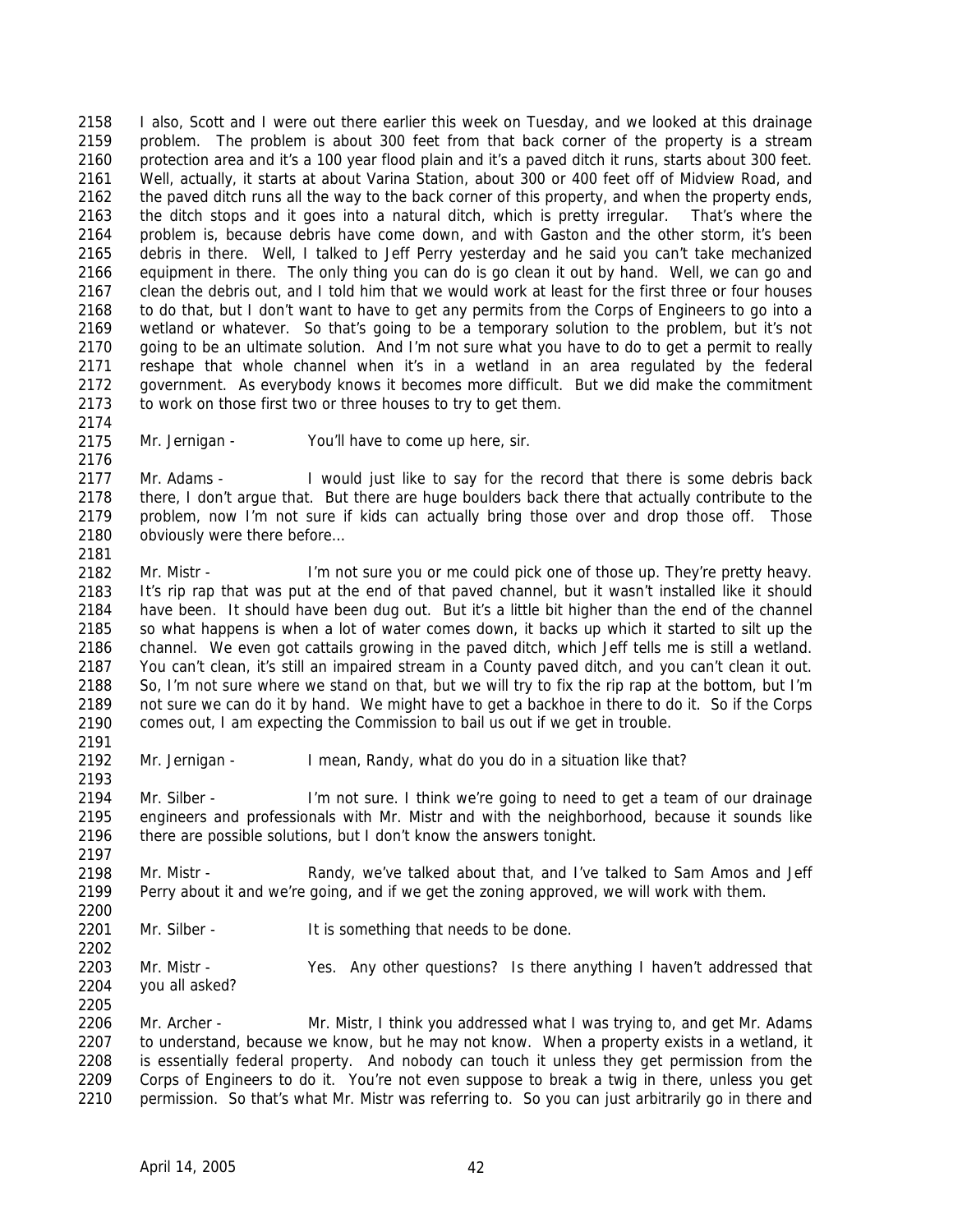2211 2212 2213 2214 2215 2216 2217 2218 2219 2220 2221 2222 2223 2224 2225 2226 2227 2228 2229 2230 2231 2232 2233 2234 2235 2236 2237 2238 2239 2240 2241 2242 2243 2244 2245 2246 2247 2248 2249 2250 2251 2252 2253 2254 2255 2256 2257 2258 2259 2260 2261 2262 2263 move anything unless that permission is granted. And I just wanted to make sure that you understood that, because we do, but that's not something that you might know about. Mr. Adams - I understand now. Thank you. Mr. Archer - Okay. Mr. Mistr - I think the other questions was about the schools, but I believe the staff report indicates that the, this is in the Varina Elementary, Mehford School District and that school and Rolfe and Varina do have the capacity to handle additional children that would be generated, projected from this Subdivision. Mr. Vanarsdall - All right, Mr. Mistr. Mr. Mistr - There is one other thing I wanted to clarify. I believe when Mrs. Deemer said, she said that 40% of the homes would have 30% brick or stone that was on the fronts, not on the entire house. Thank you. Mr. Jernigan – Thank you Spud. Mr. Vanarsdall - Thank you. I will entertain a motion anytime you want to, Mr. Jernigan. Mr. Jernigan - Okay. For those of you at the meeting, I guess you didn't get to look at the latest proffers, but there was a lot of increase of proffers that me and Mr. Mistr worked out prior to this meeting, and I think by all accounts this is going to be a nice subdivision and we want to make sure that everybody's values are protected down there, so are you all satisfied with the conditions that we have in the proffers? Mrs. Olds - I enjoy my cornfield. I'm just being honest with you. Mr. Jernigan - I'm sure you do. Mrs. Olds - I enjoy it. Mr. Jernigan - But if that was your property, you would also have the right to develop it if you wanted to. MR. Olds - I understand that but, you know, but I'm just letting your know. I enjoy my cornfields. Mr. Vanarsdall - I don't think we need to go into this anymore tonight. Everything is over and we are entertaining a motion. I appreciate your feelings on it. Mr. Jernigan - With that Mr. Chairman, I'll move for approval of Zoning Case C-17C-05 WWLP Development LLC, to send it to the Board for approval. Mr. Archer - Second. Mr. Vanarsdall - Motion made by Mr. Jernigan, seconded by Mr. Archer, all in favor say aye. All opposed say no. The motion passes. Mr. Branin abstained and Mr. Kaechele abstained. Mr. Jernigan- We have to waive the time limits. I make a motion we waive the time limits on case C-17C-05.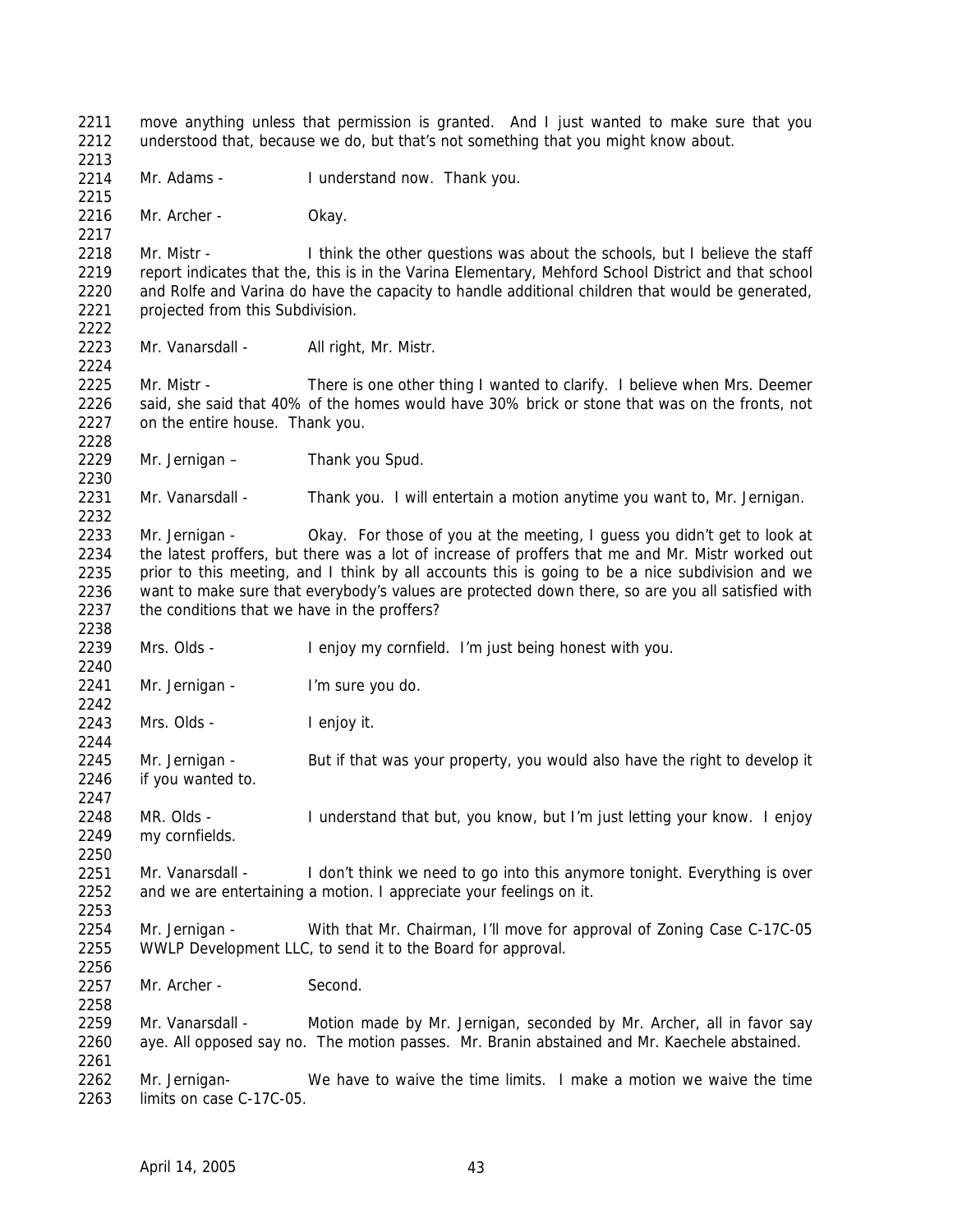2264

2266

2265 Mr. Branin - Can I abstain from this, sir?

2267 2268 2269 Mr. Vanarsdall - Motion made by Mr. Jernigan, seconded by Mr. Archer. All in favor say aye. All opposed say no. The motion passes. Mr. Branin and Mr. Kaechele abstained.

2270 **REASON:** Acting on a motion by Mr. Jernigan, seconded by Mr. Archer, the Planning Commission voted 4-0 (two abstentions) to recommend that the Board of Supervisors grant the request because it conforms with the recommendations of the Land Use Plan and it represents a logical continuation of the single-family residential development which exists in the area. 2271 2272 2273

2274

2287

2289

2297

2299

2301

2303

2305

2307

2310

2312

2314

2316

### 2275 2276 **DISCUSSION ITEM TO SET A PUBLIC HEARING FOR: INITIATE STUDY OF POTENTIAL AMENDMENT TO THE MAJOR THOROUGHFARE PLAN OF THE COMPREHENSIVE PLAN:**

2277 2278 2279 **MTP-1-05** Proposed Deletion of Shrader Road Extension between the northwest terminus of Bunche Street and Wistar Road.

2280 2281 2282 2283 2284 2285 2286 Mr. Silber - We have a resolution that we have provided the Commission. I don't know if we need a presentation, Mr. Tyson, but Mr. Tyson does have the road shown on this aerial photograph, so you know where this road is. If you recall, this road runs along the western border, southwestern border of a piece of property that is up for rezoning. It was, the Planning Commission considered this a month ago. The Board of Supervisors considered this Tuesday night, it was deferred for two weeks, but here you can see the Major Thoroughfare Plan Road.

2288 Mr. Vanarsdall - It was deferred for two weeks?

2290 2291 2292 2293 2294 2295 Mr. Silber - Yes sir, but there are some issues associated with some proffer language. So this deletion is proposed. We would need to study it and bring it back before the Planning Commission in the form of a public hearing this proposal and study. The Planning Commission then would set the public hearing and move it on the Board of Supervisors to make the final decision. So this resolution is just to initiate this amendment.

- 2296 Mr. Kaechele - To initiate a study?
- 2298 Mr. Silber - Right, to initiate a study. Yes.
- 2300 Mr. Kaechele - So the matter will still come back to the Board of Supervisors.
- 2302 Mr. Silber - That's correct. So we need a motion...
- 2304 Mr. Archer - Mr. Chairman, I move that we move the resolution to initiate the study.
- 2306 Mr. Vanarsdall - I second, Mr. Chairman.
- 2308 2309 Mr. Vanarsdall - Motion made by Mr. Archer, seconded by Vanarsdall. All in favor say aye. All opposed say no. The ayes have it. The motion is passed.
- 2311 Mr. Vanarsdall - I think Ms. Jones read the minutes.
- 2313 Mrs. Jones - I did actually, and I would like to move that they be adopted.
- 2315 Mr. Vanarsdall - I think you would read all of it.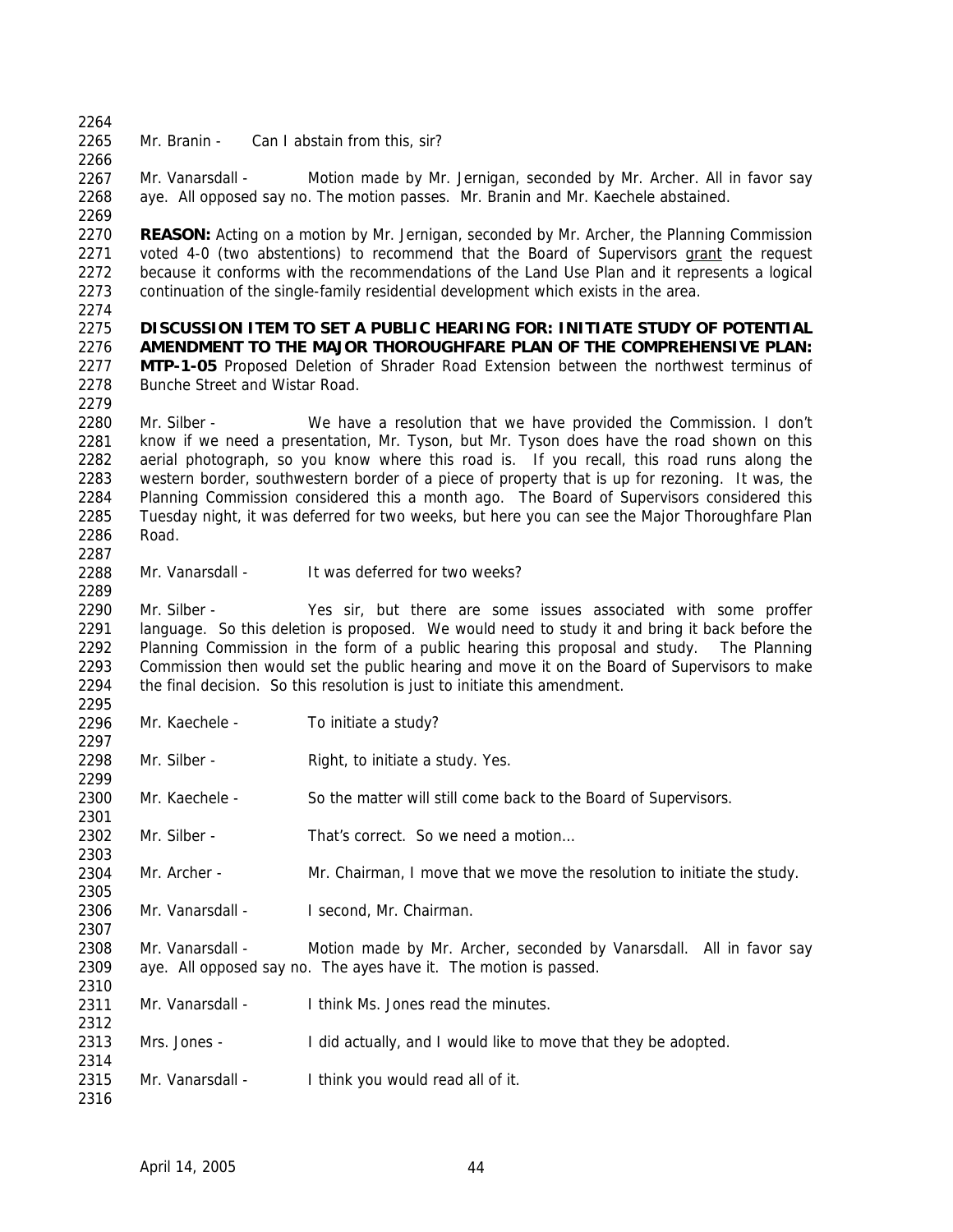Mrs. Jones - **I** swear, every word. Mr. Vanarsdall - And we appreciate that. Thank you Mrs. Jones. Any changes? Mrs. Jones - No. sir. Mr. Vanarsdall - I will entertain a motion then. Mr. Jernigan - So moved. Mr. Archer - Second. Mr. Vanarsdall - Moved by Mr. Jernigan and seconded by Mr. Archer. All in favor, say aye. All opposed say no. The motion passes. Thank you Mrs. Jones. The Planning Commission approved the minutes of the March 10, 2005 Meeting. Mr. Silber - Take one and pass it down. I have two comments. Mr. Vanarsdall - I read the draft one time. Mr. Silber - It has already been provided to you? What I'm providing you is a draft of our itinerary for a trip that's coming up next Wednesday, April the  $20<sup>th</sup>$ . This is being organized to take a trip to Northern Virginia to see some developments in Alexandria, and in the Woodbridge area, Belmont Bay, in particular. These are mixed-used developments, town center development. With the recent adoption and approval of three UMU zoning cases, we are now receiving plans of developments and we are needing to, we believe, have a better understanding and appreciation of some urban mixed use developments. So we are renting a bus and the developers of Rockett's Landing, Bill Abeloff and Bill Axselle and the developer's representatives are going to take us up there, lead us up there, and tour us around to show some of these developments. So the Planning Commission is being invited along, and again this is going to be an all day trip on Wednesday, the  $20<sup>th</sup>$  if you're interested in coming. Mr. Vanarsdall - Is this Hunt? Mr. Silber - No, this would be Rockett's Landing. Mr. Vanarsdall - Oh, Rockett's Landing. Mr. Archer - So at 7:30, we're leaving in the middle of the night. Mr. Silber - It's a.m. Mr. Vanarsdall - Do we eat lunch on the bus or Mr. Silber - I don't know. Mr. Jernigan - This isn't a box lunch is it? Are we going to stop and eat somewhere? Mr. Silber - Mr. Jernigan, I don't know. We're the guest of these other people that are taking us, so we don't know what lunch will be provided. Because two districts were impacted by the UMU zoning cases, that being Varina and Three Chopt, we're are strongly encouraging those Commissioners and Board Member to go. But everyone is invited as a learning experience.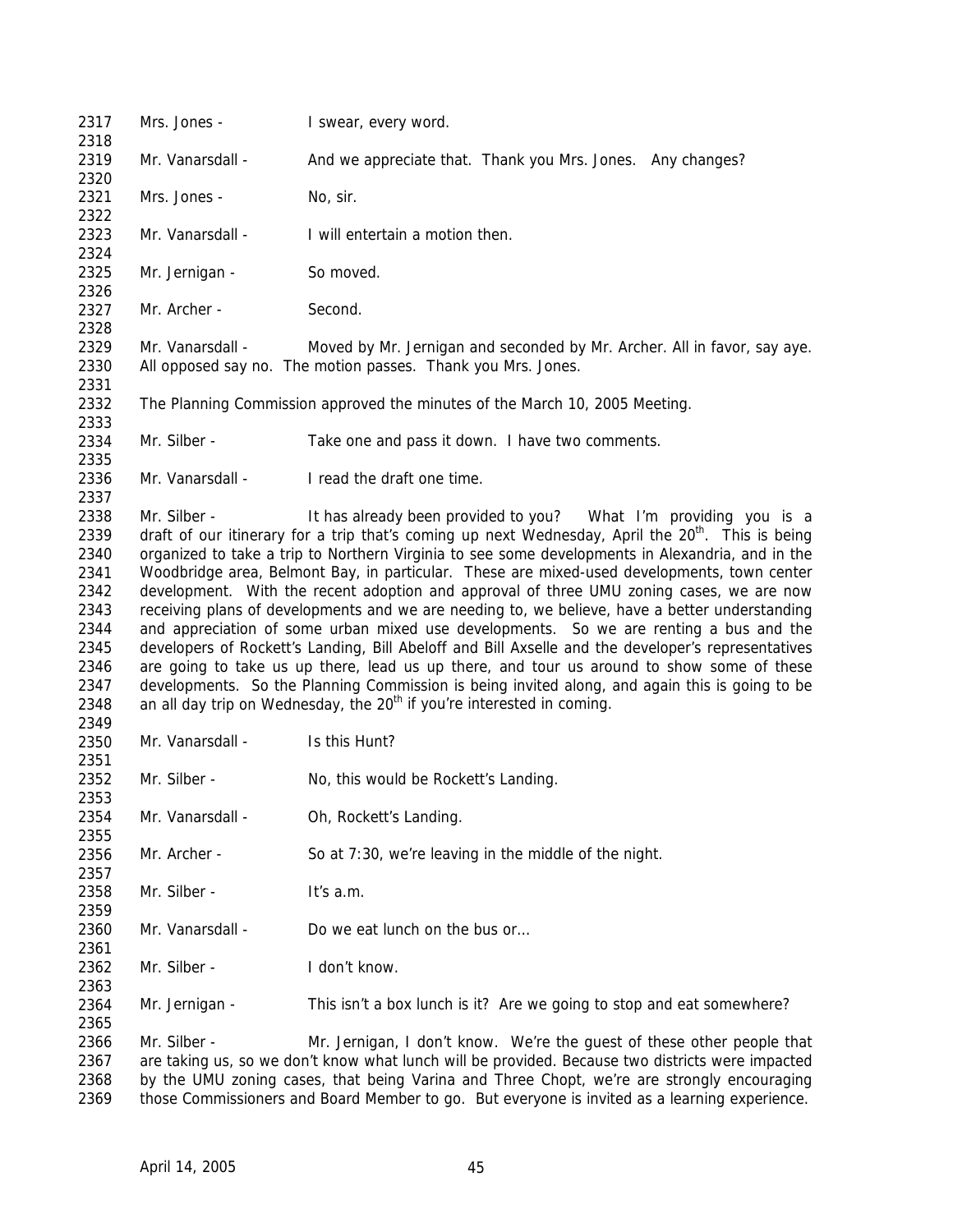| 2370                         | Can we have aare you all aware of this and how many have an idea of going?                                                    |                                                                                                                                                                                                                                                                                                                                                                                                  |  |  |
|------------------------------|-------------------------------------------------------------------------------------------------------------------------------|--------------------------------------------------------------------------------------------------------------------------------------------------------------------------------------------------------------------------------------------------------------------------------------------------------------------------------------------------------------------------------------------------|--|--|
| 2371<br>2372<br>2373         | Mr. Vanarsdall -                                                                                                              | Yes, I'm already signed up. Reginia called.                                                                                                                                                                                                                                                                                                                                                      |  |  |
| 2374<br>2375                 | Mr. Archer -                                                                                                                  | I plan to go.                                                                                                                                                                                                                                                                                                                                                                                    |  |  |
| 2376<br>2377                 | Mr. Silber -                                                                                                                  | Okay, so everybody else is planning to go, Mr. Kaechele?                                                                                                                                                                                                                                                                                                                                         |  |  |
| 2378<br>2379                 | Mr. Archer -                                                                                                                  | You pretty sure we'll be back by at least 5:00?                                                                                                                                                                                                                                                                                                                                                  |  |  |
| 2380<br>2381                 | Mr. Silber -                                                                                                                  | No, we're not sure.                                                                                                                                                                                                                                                                                                                                                                              |  |  |
| 2382                         | Mr. Branin -                                                                                                                  | Yes, can we be back because, the only thing I have a problem with is                                                                                                                                                                                                                                                                                                                             |  |  |
| 2383<br>2384                 | I've got another commitment at 5:00.                                                                                          |                                                                                                                                                                                                                                                                                                                                                                                                  |  |  |
| 2385<br>2386                 | Mr. Silber -                                                                                                                  | Well                                                                                                                                                                                                                                                                                                                                                                                             |  |  |
| 2387<br>2388                 | Mr. Branin -                                                                                                                  | Can I follow the bus in my own vehicle?                                                                                                                                                                                                                                                                                                                                                          |  |  |
| 2389<br>2390                 | Mr. Vanarsdall -<br>I'm going to tell you up front. You can't go to every single thing we have<br>and don't apologize for it. |                                                                                                                                                                                                                                                                                                                                                                                                  |  |  |
| 2391                         |                                                                                                                               |                                                                                                                                                                                                                                                                                                                                                                                                  |  |  |
| 2392                         | Mr. Silber -                                                                                                                  | I really think we will be back by 5:00, because the County Manager and                                                                                                                                                                                                                                                                                                                           |  |  |
| 2393<br>2394                 | the Deputy County Manager have a function, I believe, at 7:00 and the Manager said, 'I really<br>want to be back by 5:00' so  |                                                                                                                                                                                                                                                                                                                                                                                                  |  |  |
| 2395<br>2396<br>2397         | Mr. Archer -                                                                                                                  | We'll be back by 5:00.                                                                                                                                                                                                                                                                                                                                                                           |  |  |
| 2398<br>2399                 | Mr. Vanarsdall -<br>to be a safe cracker to get into it?                                                                      | I have a question for Tommy. Is this a box of snuff or and do you have                                                                                                                                                                                                                                                                                                                           |  |  |
| 2400                         |                                                                                                                               |                                                                                                                                                                                                                                                                                                                                                                                                  |  |  |
| 2401<br>2402                 | Mr. Branin -                                                                                                                  | You didn't get your memo. I sent a memo out.                                                                                                                                                                                                                                                                                                                                                     |  |  |
| 2403<br>2404<br>2405<br>2406 | Mr. Silber -                                                                                                                  | I have one other discussion tonight. Before I lose you all. One more<br>please Just wanted to remind you that we also are going to be holding on the 21 <sup>st</sup> and 22 <sup>nd</sup><br>next week, next Thursday and Friday, a briefing on cash proffers for the development community<br>to let them know what is being proposed with the cash proffer policy. This is an opportunity for |  |  |
| 2407<br>2408<br>2409         | come. I'm just sharing this with you.                                                                                         | them to provide us input on the proposed cash proffer policy, so we're holding one in the evening<br>at 6:00 p.m. on the 21 <sup>st</sup> and one in the morning at 10:00 a.m. on the $22^{nd}$ . You do not need to                                                                                                                                                                             |  |  |
| 2410<br>2411                 | Mr. Jernigan -                                                                                                                | I thought that was just for the Board.                                                                                                                                                                                                                                                                                                                                                           |  |  |
| 2412                         |                                                                                                                               |                                                                                                                                                                                                                                                                                                                                                                                                  |  |  |
| 2413<br>2414<br>2415         | Mr. Silber -<br>the room to receive their comments.                                                                           | No, the Board does not need to come. We will have a consultant there<br>and we will staff it and it's towe've invited the development community and they will be here in                                                                                                                                                                                                                         |  |  |
| 2416<br>2417                 | Mr. Archer -                                                                                                                  | Are both sessions the same thing?                                                                                                                                                                                                                                                                                                                                                                |  |  |
| 2418<br>2419                 | Mr. Silber -                                                                                                                  | The same thing.                                                                                                                                                                                                                                                                                                                                                                                  |  |  |
| 2420<br>2421<br>2422         | Mr. Archer -                                                                                                                  | So we can come to one or the other if we choose to.                                                                                                                                                                                                                                                                                                                                              |  |  |